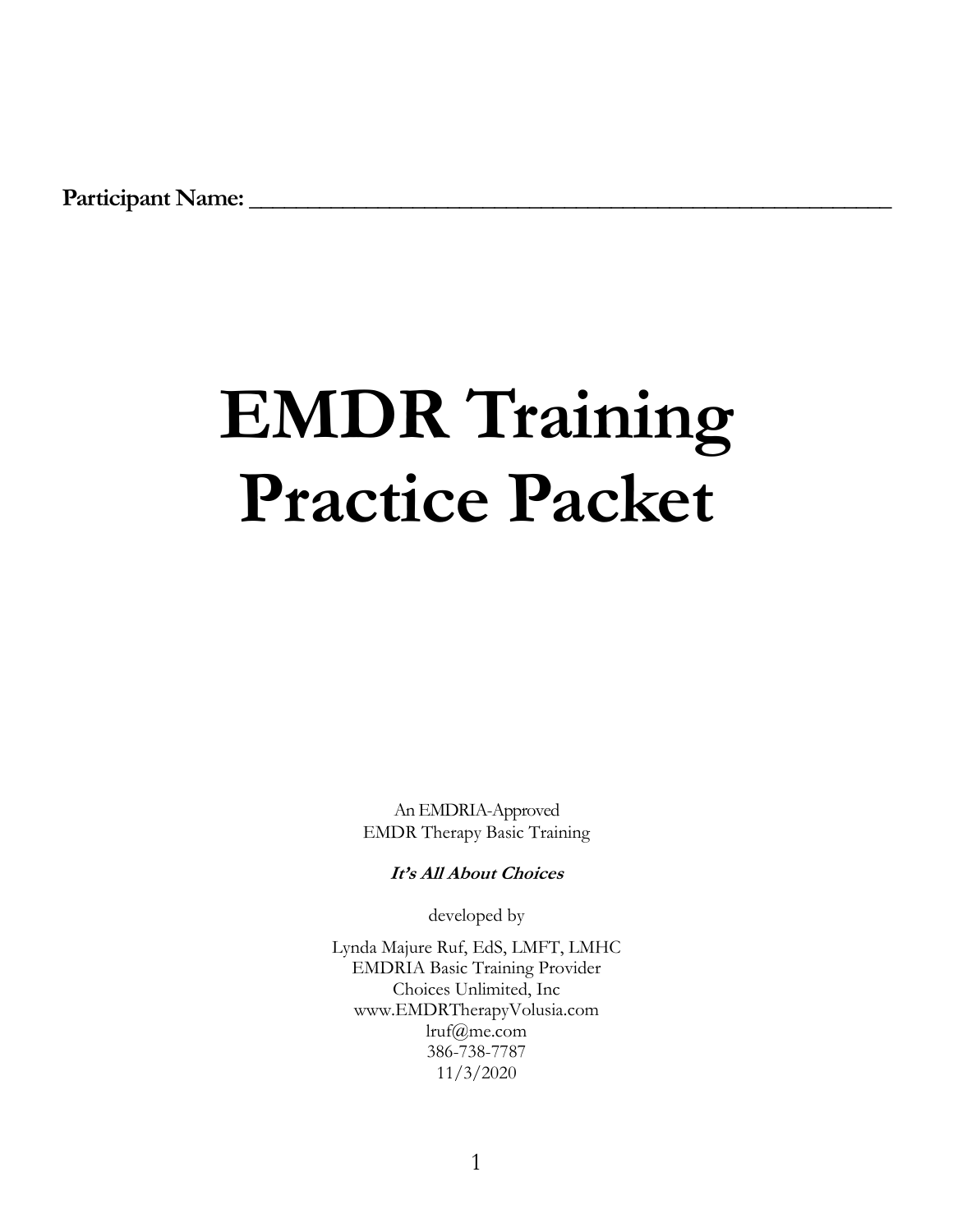# **Practice Session 1**

# **Phase 2 Preparation & 1 History**

# **Instructions**

- Make sure your names are on your practicum packet worksheets
- Due to the nature of the training situation, you will have to "assume" a certain amount of a therapeutic alliance and relationship
- Client to maintain your confidentiality, give your packet to your partner
	- Choose a focus for EMDR processing appropriate for the training setting & experience
		- Start with something that is about a 4 or 5 SUD
			- It may be the anxiety you feel about doing the practicum or using EMDR with your clients for the first time
			- It may be something that will contribute to your personal growth
			- It may be anything else you choose that feels appropriate
		- We want you AND your clinician to have a genuine EMDR processing experience without you tapping into material that would be too over-whelming and hamper your overall learning experience
		- Should insights develop as a result of the history-taking that would indicate something inappropriate for processing during the training, after discussing it with your facilitator, you may shift the clinical focus of your processing
- Clinician
	- Establish rapport and therapeutic relationship for this setting
	- Briefly identify client's chosen clinical focus for the training
	- Create Container and Happy Place resources to be used during the weekend
		- Try all forms of BLS because different people respond differently
	- Complete brief trauma-focused history appropriate for the training
		- There is a script to guide you, but feel free to adapt it to your style
		- Begin with direct questioning and use a float back or affect scan to see if you are able to stimulate implicit memories that relate to the chosen focus
	- Complete the target plan
		- This plan will guide your personal work during the practice sessions
		- You will have opportunity to process several of the disturbing memories / experiences
		- Have your facilitator review the target plan
	- Make sure the client is grounded and positively present before ending the session
- Rotate roles
- Process / debrief with your facilitator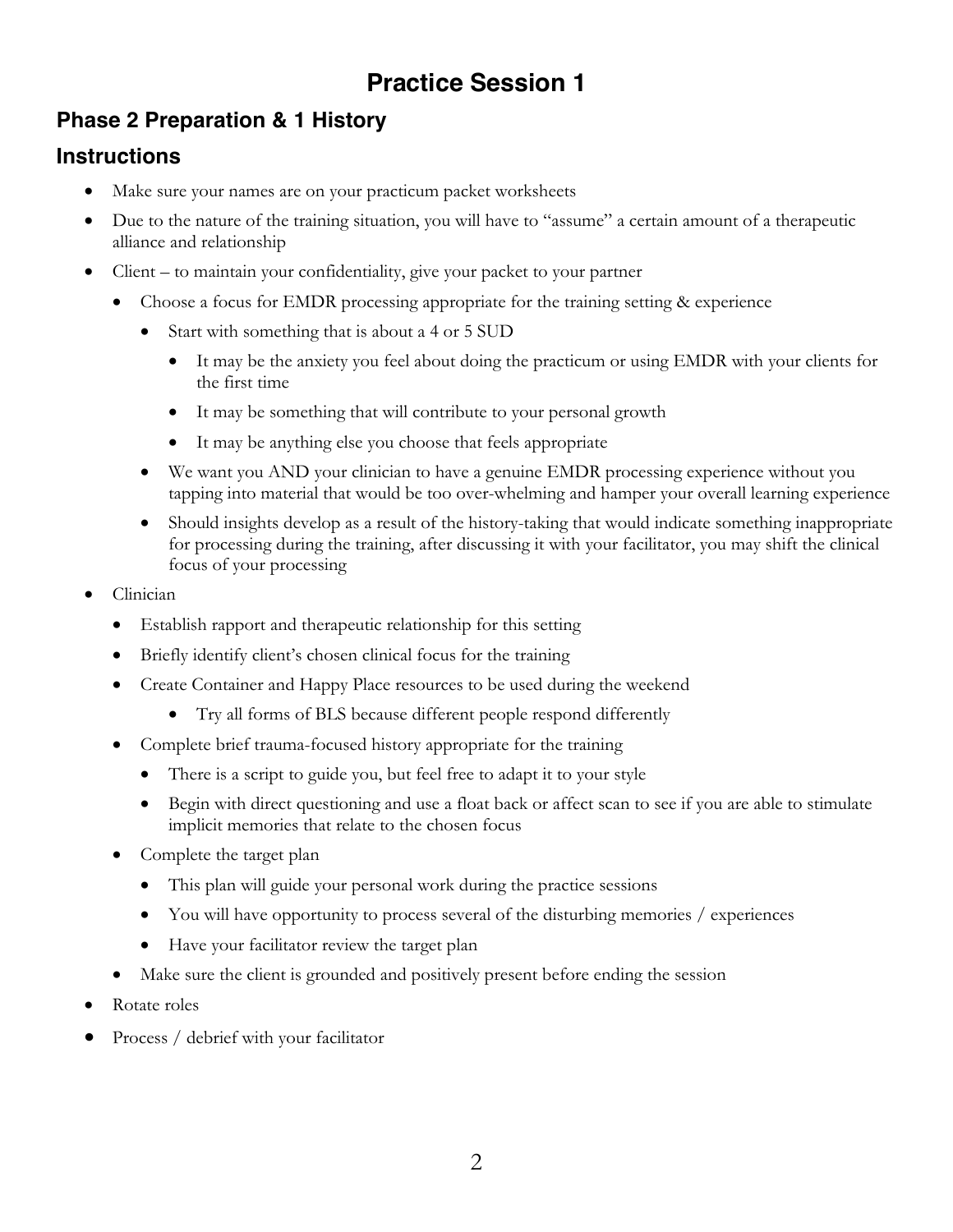# **The Basics**

**Given what we've learned this morning, is there anything I should be aware of as we start working together?** [Double check on any medical concerns (eye issues, seizures, cardiac concerns, etc), acute life stressors, or any history of "disconnecting" or "numbing out." If any of these are present, check with your facilitator.]

\_\_\_\_\_\_\_\_\_\_\_\_\_\_\_\_\_\_\_\_\_\_\_\_\_\_\_\_\_\_\_\_\_\_\_\_\_\_\_\_\_\_\_\_\_\_\_\_\_\_\_\_\_\_\_\_\_\_\_\_\_\_\_\_\_\_\_\_\_\_\_\_\_\_\_\_\_

#### **Before we start, let's get comfortable with our seating positions and the form of BLS you would like to use today.**

- Ships passing seating
- Distance from client's body and face (as close as is comfortable for the client is best)
- Identify client's most comfortable / relaxing type of BLS (form and speed) for creating Phase 2 resources

**Given the training situation and that you have to go back and live your life at the end of the training, if there were one bothersome thing you'd like to focus on during this training that you'd be willing to process and / or would give you the most relief, what would that be?** 

*\_\_\_\_\_\_\_\_\_\_\_\_\_\_\_\_\_\_\_\_\_\_\_\_\_\_\_\_\_\_\_\_\_\_\_\_\_\_\_\_\_\_\_\_\_\_\_\_\_\_\_\_\_\_\_\_\_\_\_\_\_\_\_\_\_\_\_\_\_\_\_\_\_\_\_\_\_*

# **Directions for Use of Container and Happy Place**

These are two affect management tools that can be very useful for clients to have and a great way to introduce them to the power of bilateral stimulation (BLS).

Before the client gets too far into history, make sure s/he has an experiential understanding of the effects of BLS. This is a script you may choose to use…

#### **Before we go any farther into your history, I'm going to help you create a couple of useful tools or resources that I call a Happy Place and a Container. I like to do this with all my clients for three reasons:**

**1) it's a nice way to learn how your brain is going to respond to a bilateral signal something that goes back and forth, side to side;** [you can go into listing the various ways you can do that — fingers, lights, music, beeps, buzzies, taps, balls, etc]

**2) it will give you a way to handle the bothersome things that can happen in the outside world so they don't add more yuck to your pile; and** 

**3) if something gets too big while we're processing yucky stuff in here, you can say "Time out!" and use these tools to help you. Are you game?**

**First, we create the Container. That way, we can put the yuck away first and don't have to be as concerned that it will contaminate the creation of the Happy Place. Once the Container is in place, we create the Happy Place.**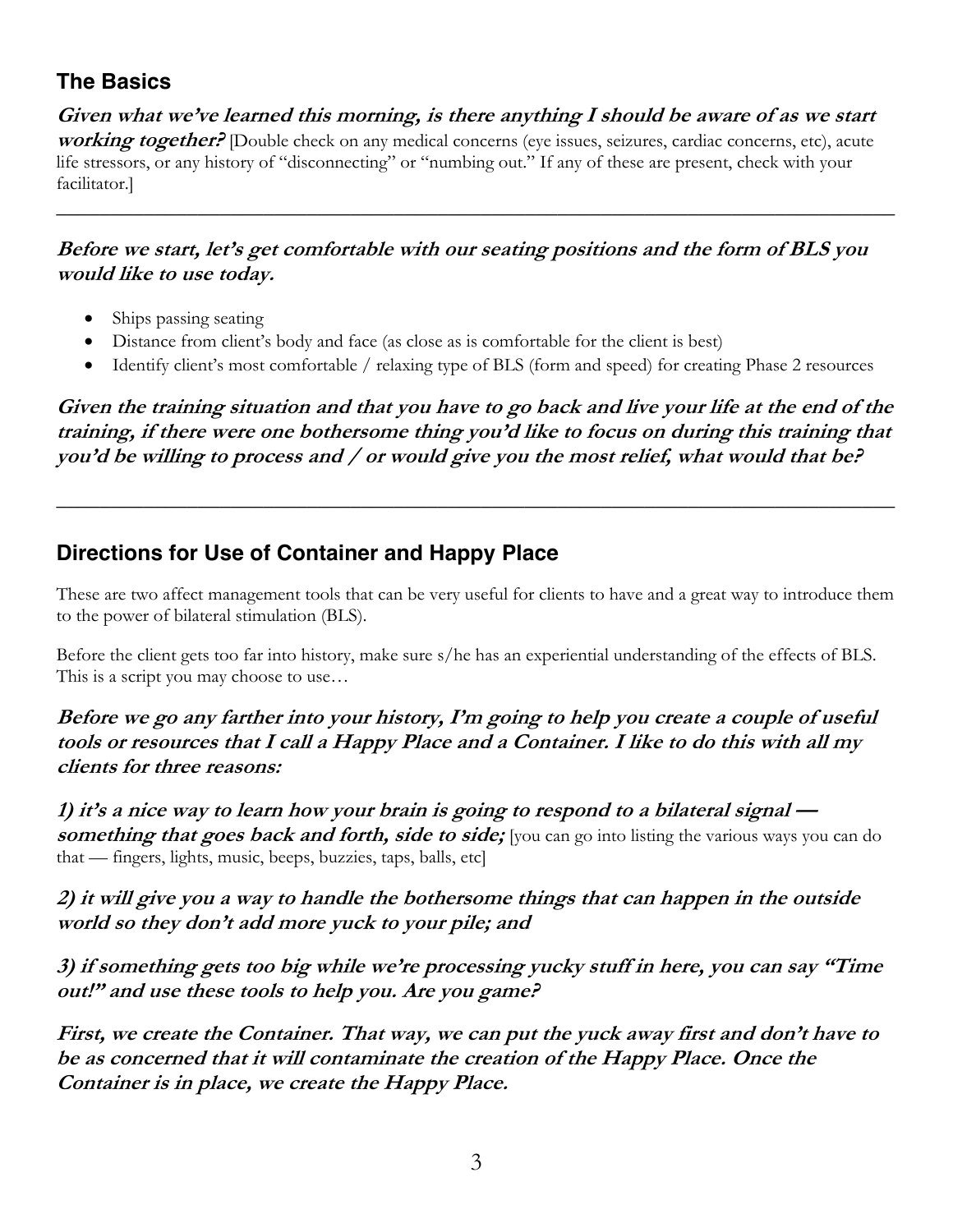## **Constructing A Container** (adapted from Landry Wildwind)

**I'd like you to develop a container that will help you manage some of the icky feelings and memories you may have. There are three characteristics that can be useful: 1) the container should be big enough on the inside and strong enough to hold whatever you put into it, with the exception of real people with whom you will have contact; 2) it should also have a way for you to send things into it and take things out without any of the other ick or yuck that is already inside escaping; and 3) the inside of the container should be comfortable enough that whatever you put into it will be willing to stay until you are ready to work with it."**

**Activate the sensory elements with a description: Take a moment to think about what your container will look like.** [pause] **There is no right answer.** [pause] **What do you get?**

\_\_\_\_\_\_\_\_\_\_\_\_\_\_\_\_\_\_\_\_\_\_\_\_\_\_\_\_\_\_\_\_\_\_\_\_\_\_\_\_\_\_\_\_\_\_\_\_\_\_\_\_\_\_\_\_\_\_\_\_\_\_\_\_\_\_\_\_\_\_\_\_\_\_\_\_\_

\_\_\_\_\_\_\_\_\_\_\_\_\_\_\_\_\_\_\_\_\_\_\_\_\_\_\_\_\_\_\_\_\_\_\_\_\_\_\_\_\_\_\_\_\_\_\_\_\_\_\_\_\_\_\_\_\_\_\_\_\_\_\_\_\_\_\_\_\_\_\_\_\_\_\_\_\_

**Emotions and Sensations: Imagine how it would feel if you knew your container could hold your troublesome feelings and memories.** [slow, short  $(4-8)$  round trips of BLS = set]

\_\_\_\_\_\_\_\_\_\_\_\_\_\_\_\_\_\_\_\_\_\_\_\_\_\_\_\_\_\_\_\_\_\_\_\_\_\_\_\_\_\_\_\_\_\_\_\_\_\_\_\_\_\_\_\_\_\_\_\_\_\_\_\_\_\_\_\_\_\_\_\_\_\_\_\_\_

\_\_\_\_\_\_\_\_\_\_\_\_\_\_\_\_\_\_\_\_\_\_\_\_\_\_\_\_\_\_\_\_\_\_\_\_\_\_\_\_\_\_\_\_\_\_\_\_\_\_\_\_\_\_\_\_\_\_\_\_\_\_\_\_\_\_\_\_\_\_\_\_\_\_\_\_\_

*\_\_\_\_\_\_\_\_\_\_\_\_\_\_\_\_\_\_\_\_\_\_\_\_\_\_\_\_\_\_\_\_\_\_\_\_\_\_\_\_\_\_\_\_\_\_\_\_\_\_\_\_\_\_\_\_\_\_\_\_\_\_\_\_\_\_\_\_\_\_\_\_\_\_\_\_\_*

**Enhancing: Focus on your container and those good feelings.** [slow, short BLS] **What do you notice now?** [repeat and enhance if positive]

**Cue Word: What do you want to call your container?** \_\_\_\_\_\_\_\_\_\_\_\_\_\_\_\_\_\_\_\_\_\_\_\_\_\_\_\_\_\_\_\_ **Think of that word and the good things you're feeling and tap with me***.* [slow, short BLS]

**Putting problems away: Now I want you to send all the bothersome, icky, yucky things into the container. I don't want you to list them, count them, or think of them, I just want you to put it all in there like you put dirty clothes in the laundry (or toys in your toy box). Let me know when it's all put away [pause] What does that feel like knowing it's all in there and you don't have to carry it around with you?***\_\_\_\_\_\_\_\_\_\_\_\_\_\_\_\_\_\_\_\_\_\_\_\_\_\_\_\_\_\_\_\_\_\_\_\_\_\_\_\_\_*

*\_\_\_\_\_\_\_\_\_\_\_\_\_\_\_\_\_\_\_\_\_\_\_\_\_\_\_\_\_\_\_\_\_\_\_\_\_\_\_\_\_\_\_\_\_\_\_\_\_* [if positive, slow, short BLS to enhance]

**Test it:** Now I want you to take one little thing out [1-2 on the SUD scale] and notice what that **feels like.** [pause] **Now put it back in your container and notice what that feels like.** [if positive, slow, short BLS to enhance]. **Want to try it again, or do you have the hang of it?**

*\_\_\_\_\_\_\_\_\_\_\_\_\_\_\_\_\_\_\_\_\_\_\_\_\_\_\_\_\_\_\_\_\_\_\_\_\_\_\_\_\_\_\_\_\_\_\_\_\_\_\_\_\_\_\_\_\_\_\_\_\_\_\_\_\_\_\_\_\_\_\_\_\_\_\_\_*

**Now, we will create a Happy Place you can go to in your head where you feel calm, relaxed, peaceful, protected, safe, secure, or whatever works for you** [use any descriptor that is appropriate for your client], **someplace you can feel 'aaahhh'. Once you've done that, I'll teach you how to put them together.**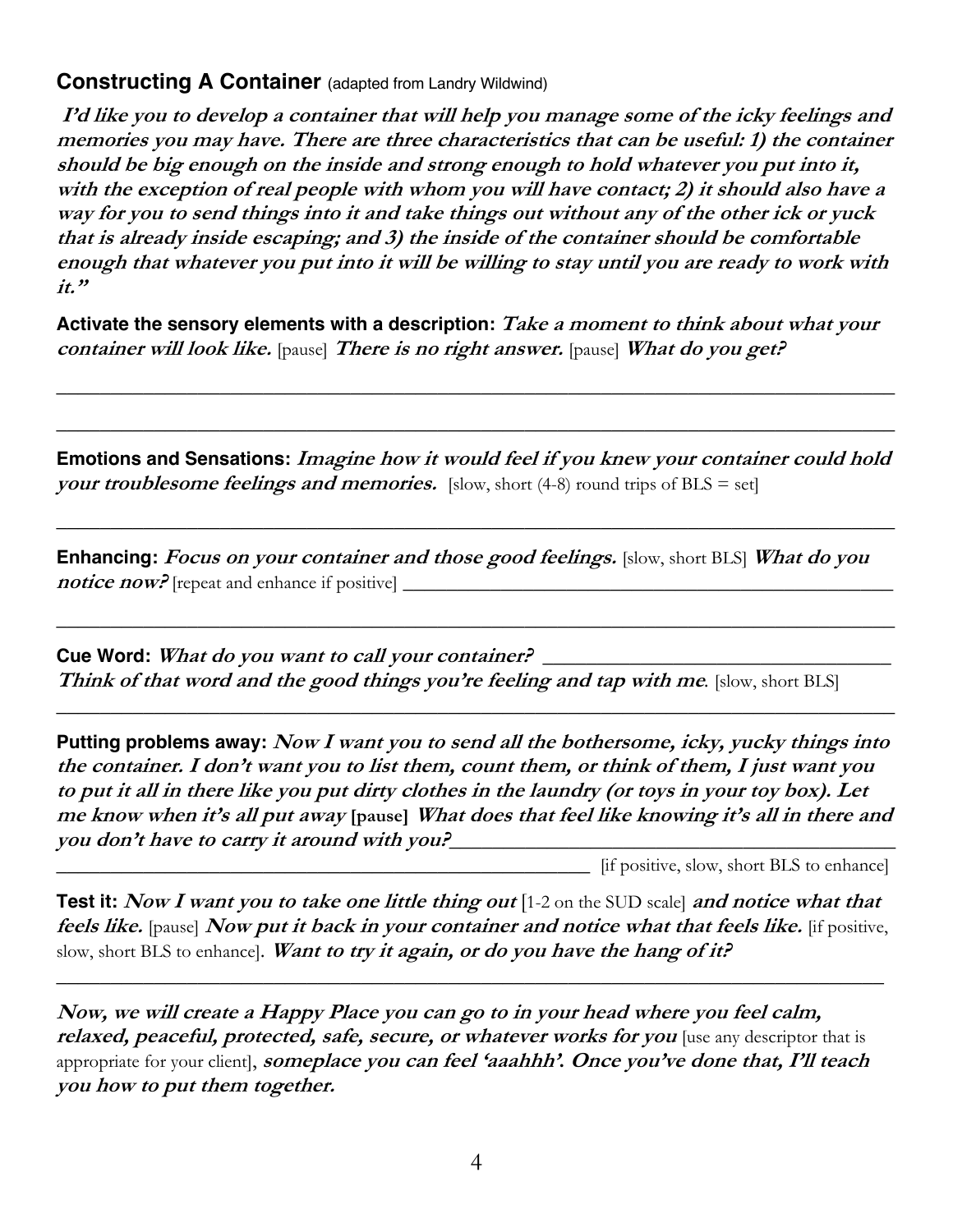# **Developing and Enhancing a Happy / Calm / Safe / Special / Secure Place**

**There are three guidelines: 1) I prefer it be somewhere in nature, because nature has a grounding effect; 2) There are no other people or pets there because there's never been a relationship that hasn't had some yuck associated with it at some point; and 3) It is imaginal — the absolute perfect place for you. What image represents your place? Tell me about it."** \_\_\_\_\_\_\_\_\_\_\_\_\_\_\_\_\_\_\_\_\_\_\_\_\_\_\_\_\_\_\_\_\_\_\_\_\_\_\_\_\_\_\_\_\_\_\_\_\_\_\_\_\_\_\_\_\_\_\_\_\_\_\_\_\_\_\_\_

\_\_\_\_\_\_\_\_\_\_\_\_\_\_\_\_\_\_\_\_\_\_\_\_\_\_\_\_\_\_\_\_\_\_\_\_\_\_\_\_\_\_\_\_\_\_\_\_\_\_\_\_\_\_\_\_\_\_\_\_\_\_\_\_\_\_\_\_\_\_\_\_\_\_\_\_\_

\_\_\_\_\_\_\_\_\_\_\_\_\_\_\_\_\_\_\_\_\_\_\_\_\_\_\_\_\_\_\_\_\_\_\_\_\_\_\_\_\_\_\_\_\_\_\_\_\_\_\_\_\_\_\_\_\_\_\_\_\_\_\_\_\_\_\_\_\_\_\_\_\_\_\_\_\_

\_\_\_\_\_\_\_\_\_\_\_\_\_\_\_\_\_\_\_\_\_\_\_\_\_\_\_\_\_\_\_\_\_\_\_\_\_\_\_\_\_\_\_\_\_\_\_\_\_\_\_\_\_\_\_\_\_\_\_\_\_\_\_\_\_\_\_\_\_\_\_\_\_\_\_\_\_

**Emotions and Sensations: As you think of that happy place, what emotions are you feeling? What sensations are you noticing in your body? \_\_\_\_\_\_\_\_\_\_\_\_\_\_\_\_\_\_\_\_\_\_\_\_\_\_\_\_\_\_\_\_**

*\_\_\_\_\_\_\_\_\_\_\_\_\_\_\_\_\_\_\_\_\_\_\_\_\_\_\_\_\_\_\_\_\_\_\_\_\_\_\_\_\_\_\_\_\_\_\_\_\_\_\_\_\_\_\_\_\_\_\_\_\_\_\_\_\_\_\_\_\_\_\_\_\_\_\_\_\_*

**Enhancement: Focus on your happy place — its sights, sounds, smells, and the good feelings. Tell me more about what you are experiencing. \_\_\_\_\_\_\_\_\_\_\_\_\_\_\_\_\_\_\_\_\_\_\_\_\_\_**

**BLS: Bring up the image of this place. Focus on where you feel the good things in your body and let yourself enjoy them. Focus on that and tap with me.** [slow, short (4-8) round trips of BLS = set] **What are you noticing now? \_\_\_\_\_\_\_\_\_\_\_\_\_\_\_\_\_\_\_\_\_\_\_\_\_\_\_\_\_\_**

*\_\_\_\_\_\_\_\_\_\_\_\_\_\_\_\_\_\_\_\_\_\_\_\_\_\_\_\_\_\_\_\_\_\_\_\_\_\_\_\_\_\_\_\_\_\_\_\_\_\_\_\_\_\_\_\_\_\_\_\_\_\_\_\_\_\_\_\_\_\_\_\_\_\_\_\_\_*

*\_\_\_\_\_\_\_\_\_\_\_\_\_\_\_\_\_\_\_\_\_\_\_\_\_\_\_\_\_\_\_\_\_\_\_\_\_\_\_\_\_\_\_\_\_\_\_\_\_\_\_\_\_\_\_\_\_\_\_\_\_\_\_\_\_\_\_\_\_\_\_\_\_\_\_\_\_*

**If positive: Focus on that.** [slow, short BLS] **What are you noticing now?***\_*\_\_\_\_\_\_\_\_\_\_\_\_\_\_\_\_\_

If the positive experience continues to expand, time permitting, you may choose to repeat the above to enhance and strengthen the adaptive network you are creating, particularly in clients who are poorly resourced

**If negative:** Redirect to identify another calm place or consider some other self-soothing strategy such as a container, mindfulness, or a breathing exercise. Ask the client to put any yuck into their container

*\_\_\_\_\_\_\_\_\_\_\_\_\_\_\_\_\_\_\_\_\_\_\_\_\_\_\_\_\_\_\_\_\_\_\_\_\_\_\_\_\_\_\_\_\_\_\_\_\_\_\_\_\_\_\_\_\_\_\_\_\_\_\_\_\_\_\_\_\_\_\_\_*

**Cue Word: What would you like to call your special place?** *\_\_\_\_\_\_\_\_\_\_\_\_\_\_\_\_\_\_\_\_\_\_\_\_\_\_\_\_* Think of [repeat the cue word] and notice the good things you feel you when you think of it. **Concentrate on those feelings and** [the word/phrase] *\_\_\_\_\_\_\_\_\_\_\_\_\_\_\_\_\_\_\_\_\_\_\_\_\_\_\_\_\_\_* **and follow the BLS** [slow, short BLS].

**What are you feeling /noticing now?** *\_\_\_\_\_\_\_\_\_\_\_\_\_\_\_\_\_\_\_\_\_\_\_\_\_\_\_\_\_\_\_\_\_\_\_\_\_\_\_\_\_\_\_\_\_*

**Self-Cuing: Now I'd like you to say that word** *\_\_\_\_\_\_\_\_\_\_\_\_\_\_\_\_\_\_\_\_\_\_\_\_\_\_\_\_\_\_\_\_\_\_\_* **and**  notice how you feel.

**Cuing with Disturbance: Now imagine a minor annoyance** [SUD 1-2] **and notice how you feel. Bring up** [the cue word] **and notice what happens. What did you notice?**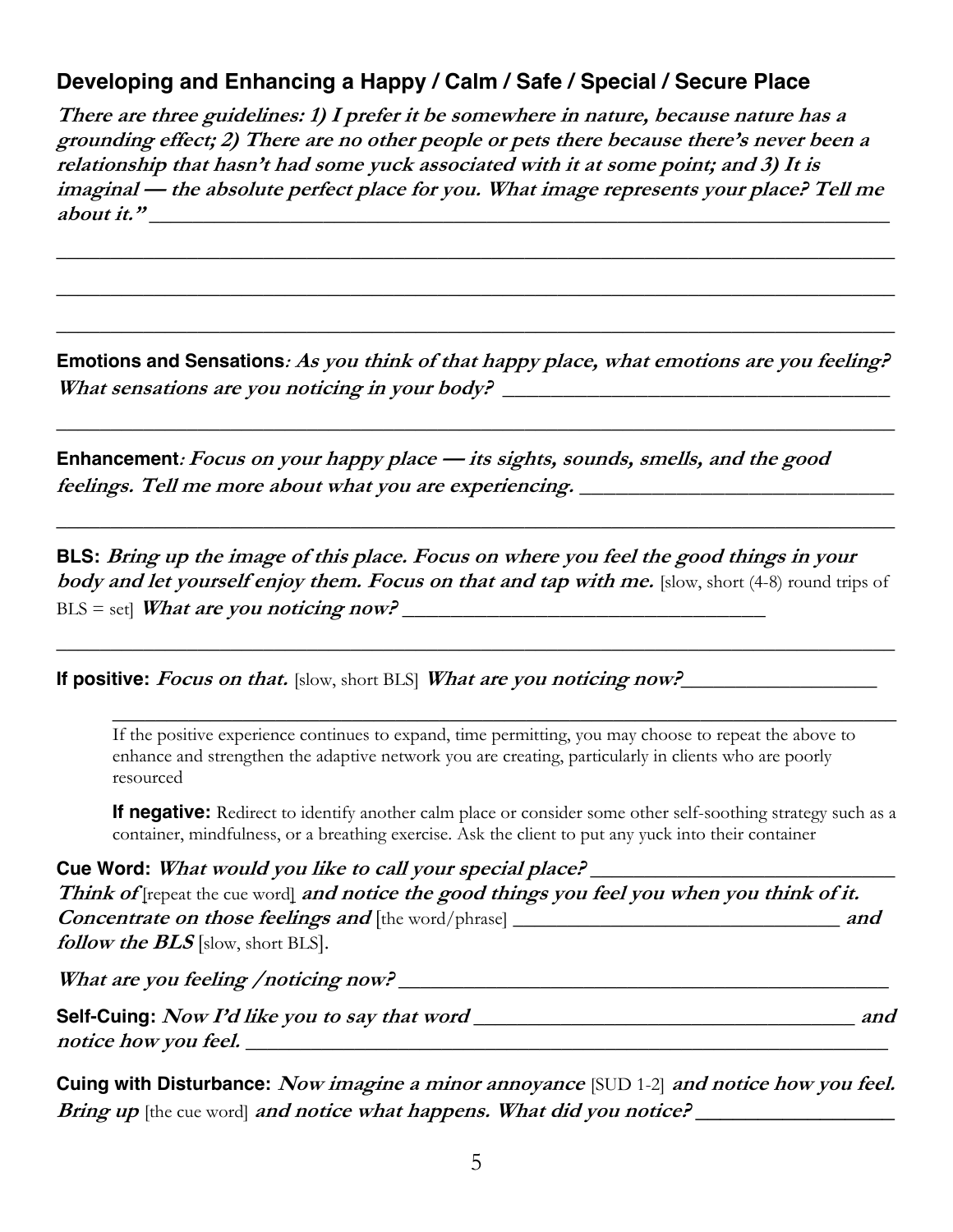**Self-Cuing with Disturbance: I'd like you to think of another mildly annoying incident** [SUD] 2-3]**, notice how you feel, then bring up** [cue word] **by yourself, especially noticing your body**  when you focus on your cue word.

**Next, we put them together. Now, I'm going to teach you how to use these together, for an even more powerful effect. First, I want you to take a little something out of your container, just a minor annoyance, like a 1 or a 2 and notice what that feels like to have it out.**

[sometimes you will need to give them an example] [pause for the response – this is an excellent opportunity to begin to teach them body awareness if they have used dissociation as a dysfunctional coping tool]

**Now, send it back into your container and notice what THAT feels like.** Pause for response **If positive:** you may choose to resource it with a slow, short set of BLS – 4-8 round trips

**Now, take yourself to your Happy Place** [or the name they gave it] **and notice what THAT feels like.** [Pause for response.] \_\_\_\_\_\_\_\_\_\_\_\_\_\_\_\_\_\_\_\_\_\_\_\_\_\_\_\_\_\_\_\_\_\_\_\_\_\_\_\_\_\_\_\_\_\_\_\_\_

\_\_\_\_\_\_\_\_\_\_\_\_\_\_\_\_\_\_\_\_\_\_\_\_\_\_\_\_\_\_\_\_\_\_\_\_\_\_\_\_\_\_\_\_\_\_\_\_\_\_\_\_\_\_\_\_\_\_\_\_\_\_\_\_\_\_\_\_\_\_\_\_

**If positive:** you may choose to resource it with slow, short set of BLS

**Would you like to practice it again before we apply it?** If yes, repeat, if no, move to Rescript & Rehearse]

**Rescript: Now that you have these helpful tools, let's apply them to your life. Think of a time in the last week or two where it would have been helpful to have them.** [pause] **Now I want you to run a movie and see yourself using your Container and Happy Place.** [Pause for response]

**If positive:** you may choose to resource it with slow, short set of BLS

**Would you like to do it again with another one?** Pause for response. If "yes," repeat

**If positive:** you may choose to resource it with slow, short set of BLS

If "**no**," move on to Rehearse

**Rehearse: Now you have the tools and know how to use them. Let's rehearse how you will use them in the future. Imagine a time or situation in the next week where it would be helpful to use them.** [Pause for response] **Run the movie / imagine it and see yourself using**  *them and let me know what you think.* Pause for response

**If positive:** you may choose to resource it with slow, short set of BLS

*Would you like to do it again with another one?* **Pause for responsel If "yes," repeat** 

**If positive:** you may choose to resource it with slow short set of BLS

If "**no**," move on to Practice

**Practice: You've done a great job with this. We know that 'practice makes perfect,' so I'd like for you to practice using your Container and Happy Place several times a day, whether you need them or not, so that when you do, it will be much easier than if you only use them in here. When you come back, we'll check and see how it went. Sometimes they will work — great! Sometimes they might not work — if they don't, we'll figure out what could have and create THAT tool to add to your tool box. Sometimes, you'll forget to use them that's why I want you to practice using them when you don't need to, so you won't be as likely to forget. Okay? Any questions?**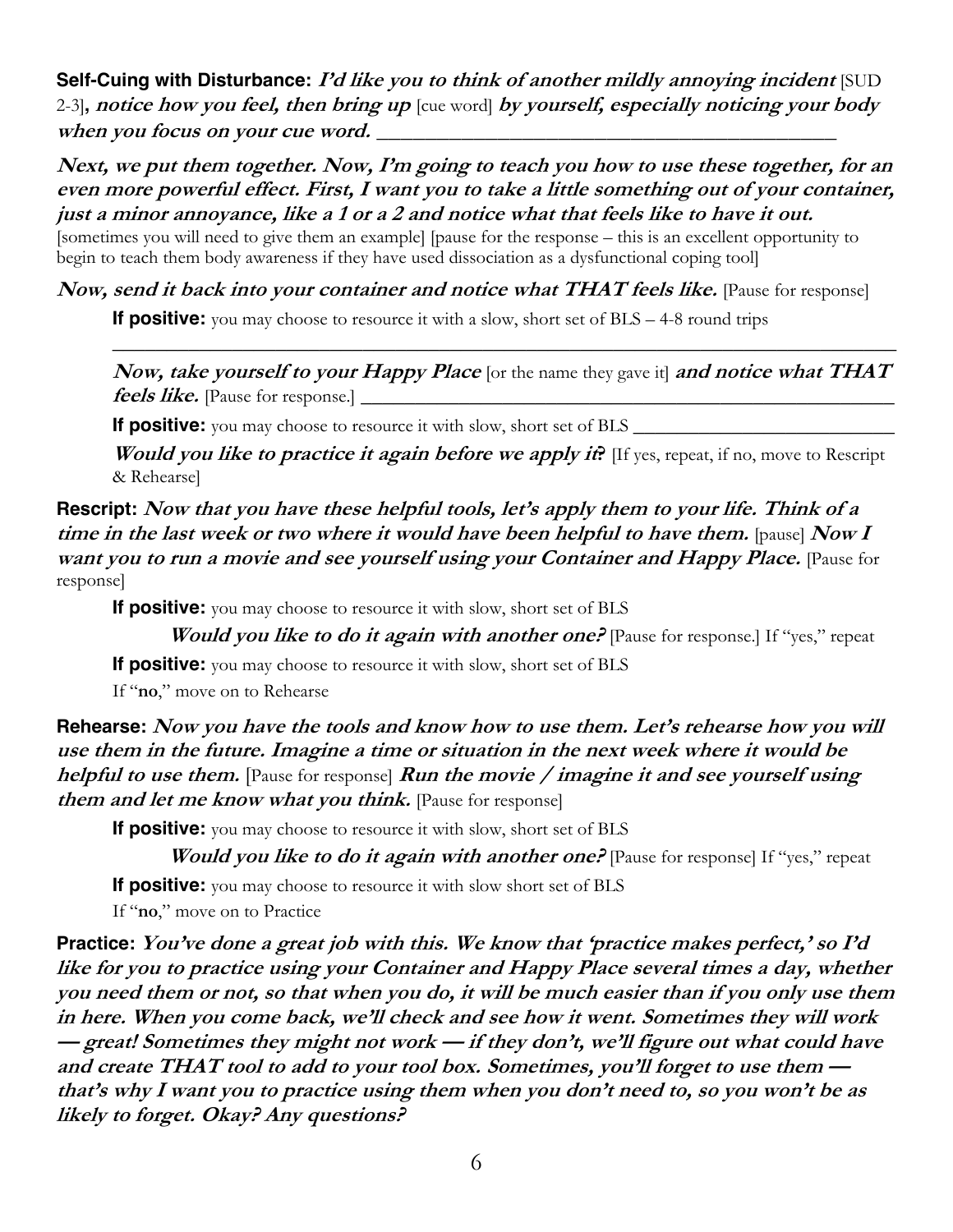# **History-Taking & Target / Treatment Plan**

**Explanation: When icky things happen that are too overwhelming for our brains to handle at the time, the memory gets stuck in what we call "state memory." All the things we experienced with our five senses – sights, sounds, smells, tastes and physical feelings the body had at the time – plus the thoughts, emotions, and body sensations, are stored in unhealthy ways in our brains and bodies. When something comes along that reminds our brain and body of what happened, whether WE remember it or not, all that old stuff gets stirred up, plus what just triggered it, and then THAT gets stored in the same way, making the problem worse.** 

**When we are in a place of safety and security and use EMDR with side-to-side eye movements, sounds, and/or taps, the brain starts to think about things differently and lets go of things that are disturbing and holds onto the positive things that help us be healthier, happier and stronger. All you need to do is be curious and occasionally give me brief feedback about what you're experiencing in that moment. It can be a thought, emotion, body sensation, memory, sound, smell, picture…whatever comes up in your awareness. If it ever gets to be too much and you need to take a break, don't forget you have your time out signal. We just created your Container and Happy Place as tools to help you though this process.** 

**Before we begin to focus on your concern, I'd like you to tell me a little about some of your favorite memories / positive experiences from childhood that we could use as resources.** 

\_\_\_\_\_\_\_\_\_\_\_\_\_\_\_\_\_\_\_\_\_\_\_\_\_\_\_\_\_\_\_\_\_\_\_\_\_\_\_\_\_\_\_\_\_\_\_\_\_\_\_\_\_\_\_\_ \_\_\_\_\_\_\_\_\_ \_\_\_\_\_\_\_\_\_\_\_\_\_\_\_\_\_\_\_\_\_\_\_\_\_\_\_\_\_\_\_\_\_\_\_\_\_\_\_\_\_\_\_\_\_\_\_\_\_\_\_\_\_\_\_\_ \_\_\_\_\_\_\_\_\_ \_\_\_\_\_\_\_\_\_\_\_\_\_\_\_\_\_\_\_\_\_\_\_\_\_\_\_\_\_\_\_\_\_\_\_\_\_\_\_\_\_\_\_\_\_\_\_\_\_\_\_\_\_\_\_\_ \_\_\_\_\_\_\_\_\_

\_\_\_\_\_\_\_\_\_\_\_\_\_\_\_\_\_\_\_\_\_\_\_\_\_\_\_\_\_\_\_\_\_\_\_\_\_\_\_\_\_\_\_\_\_\_\_\_\_\_\_\_\_\_\_\_ \_\_\_\_\_\_\_\_\_

#### **Positive Experiences Age**

#### **What we're going to work on today**

**You initially said you'd like to focus on** *\_\_\_\_\_\_\_\_\_\_\_\_\_\_\_\_\_\_\_\_\_\_\_\_\_\_\_\_\_\_\_\_\_\_\_\_\_\_\_\_\_\_\_* **during this training. As we've been building your resource tools, has that evolved or is it the same? [**pause] **Tell me more about it.** *\_\_\_\_\_\_\_\_\_\_\_\_\_\_\_\_\_\_\_\_\_\_\_\_\_\_\_\_\_\_\_\_\_\_\_\_\_\_\_\_\_\_\_* 

*\_\_\_\_\_\_\_\_\_\_\_\_\_\_\_\_\_\_\_\_\_\_\_\_\_\_\_\_\_\_\_\_\_\_\_\_\_\_\_\_\_\_\_\_\_\_\_\_\_\_\_\_\_\_\_\_\_\_\_\_\_\_\_\_\_\_\_\_\_\_\_\_\_\_\_\_\_*

*\_\_\_\_\_\_\_\_\_\_\_\_\_\_\_\_\_\_\_\_\_\_\_\_\_\_\_\_\_\_\_\_\_\_\_\_\_\_\_\_\_\_\_\_\_\_\_\_\_\_\_\_\_\_\_\_\_\_\_\_\_\_\_\_\_\_\_\_\_\_\_\_\_\_\_\_\_*

*\_\_\_\_\_\_\_\_\_\_\_\_\_\_\_\_\_\_\_\_\_\_\_\_\_\_\_\_\_\_\_\_\_\_\_\_\_\_\_\_\_\_\_\_\_\_\_\_\_\_\_\_\_\_\_\_\_\_\_\_\_\_\_\_\_\_\_\_\_\_\_\_\_\_\_\_\_ \_\_\_\_\_\_\_\_\_\_\_\_\_\_\_\_\_\_\_\_\_\_\_\_\_\_\_\_\_\_\_\_\_\_\_\_\_\_\_\_\_\_\_\_\_\_\_\_\_\_\_\_\_\_\_\_\_\_\_\_\_\_\_\_\_\_\_\_\_\_\_\_\_\_\_\_\_*

What is a recent example of a time when this bothered you? \_\_\_\_\_\_\_\_\_\_\_\_\_\_\_\_\_\_\_\_\_\_

What are other recent experiences when you were triggered? \_\_\_\_\_\_\_\_\_\_\_\_\_\_\_\_\_\_\_\_\_\_

**As you focus on it, what is the worst part of it for you? Notice any pictures** (or other sensory elements – sounds, smells, tastes, physical touch) **that are associated with it.** *\_\_\_\_\_\_\_\_\_\_\_\_\_\_\_\_\_\_\_\_\_\_\_* 

*\_\_\_\_\_\_\_\_\_\_\_\_\_\_\_\_\_\_\_\_\_\_\_\_\_\_\_\_\_\_\_\_\_\_\_\_\_\_\_\_\_\_\_\_\_\_\_\_\_\_\_\_\_\_\_\_\_\_\_\_\_\_\_\_\_\_\_\_\_\_\_\_\_\_\_\_\_ \_\_\_\_\_\_\_\_\_\_\_\_\_\_\_\_\_\_\_\_\_\_\_\_\_\_\_\_\_\_\_\_\_\_\_\_\_\_\_\_\_\_\_\_\_\_\_\_\_\_\_\_\_\_\_\_\_\_\_\_\_\_\_\_\_\_\_\_\_\_\_\_\_\_\_\_\_*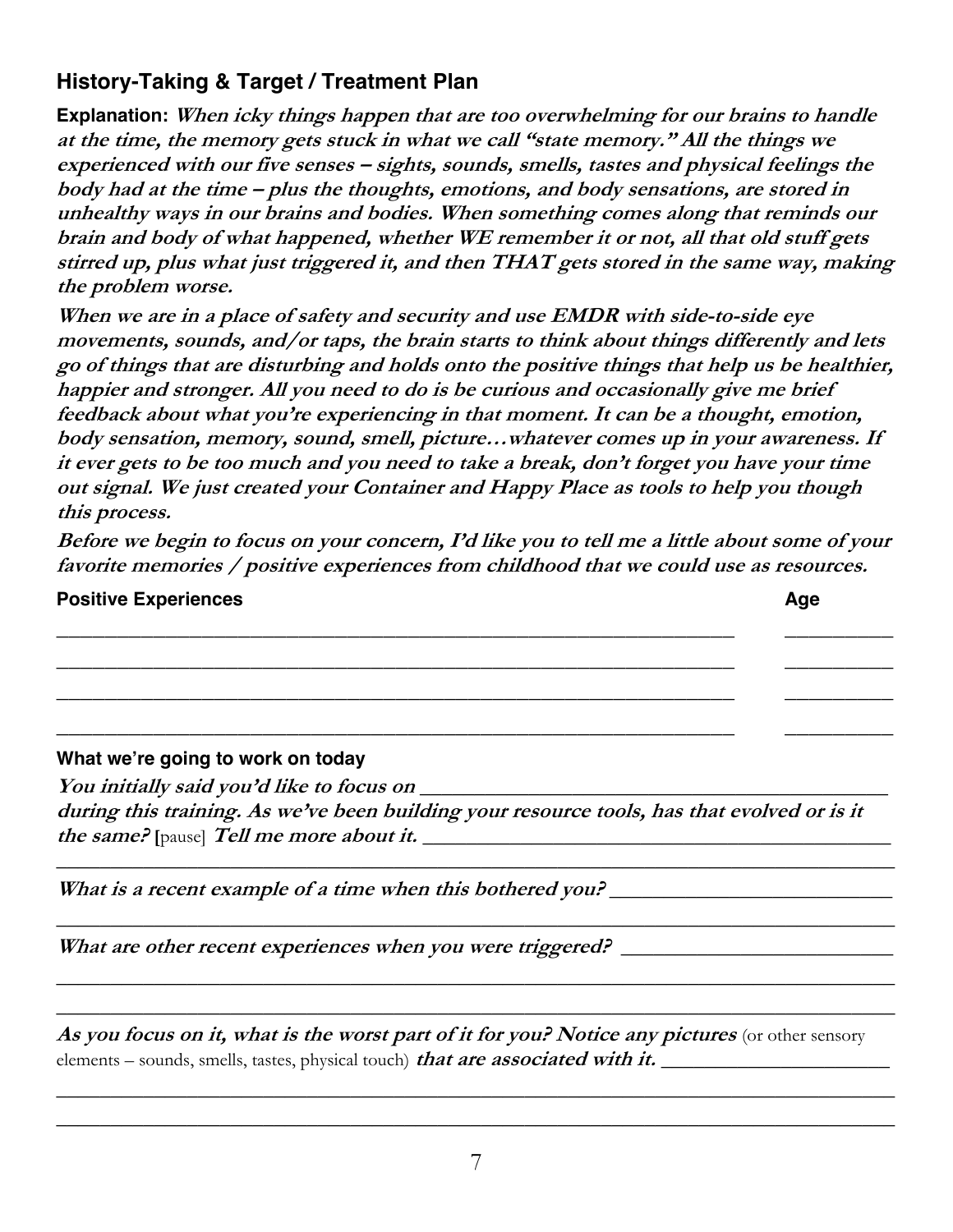Notice what you are feeling in your body (body sensations) as you focus on it?

What is / are the negative though(s) or belief(s) that you're having about yourself as you're thinking about it?

Float back / Affect Scan: As you focus on all of this, ask your body and brain to take you back to earlier times when you had similar experiences - when you felt like this - to the time before, and the time before, to your earliest awareness...

**Past Experiences** Age

Present Triggers Are there other people, places, things, or situations that bring up all this yuck?

Future Template How would you like to see yourself handling these triggers in the future?

Clinician – clarify the NC/PC and make sure it fits each target / incident / experience identified above.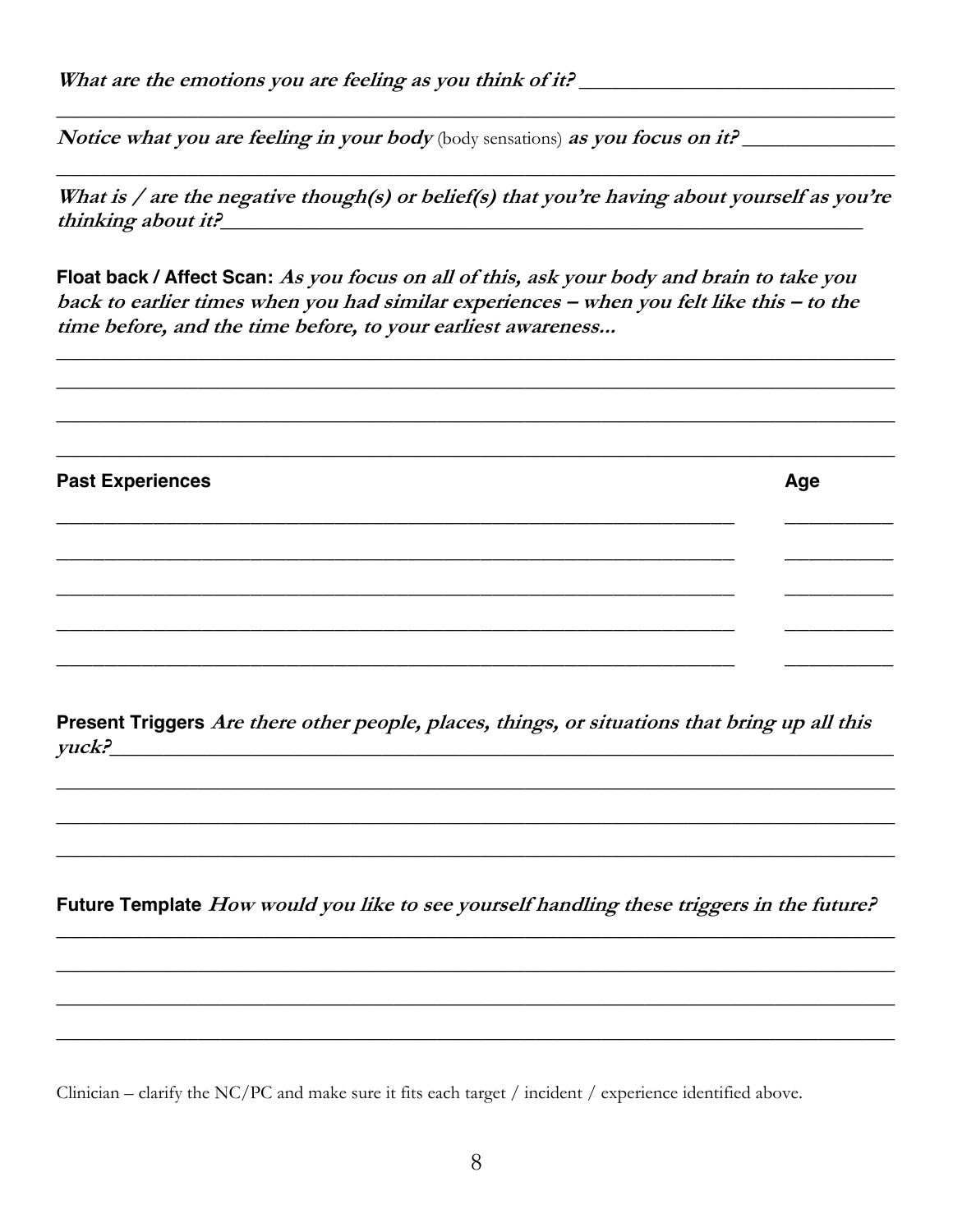| <b>Possible Negative Beliefs / Cognitions</b> |             |  |  |  |  |  |  |
|-----------------------------------------------|-------------|--|--|--|--|--|--|
|                                               |             |  |  |  |  |  |  |
| <b>Potential Preferred Positive Belief</b>    |             |  |  |  |  |  |  |
| Tentative target for first processing session |             |  |  |  |  |  |  |
| <b>Closing Cue Words: Container</b>           | Happy Place |  |  |  |  |  |  |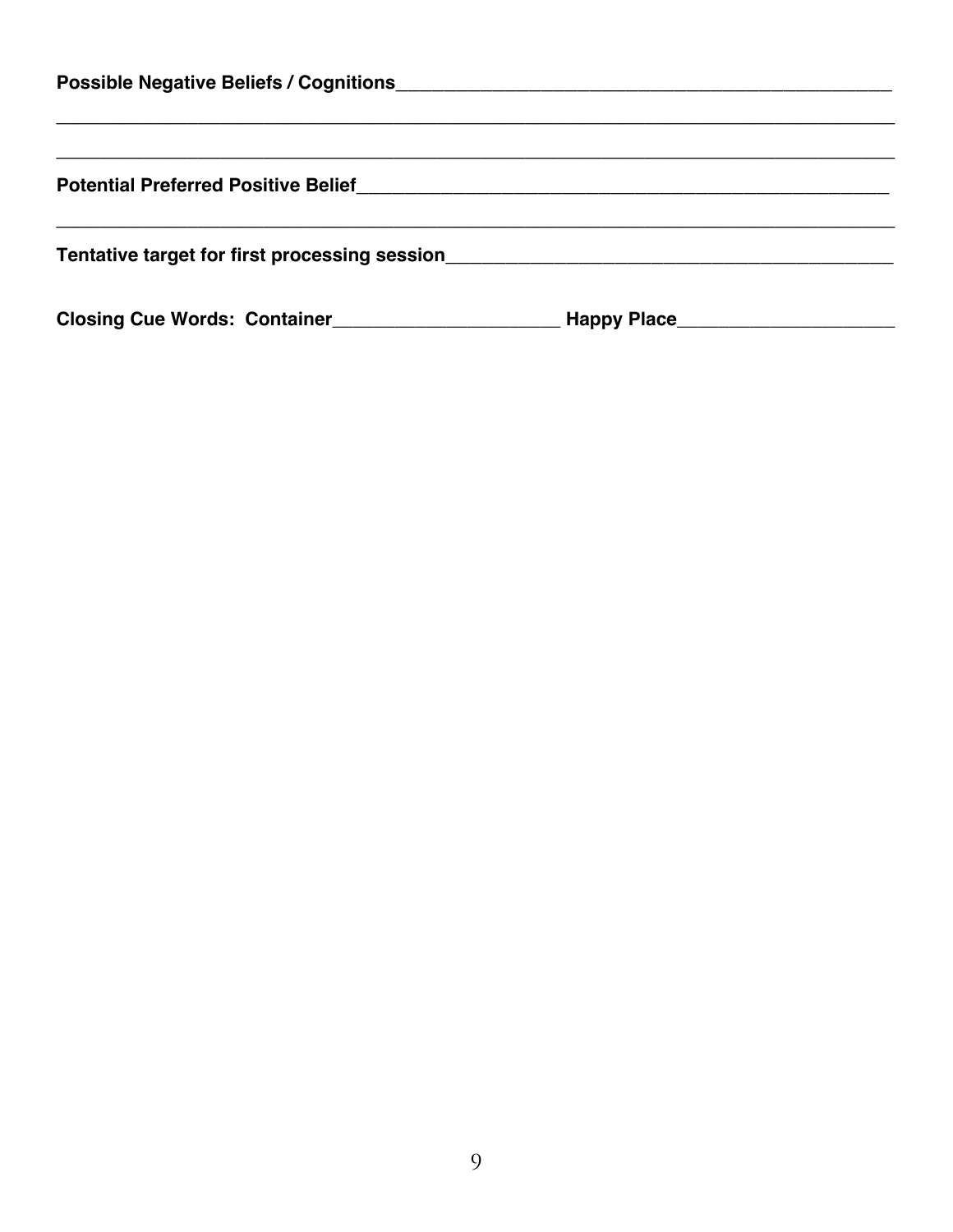# **Practice Session 2**

# **Instructions**

- Client to maintain your confidentiality, give your packet to your partner
	- Be the client! Let your clinician and facilitator do the heavy lifting  $\odot$
- Clinician
	- Orient seating and be ready to begin processing following review
	- Review Target Plan with client. Discuss any needed adjustments or modifications
	- Agree on the target for processing
	- Develop a resource for the client to use during processing (if necessary)
	- Recalibrate / Reset / Clear Emotional Circuits
	- Flash Technique on disturbing experience (may be different from target for processing)
	- There are scripts to guide you, but feel free to adapt it to your style
		- Remember, you can modify type and speed of BLS and length of set to make the processing "easier" for your client
			- Different people respond differently to various forms of BLS.
				- Use the form of BLS that works best for your client (s/he can tolerate) (visual, tactile, auditory)
		- You may or may not have a complete session  $\frac{0}{7}$  clear) but regardless of where you are, be sure to close the session down with a debrief, between session instructions, and state change exercise
		- Make notes
- Rotate roles
- Process / debrief with your facilitator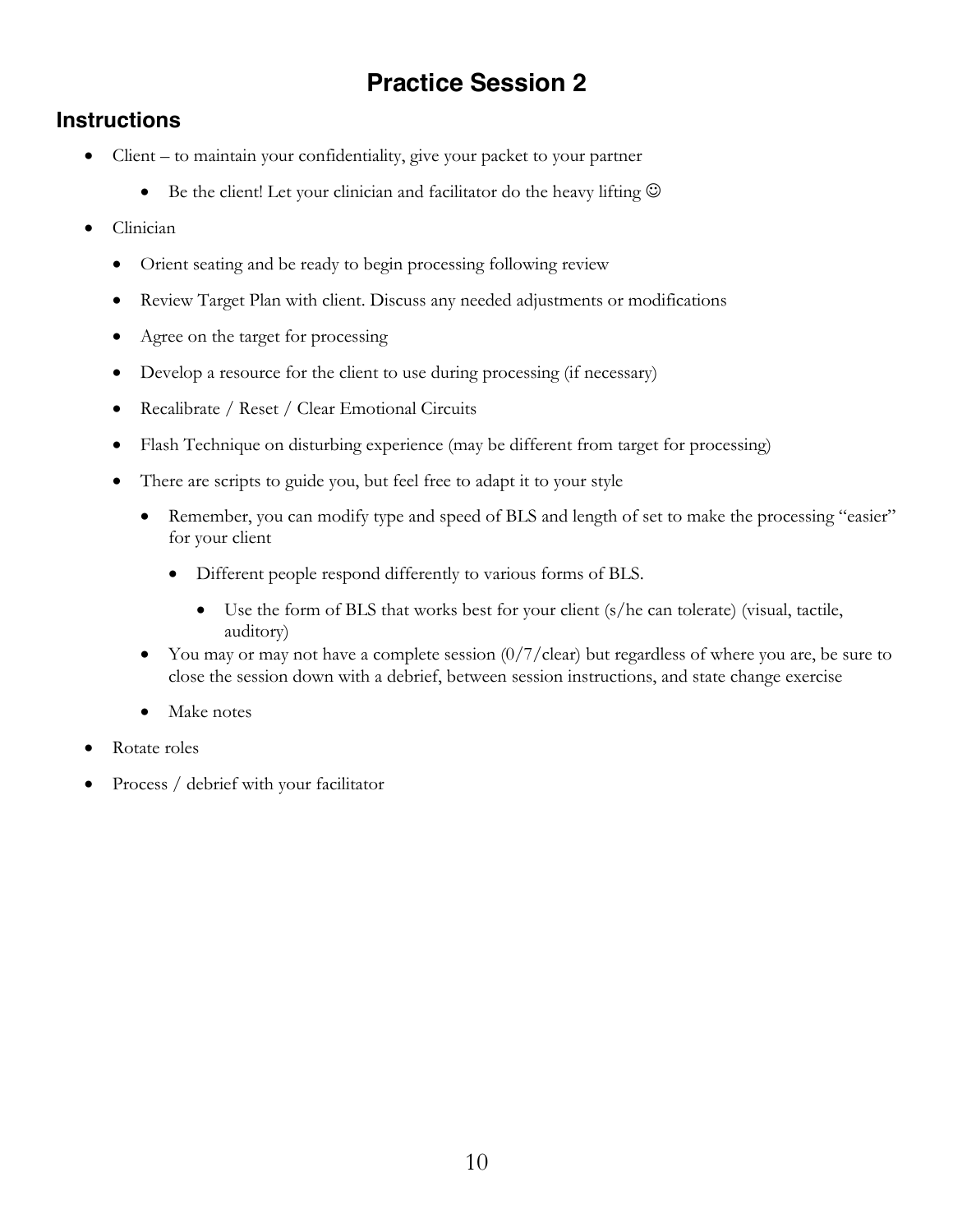#### **Resource Enhancement**

(adapted from R. Kiessling's Extended Resourcing and Korn & Leeds, Resource Development Installation [RDI], 2001) **Before we get into your history, I'd like to help you identify and expand a resource that you can use to help you process what you'll be working on. As you think about processing this weekend, what skill or resource would help you do that more effectively? It might be a feeling or experience, like confidence, courage, or determination. It might be a positive role model, a super hero, a totem animal or spirit guide like an angel. It could even be an adaptive behavior…What would it be?** *\_\_\_\_\_\_\_\_\_\_\_\_\_\_\_\_\_\_\_\_\_\_\_\_\_\_\_\_\_\_\_\_\_\_\_\_\_\_\_\_\_\_\_\_*

*What would it feel like?*  $\blacksquare$ 

**Experience of the resource: Can you remember a time when you've felt that way?**

**Image: What image represents the experience? \_\_\_\_\_\_\_\_\_\_\_\_\_\_\_\_\_\_\_\_\_\_\_\_\_\_\_\_\_\_\_\_\_**

**Emotions and Sensations: As you think** [name the resource]*,* **notice what you see and hear, … the emotions are you feeling, … and the sensations are you noticing in your body and tell**  me about them.

\_\_\_\_\_\_\_\_\_\_\_\_\_\_\_\_\_\_\_\_\_\_\_\_\_\_\_\_\_\_\_\_\_\_\_\_\_\_\_\_\_\_\_\_\_\_\_\_\_\_\_\_\_\_\_\_\_\_\_\_\_\_\_\_\_\_\_\_\_\_\_\_\_\_\_\_\_

**Enhancement: Focus on the positive experience — the sights, sounds, smells, and good feelings that come with it. Notice what you are feeling in your body … Intensify it, magnify it, get as connected with it as you can. What are you noticing now?** *\_\_\_\_\_\_\_\_\_\_\_\_\_\_\_\_\_\_\_\_*

*\_\_\_\_\_\_\_\_\_\_\_\_\_\_\_\_\_\_\_\_\_\_\_\_\_\_\_\_\_\_\_\_\_\_\_\_\_\_\_\_\_\_\_\_\_\_\_\_\_\_\_\_\_\_\_\_\_\_\_\_\_\_\_\_\_\_\_\_\_\_\_\_\_\_\_\_\_*

*\_\_\_\_\_\_\_\_\_\_\_\_\_\_\_\_\_\_\_\_\_\_\_\_\_\_\_\_\_\_\_\_\_\_\_\_\_\_\_\_\_\_\_\_\_\_\_\_\_\_\_\_\_\_\_\_\_\_\_\_\_\_\_\_\_\_\_\_\_\_\_\_\_\_\_\_\_*

**BLS: Bring up the image of** [name the resource]*.* **Focus on where you feel the good things in your body and let yourself enjoy them. Focus on that and tap with me.** [slow, short (4-8) round trips of  $BLS = set$ 

*\_\_\_\_\_\_\_\_\_\_\_\_\_\_\_\_\_\_\_\_\_\_\_\_\_\_\_\_\_\_\_\_\_\_\_\_\_\_\_\_\_\_\_\_\_\_\_\_\_\_\_\_\_\_\_\_\_\_\_\_\_\_\_\_\_\_\_\_\_\_\_\_\_\_\_\_\_*

What are you noticing now?

**If positive: Focus on that.** [slow, short BLS] **What are you noticing now?** *\_*\_\_\_\_\_\_\_\_\_\_\_\_\_\_\_\_

If the positive experience continues to expand, time permitting, you may choose to repeat the above to enhance and strengthen the adaptive network you are creating, particularly in clients who are poorly resourced

*\_\_\_\_\_\_\_\_\_\_\_\_\_\_\_\_\_\_\_\_\_\_\_\_\_\_\_\_\_\_\_\_\_\_\_\_\_\_\_\_\_\_\_\_\_\_\_\_\_\_\_\_\_\_\_\_\_\_\_\_\_\_\_\_\_\_\_\_\_\_\_\_\_\_* 

**If negative:** Redirect to identify another experience associated with the resource, consider some other resource strategy such as a container, mindfulness, or a breathing exercise. Ask the client to put any yuck into their container

**Cue Word:** *What word or phrase best represents* [name the resource]? \_\_\_\_\_\_\_\_\_\_\_ Think of [repeat the cue word] and notice the good things you feel you when you think of it.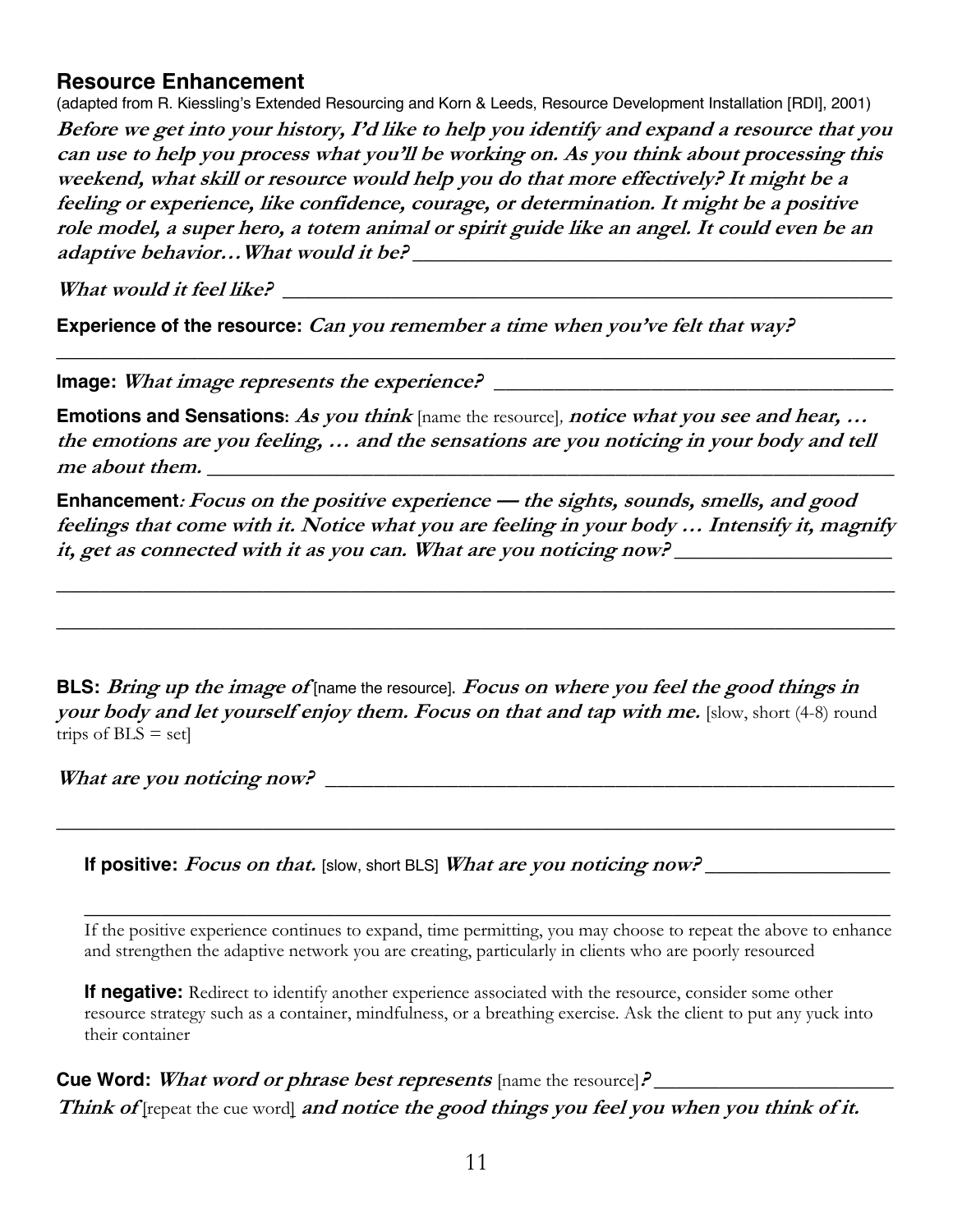| <b>Concentrate on those feelings and [the word/phrase]</b> $\blacksquare$ |  |  |  |  |  |
|---------------------------------------------------------------------------|--|--|--|--|--|
| the BLS resourcing BLS. What are you feeling /noticing now?               |  |  |  |  |  |
|                                                                           |  |  |  |  |  |
| [Use sets of resourcing BLS as long as the positive is strengthening].    |  |  |  |  |  |

*\_\_\_\_\_\_\_\_\_\_\_\_\_\_\_\_\_\_\_\_\_\_\_\_\_\_\_\_\_\_\_\_\_\_\_\_\_\_\_\_\_\_\_\_\_\_\_\_\_\_\_\_\_\_\_\_\_\_\_\_\_\_\_\_\_\_\_\_\_\_\_\_\_\_\_\_\_*

**Self-Cuing: Now I'd like you to say that word** *\_\_\_\_\_\_\_\_\_\_\_\_\_\_\_\_\_\_\_\_\_\_\_\_\_\_\_\_* **and notice** 

**how you feel.** *\_\_\_\_\_\_\_\_\_\_\_\_\_\_\_\_\_\_\_\_\_\_\_\_\_\_\_\_\_\_\_\_\_\_\_\_\_\_\_\_\_\_\_\_\_\_\_\_\_\_\_\_\_\_\_\_\_\_\_\_\_\_\_\_\_*

**Cuing with Disturbance: Now imagine the challenge you might experience during processing and notice how you feel. Bring up** [the cue word] **and notice what happens. What**  did you notice?

**Self-Cuing with Disturbance: Imagine that processing challenge again, notice how you feel, then bring up [cue word] by yourself, especially noticing your body when you focus on your**  *cue word.* $\blacksquare$ 

**Rehearse: Now you have a tool to help you continue to process if things get tough. Let's rehearse how you will use it in session. Imagine getting to a tough point in processing where it would be helpful to use** [name the resource]**. Run the movie and see yourself using**  [name the resource] *and let me know what you think*. [Pause for response]

**If positive:** you may choose to resource it with slow, short set of BLS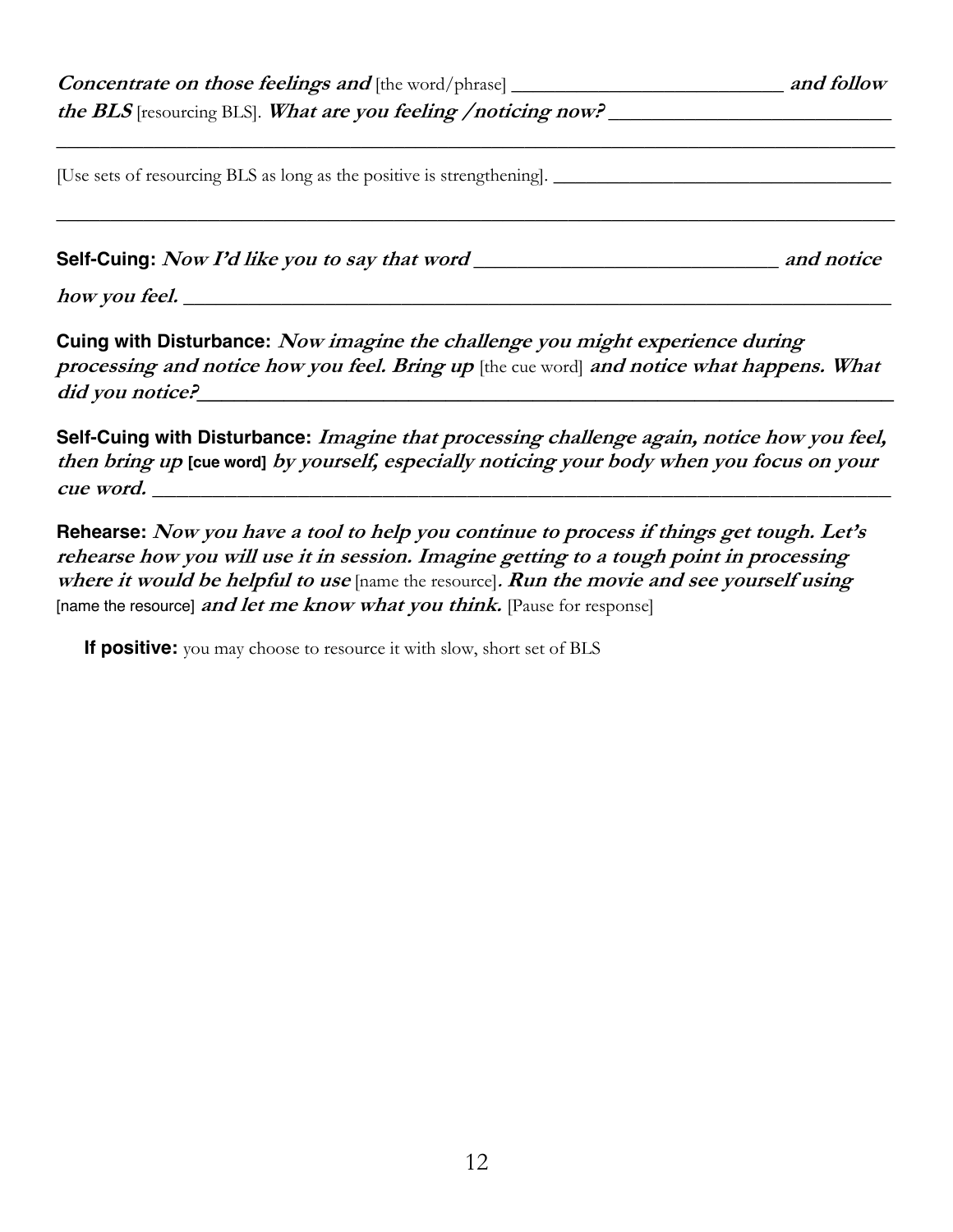**Resource Tapping** (resource options pg 37 & 38 in Manual)

- **1. Close your eyes and go inside. Bring your attention to a quiet, still place inside yourself.**
- **2. quality, an experience, an important person or an animal.**
- **3. Imagine the resource as well as you can.**
- **4. Take all the time you need to enhance this information and develop the resource.**
- **5. When you have a strong sense of the resource, begin to tap on your knees back and forth, or tap your feet on the floor like you're walking.**
- 6. **Tap as long as it feels positive. If other memories or resources come to mind that feel good, you can tap them in too.**
- Options include:
	- Nurturing figures (real or imaginary)
	- Protector figures (real or imaginary)
	- Circle of Protection / Circle of Support / Wheel of resources using ALL resources

\_\_\_\_\_\_\_\_\_\_\_\_\_\_\_\_\_\_\_\_\_\_\_\_\_\_\_\_\_\_\_\_\_\_\_\_\_\_\_\_\_\_\_\_\_\_\_\_\_\_\_\_\_\_\_\_\_\_\_\_\_\_\_\_\_\_\_

\_\_\_\_\_\_\_\_\_\_\_\_\_\_\_\_\_\_\_\_\_\_\_\_\_\_\_\_\_\_\_\_\_\_\_\_\_\_\_\_\_\_\_\_\_\_\_\_\_\_\_\_\_\_\_\_\_\_\_\_\_\_\_\_\_\_\_

\_\_\_\_\_\_\_\_\_\_\_\_\_\_\_\_\_\_\_\_\_\_\_\_\_\_\_\_\_\_\_\_\_\_\_\_\_\_\_\_\_\_\_\_\_\_\_\_\_\_\_\_\_\_\_\_\_\_\_\_\_\_\_\_\_\_\_

\_\_\_\_\_\_\_\_\_\_\_\_\_\_\_\_\_\_\_\_\_\_\_\_\_\_\_\_\_\_\_\_\_\_\_\_\_\_\_\_\_\_\_\_\_\_\_\_\_\_\_\_\_\_\_\_\_\_\_\_\_\_\_\_\_\_\_

\_\_\_\_\_\_\_\_\_\_\_\_\_\_\_\_\_\_\_\_\_\_\_\_\_\_\_\_\_\_\_\_\_\_\_\_\_\_\_\_\_\_\_\_\_\_\_\_\_\_\_\_\_\_\_\_\_\_\_\_\_\_\_\_\_\_\_

\_\_\_\_\_\_\_\_\_\_\_\_\_\_\_\_\_\_\_\_\_\_\_\_\_\_\_\_\_\_\_\_\_\_\_\_\_\_\_\_\_\_\_\_\_\_\_\_\_\_\_\_\_\_\_\_\_\_\_\_\_\_\_\_\_\_\_

\_\_\_\_\_\_\_\_\_\_\_\_\_\_\_\_\_\_\_\_\_\_\_\_\_\_\_\_\_\_\_\_\_\_\_\_\_\_\_\_\_\_\_\_\_\_\_\_\_\_\_\_\_\_\_\_\_\_\_\_\_\_\_\_\_\_\_

\_\_\_\_\_\_\_\_\_\_\_\_\_\_\_\_\_\_\_\_\_\_\_\_\_\_\_\_\_\_\_\_\_\_\_\_\_\_\_\_\_\_\_\_\_\_\_\_\_\_\_\_\_\_\_\_\_\_\_\_\_\_\_\_\_\_\_

- Inner Wisdom figures
- Resources for Attachment Repair
- Resources for Different Attachment Styles
- Empowerment experiences, etc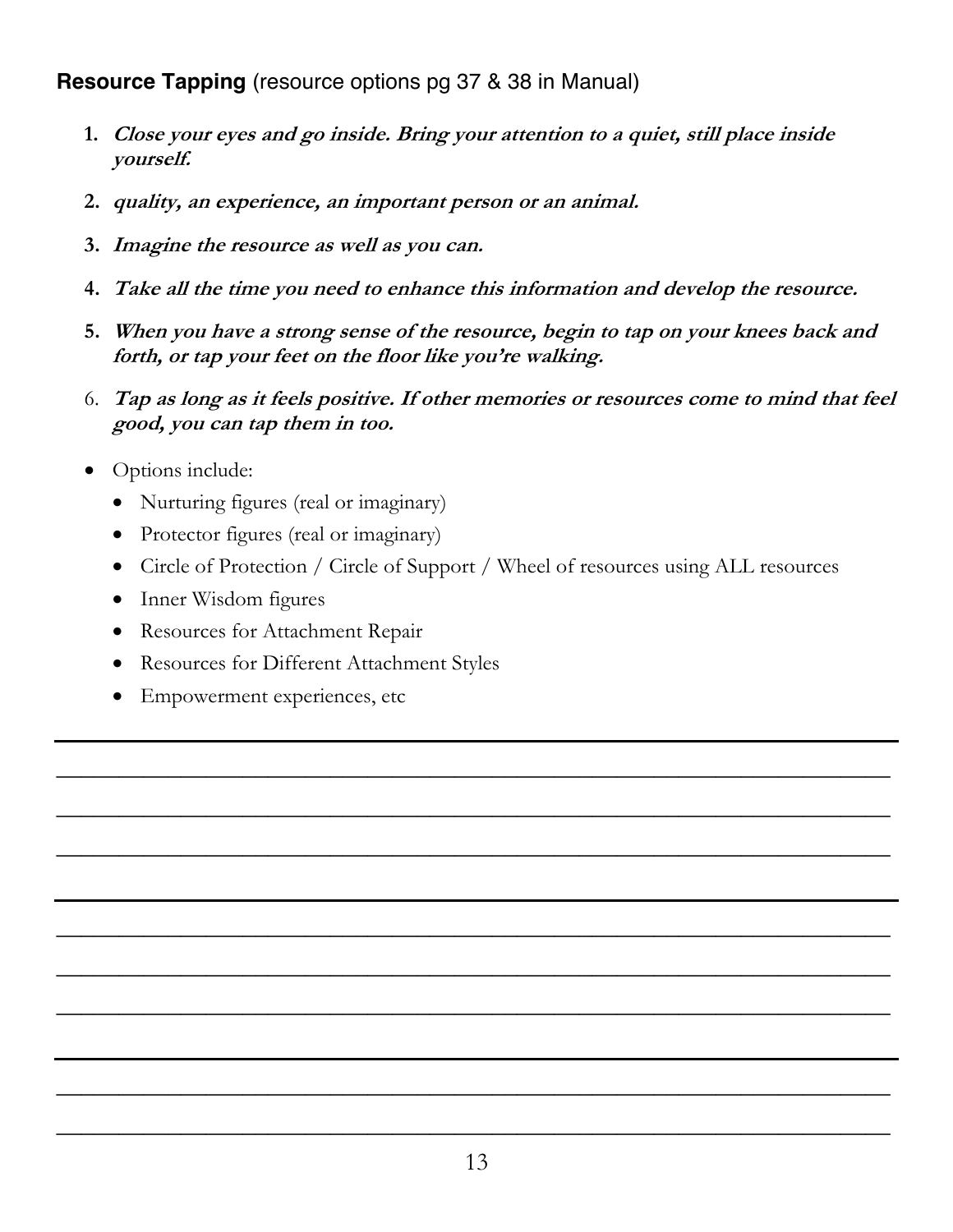#### **RECALIBRATING / RESETTING / CLEARING EMOTIONAL CIRCUITS**

**Before we get too far into your history or processing, let's make sure your emotions are operating at maximum efficiency and you're able to feel the emotions without becoming overwhelmed. We are hard-wired to feel emotions and research shows that those experiences are encoded in our brains from six months in utero and that basic brain development continues to about age 25. Along the way, we have experiences that can influence the development of those emotional circuits and how we react to emotional triggers. Some people learn to shut down or disconnect from emotions for survival, others learned that it's not okay to feel feelings, and others may become so overwhelmed by them that they go numb. The end result is that some people may feel shame for feeling any of their emotions. We now know how important it is to be able to feel and express our feelings, hence the recalibration.**

**Let's start by putting all the feelings in your container and remind yourself that "It's okay to feel safe when I am safe and nothing bad is happening." We'll take one emotion at <sup>a</sup> time and all you need to do is notice what the feeling looks like and watch with curiosity. For some people it's easier to imagine <sup>a</sup> picture on the wall with <sup>a</sup> label naming the emotion and see what the picture is in the frame. Once we start the BLS, as long as the picture is changing, we'll keep going. When the picture stops changing, let me know what you see and we'll start the BLS again. We'll continue this way until the picture stops changing completely. The picture may become positive, neutral, or just stops changing.** Once it stops, we'll go on to the next emotion. If you start to feel any of the emotions, let **me know and I'll have you put them in the container so you are just focusing on the picture that represents the emotion.**

| Protective, Life-Preserving $10 > 0$                                                                                                                                                                                                                                                              | Life-Enhancing, Regenerating,<br>Connective $0 > 10$                                                     |
|---------------------------------------------------------------------------------------------------------------------------------------------------------------------------------------------------------------------------------------------------------------------------------------------------|----------------------------------------------------------------------------------------------------------|
| <b>SHAME</b> → remorse → guilt → regret                                                                                                                                                                                                                                                           | <b>PRIDE</b> satisfied $\rightarrow$ pleased $\rightarrow$ proud $\rightarrow$<br>arrogant               |
| Compassion $\rightarrow$ pity $\rightarrow$ sorry for self/other $\rightarrow$ hurt/empathy $\rightarrow$<br>compassion                                                                                                                                                                           | appreciative $\rightarrow$ thankful $\rightarrow$ beholden $\rightarrow$<br>Gratitude                    |
| Disgust $\rightarrow$ loathing $\rightarrow$ abhorrence $\rightarrow$ revulsion $\rightarrow$ repugnance $\rightarrow$<br>disgust $\rightarrow$ distaste $\rightarrow$ aversion $\rightarrow$ disdain $\rightarrow$ dislike                                                                       | pleasure $\rightarrow$ enjoyment $\rightarrow$ joy                                                       |
| FEAR $\rightarrow$ terror $\rightarrow$ horror $\rightarrow$ panic $\rightarrow$ desperation $\rightarrow$ fear $\rightarrow$ dread $\rightarrow$<br>anxiety $\rightarrow$ nervousness $\rightarrow$ trepidation $\rightarrow$ worry $\rightarrow$ concern                                        | <b>SEEKING</b> / CURIOSITY $\rightarrow$ interest<br>$\rightarrow$ anticipation $\rightarrow$ excitement |
| <b>RAGE</b> $\rightarrow$ fury $\rightarrow$ vengefulness $\rightarrow$ bitterness $\rightarrow$ argumentativeness $\rightarrow$<br>resentment $\rightarrow$ exasperation $\rightarrow$ frustration $\rightarrow$ irritation $\rightarrow$ annoyance                                              | <b>LUST</b> / LOVE $\rightarrow$ like $\rightarrow$ love $\rightarrow$ in<br>love                        |
| <b>SADNESS</b> $\rightarrow$ anguish $\rightarrow$ sorrow $\rightarrow$ grief $\rightarrow$ despair $\rightarrow$ misery $\rightarrow$<br>hopelessness $\rightarrow$ helplessness $\rightarrow$ resignation $\rightarrow$ distraught $\rightarrow$<br>$discouragement \rightarrow disappointment$ | <b>CARE</b> $\rightarrow$ concern for $\rightarrow$ care for $\rightarrow$<br>connected                  |
|                                                                                                                                                                                                                                                                                                   | $PLAY \rightarrow what$ a child does best                                                                |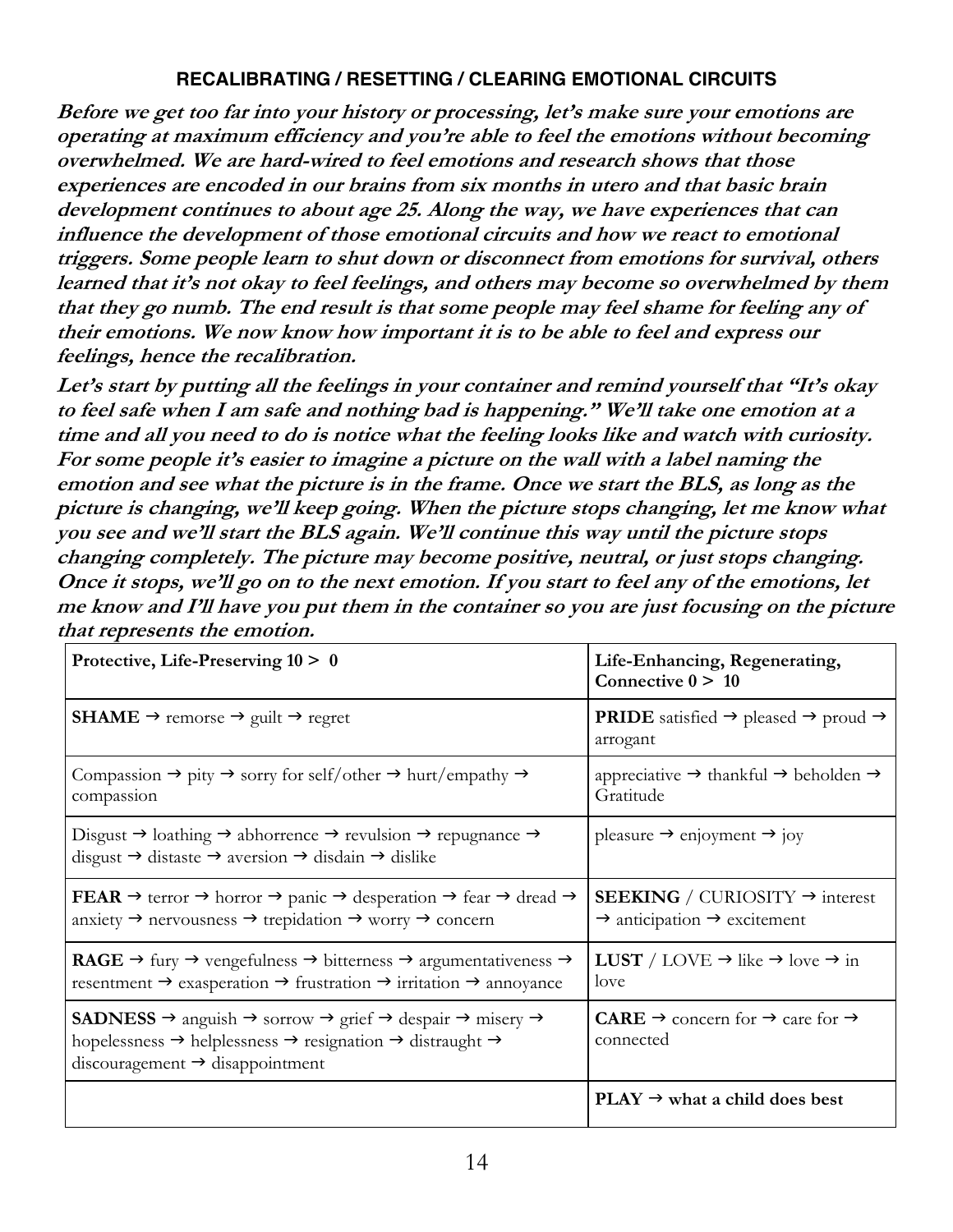| <b>PROBLEM</b>                                                                   | <b>SOLUTION</b>                                                                                                                                                                                                       |
|----------------------------------------------------------------------------------|-----------------------------------------------------------------------------------------------------------------------------------------------------------------------------------------------------------------------|
| The client sees no image.                                                        | Usually trying too hard. Remind him/her to just allow the<br>image to be there. I'll read what this emotion does and<br>then tell me what picture comes to mind that<br>represents the emotion.                       |
| The image doesn't stop changing or become neutral.                               | Go to the next emotion and come back to this one later. Go<br>through them as many times as necessary until the essence<br>becomes neutral (or positive) and stops changing /<br>developing.                          |
| S/he may have made many connections.                                             | Periodically check in on the emotion. What does<br>look like now? Continue processing until it stops changing.                                                                                                        |
| S/he can't observe from a distance and slides into felt sense<br>of the emotion. | Teach the difference between being IN an emotion and<br>looking AT an emotion. If s/he still slide into feeling the<br>emotion, s/he may need to reset safety systems. What does<br>flight look like? Flight? Freeze? |
| They still can't observe an emotion from a distance instead<br>of feeling it.    | S/he may need more work using ego state or somatic<br>resourcing interventions before they can recalibrate.                                                                                                           |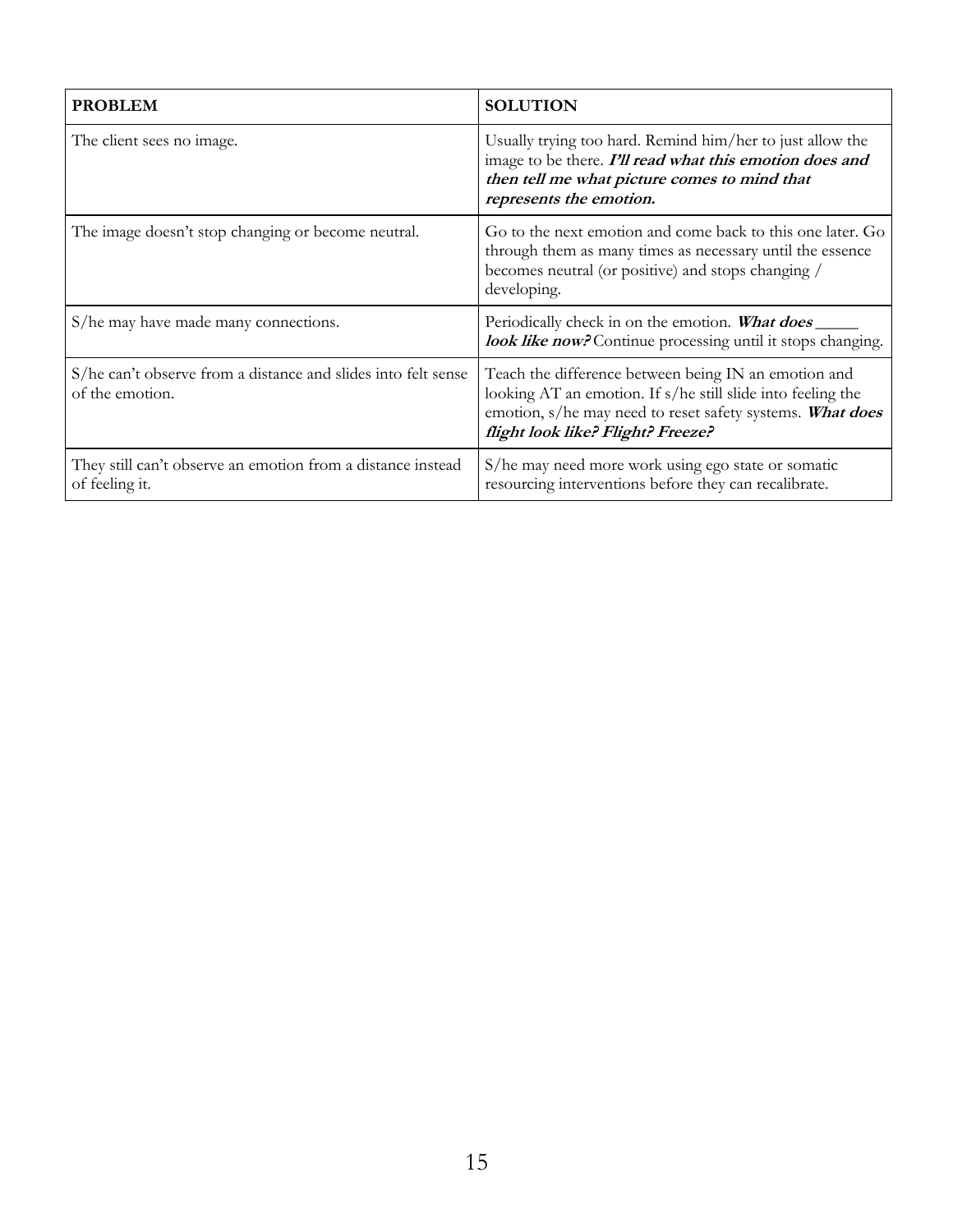#### **Protective, Life-Preserving E→Motions**

#### **Guilt / Shame**

Healthy shame protects us from doing harm. The feeling tells us we've made a mistake. If we let ourselves feel the guilt, shame, remorse, or regret, it will register in our system and we simply won't do what we did again. Instead, we'll correct the mistake if we can. If we don't allow ourselves to feel it fully, we'll keep feeling bad, *and* we'll either continue to make the same mistake or over correct for it and make other mistakes. If we feel *too* much shame though, thinking "I'm bad" instead of "my behavior was bad," we'll either try to be *too* good, do things that prove we are bad, or use addictions to keep the bad feelings away. The words we use to describe the intensity of shameful feelings are:

| 10 | shame | remorse | . .<br>ouilt | regret |  |
|----|-------|---------|--------------|--------|--|
|    |       |         |              |        |  |

#### **Compassion**

When something harmful happens and we didn't do anything to make it happen, we need to feel sorry for ourselves and others. As soon as we let ourselves feel how much it hurt us, we'll get busy doing whatever we can to make things better. Even though people say, "Don't feel sorry for yourself," it really *is* necessary. If we don't, the feelings won't go away and we won't learn what we can do to protect ourselves and others from harm. The feeling will keep trying to let us know something hurt and it wasn't fair! *Remember, feelings only stay if we push them away.*

10 self/other-pity sorry for yourself or others hurt/empathy compassion 0

#### **DISGUST**

When something feels disgusting, we just want to spit it out and get away from it, like our body does if we eat something that's rotten or poisonous. We might say, "That's sick," or "He's sick." We feel like this when someone does something that's *not okay*, that seems kind of rotten, not anything we want to be around. This is a feeling we don't want to ignore. If we don't pay attention to it and keep hanging around someone or something that's disgusting, we'll become more like they are and people will start feeling that way around us.

10 loathing abhorrence revulsion repugnance disgust distaste aversion disdain dislike 0 **FEAR**

Fear protects us by letting us know danger is present and giving us the energy to respond in whatever way is best at the time, from freezing in place, to confronting the threat, to getting away (flight) as quickly as possible. Concern or worry push us to make whatever precautions are necessary to keep us safe in the future. Fear not only calls attention to immediate physical danger, but to anything that might hurt us emotionally, such as loss of an important relationship. Fearful feelings vary from concern to terror.

10 terror horror panic desperation fear dread anxiety nervousness trepidation worry concern 0 **ANGER**

We have anger to protect us from being harmed or hurt. It provides a burst of energy to fight back when we need to defend ourselves (or others) from threat to our well-being, or to fight *for* something that's important to us. Once we've felt angry feelings and released the energy physically, verbally, or safely in our imaginations, we don't feel angry any more. We just take firm action if that's possible. If nothing can be done, we accept it, instead of gritting our teeth and trying to tolerate the problem. Anger below a 5 rejects behavior; above 5 though, the person we're angry at feels rejected and can't look at their behavior, so we need to first *imagine* releasing it, unless verbal or physical protection is actually necessary.

10 rage fury vengefulness bitterness argumentativeness resentment exasperation frustration irritation annoyance 0 **SADNESS**

Sad feelings let us know we've lost someone or something important to us. The more important they were, the stronger the sadness is. Our body learned they were part of our lives and it hurts to break the automatic connections between our bodies and our brains. Tears carry the hurt away, then we remember the good times we had together. If we feel the sadness each time we lose someone or something, we'll know that can happen and won't hold back our love. We'll make sure we really love, enjoy and appreciate our friends, family and pets while we have them, knowing that someday they won't be with us. Jaak Panksepp calls it PANIC because we can't survive unless someone takes care of us and we don't ever do well alone.

10 anguish sorrow grief despair misery hopeless helpless resignation distraught discouragement disappointment 0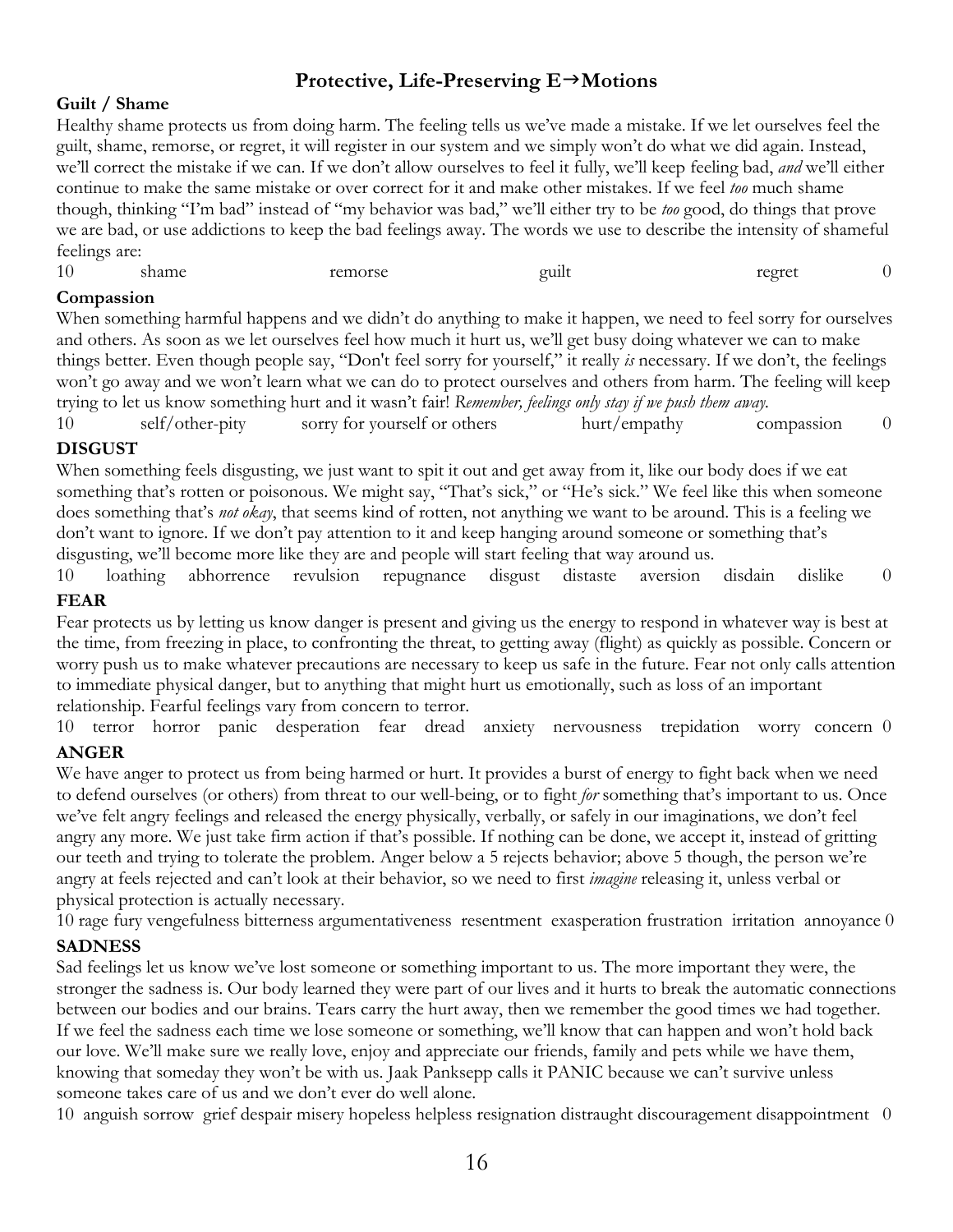## Life-Enhancing, Regenerating, Connective  $E \rightarrow$ Motions

#### **Pride**

When we do something that takes a lot of effort and turns out well, we need to feel proud of ourselves! We don't want to skip proud feelings because they give us the energy to use our talents, skills and knowledge to make ourselves and our world better. Of course we don't want to just sit around and say how wonderful we are, but we don't need to worry about that happening. When we feel our feelings, they go away. The gas in a car gets used up while we're driving. If we fill up again, we can go even farther! Proud feelings fill us with energy so we an do even better and if what we did was the best it could be, we'll find other things to work on.

|           | satisfied | pleased | proud                                                                                                     | arrogant |
|-----------|-----------|---------|-----------------------------------------------------------------------------------------------------------|----------|
| Gratitude |           |         |                                                                                                           |          |
|           |           |         | When comething good bannens to us that we weren't responsible for we feel appreciation. Someone might say |          |

When something good happens to us that we weren't responsible for, we feel appreciation. Someone might say something nice about our talents or looks that we're just lucky to have, or they might give us a gift for our birthday or a holiday. We feel it when we get to see something beautiful like a sunset or go somewhere on a vacation, get to do something we like to do, or eat something we like because someone else made that happen for us. We feel it when we see others who don't have what we have or aren't as fortunate as we are.

| $^{\circ}$<br>. . | appreciative | tha<br>unktui | beholden | <b>*</b> 1 |
|-------------------|--------------|---------------|----------|------------|
|                   |              |               |          |            |

#### **ENJOYMENT**

Enjoyment calls our attention to experiences that are pleasurable in and of themselves. When we enjoy something, we take in energy and regenerate our minds, bodies and spirits. Beautiful sights, wonderful sounds, delicious tastes, pleasant touch and delightful smells attract us to pleasing experiences. The pleasurable feelings help us remember those experiences and make us want to do them again. They're even more enjoyable when shared with others. 0 amusement pleasure enjoyment rejoicing compassion/joy relief peace pride wonder excitement ecstasy 10

#### **Curiosity / SEEKING**

When our bodies and minds are working the way they were made to, we love to learn! In fact, we *need* to have a healthy balance between sameness (predictability) and new experiences. Recent brain research has shown that our brains make new cells (actually grow) whenever our environment is stimulating, which can be thinking, feeling, seeing, hearing, touching, smelling, tasting or doing something. Making sure that we have a healthy dose of new experiences results in challenging ourselves to be all we can be and creatively improving our world.

|                                           | $\sim$<br>mterest | the contract of the contract of the contract of the contract of the contract of the contract of the contract of<br>anticipation | excitement | $\sim$<br>1 V |
|-------------------------------------------|-------------------|---------------------------------------------------------------------------------------------------------------------------------|------------|---------------|
| $\sim$ $\sim$ $\sim$ $\sim$ $\sim$ $\sim$ |                   |                                                                                                                                 |            |               |

#### **Love / LUST**

Loving feelings make us want to be near other people, animals, even our earth. We feel them because whoever, or whatever, it is makes *us* feel good. We feel connected. It's not good to hold in love energy, just like it's not good to hold in scared or mad feelings. Sexual love provides the ultimate connection to each other and the opportunity to create little ones to love. When we're "in love" we can't think of anything else but being with the one we love. Just like the feelings that protect us, when we have really strong, good feelings we can't think of anything else. That's okay if it's someone we might want to spend our life with, or a new baby, but most of the time we feel our unlimited feelings of love and take care of our other responsibilities as well.

| $\overline{0}$ | _<br>.<br>like | love | in love | 10 |
|----------------|----------------|------|---------|----|
| <b>CARE</b>    |                |      |         |    |

#### **CARE**

If we've been cared for and nurtured by others, we can feel loved, and as the research on Harlow's monkeys taught us way back in the 1960s, we are able to nurture others as well. All mammals have a brain circuit that gives us the ability and need to care for each other. This helps each of us grow throughout our lives. Skin is our largest sense organ. Being able to give and feel loving touch may be as important as being able to see beautiful sights, smell wonderful smells, or taste something really delicious. Oxytocin is secreted when we feel love and touch, or are touched in a caring way. This facilitates a sense of connection, reduces pain, increases immune functioning and improves learning ability. Loving touch is calming. Loving words and looks show us how lovable and loved we are. 0 concern for care for connected 10 **PLAY The thing that children of all ages do best!**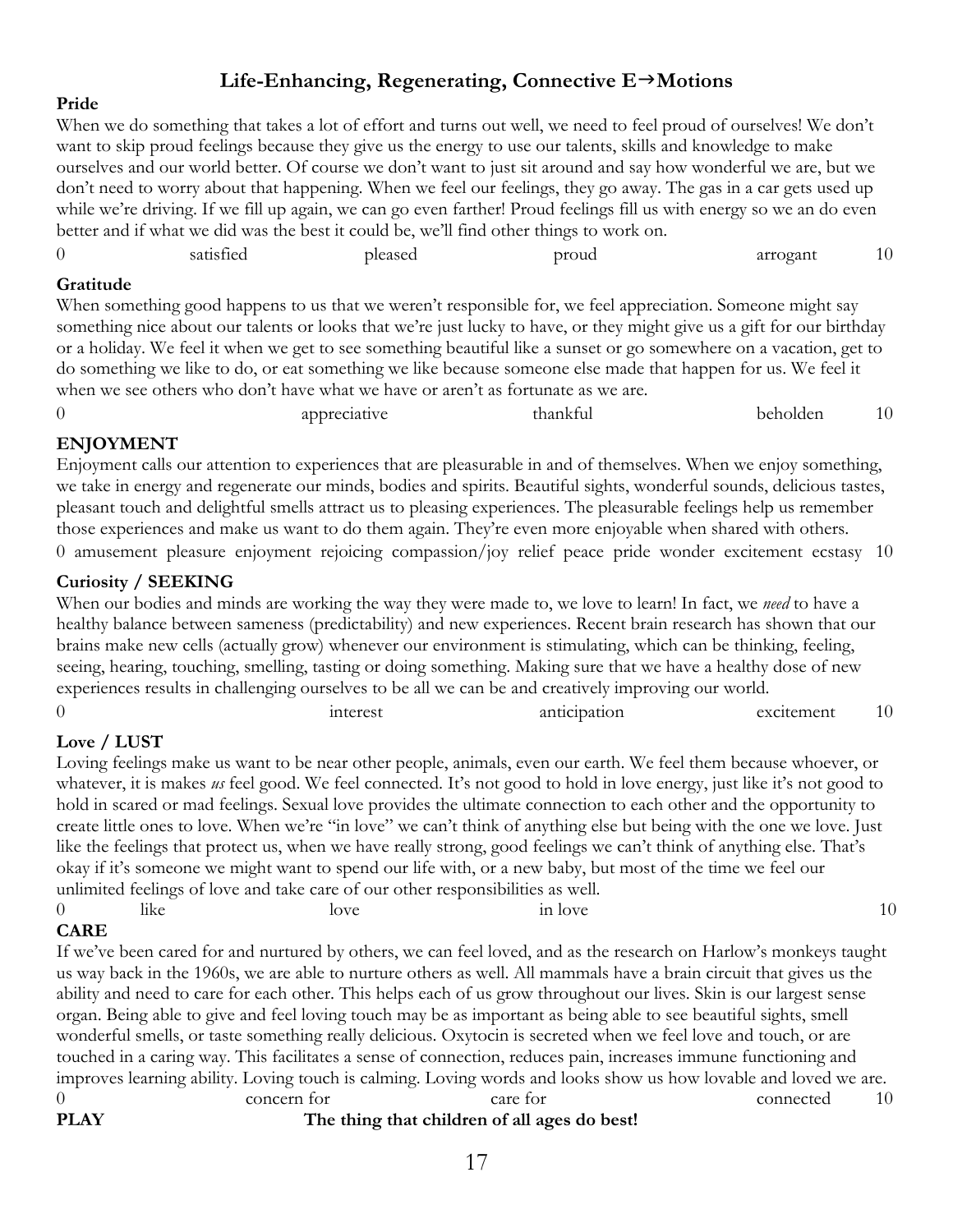# **Brief Instructions for the Flash Technique** – Phil Manfield, PhD & Lewis Engel, PhD, 2017

Use Flash Technique with clients who are defended, avoidant, major intellectualizers, moderately dissociative, or afraid to feel the intensity of the affect associated with a specific memory.

An appropriate target for Flash Technique: something that is moderately disturbing (SUD  $\geq$  6). Avoid a memory where the disturbance is related to earlier memories.

Examples: anything referenced in the Adverse Childhood Events scale; incident involving major shame, guilt, fear, sadness, sibling relationship rupture, or separation; relationship loss or rejection (If no feeder); loss/death, person or animal; betrayal, helplessness; loving as child; loss of friends, new school/house; getting lost; changing jobs, separation from colleagues; assaults or violence (witnessing or experiencing); hospitalizations, injuries or anything involving intense pain; natural or man-made disaster; nightmares; a failure; scene from movie; legal conflict **SCRIPT** 

**Before we start, I'd like you to think of a disturbing /upsetting memory or image from your life, one that still bothers you now. Please choose a memory that has a disturbance level of at least 6 on a zero – 10 scale, where 0 is nothing or neutral and 10 is the worst you can imagine. If you can't think of a memory, try a scene from a movie is disturbing. Once you've done that, I do NOT want you to continue to think about it, or tell me about it just yet, just set it aside in your container. Instead, I'd like you to find a positive, engaging focus (PEF). It may be a person, special place, enjoyable activities, favorite music, or imagined experiences. We want it to be strong enough to hold your attention so you don't think of disturbing things.** 

**Focus on that positive experience and tap back and forth on your thighs as I tap on mine***.*  [Tap back and forth 4 times.] **Was it easy for you to stay connected to your positive focus?**

[If so,] **We'll be doing the same thing again, but this time, I'll say "flash / blink" and I want you to quickly blink your eyes once.**

[You may demonstrate. Once s/he has done it, check to see if that was easy to do without accessing any disturbance. If so…]

**This time, I'd like you to rapidly blink three times each time I say "flash / blink." [You may** demonstrate. Once s/he has done it, do five of these triple flashes.]

What is your level of disturbance now, 0-10? [After feedback, do a second and third set of five triple blinks. If the disturbance isn't dropping, check to see if there is no intrusion from the disturbing memory during the flashes. If so, have the client put it in the container and continue flashing until the SUD is 0 or  $\geq$  3 and not dropping by at least two points after a set of 5 triples (in this case move on to Phase 3 of EMDR)]

#### TROUBLESHOOTING

- If SUD doesn't drop and there's no apparent reason, try **Pretend this blank piece of paper has your disturbing memory on the underside. Before each triple blink, glance rapidly at the piece of paper.** If that doesn't cause a shift, move to Phases 3-6.
- If client doesn't think it's working, they're probably accessing the memory to evaluate. This prevents Flash from working. Make sure they understand that once they identified the memory and rated it on the SUD scale, while they're doing the slow BLS, and blinking when instructed, you DON'T want them to think about it. They are only to access it when asked.
- If the client isn't "rehearsing," instruct the client to trust that the brain will go where it needs to.
- Make sure the client isn't talking.
- Client may need help identifying a strong "positive engaging focus" (PEF).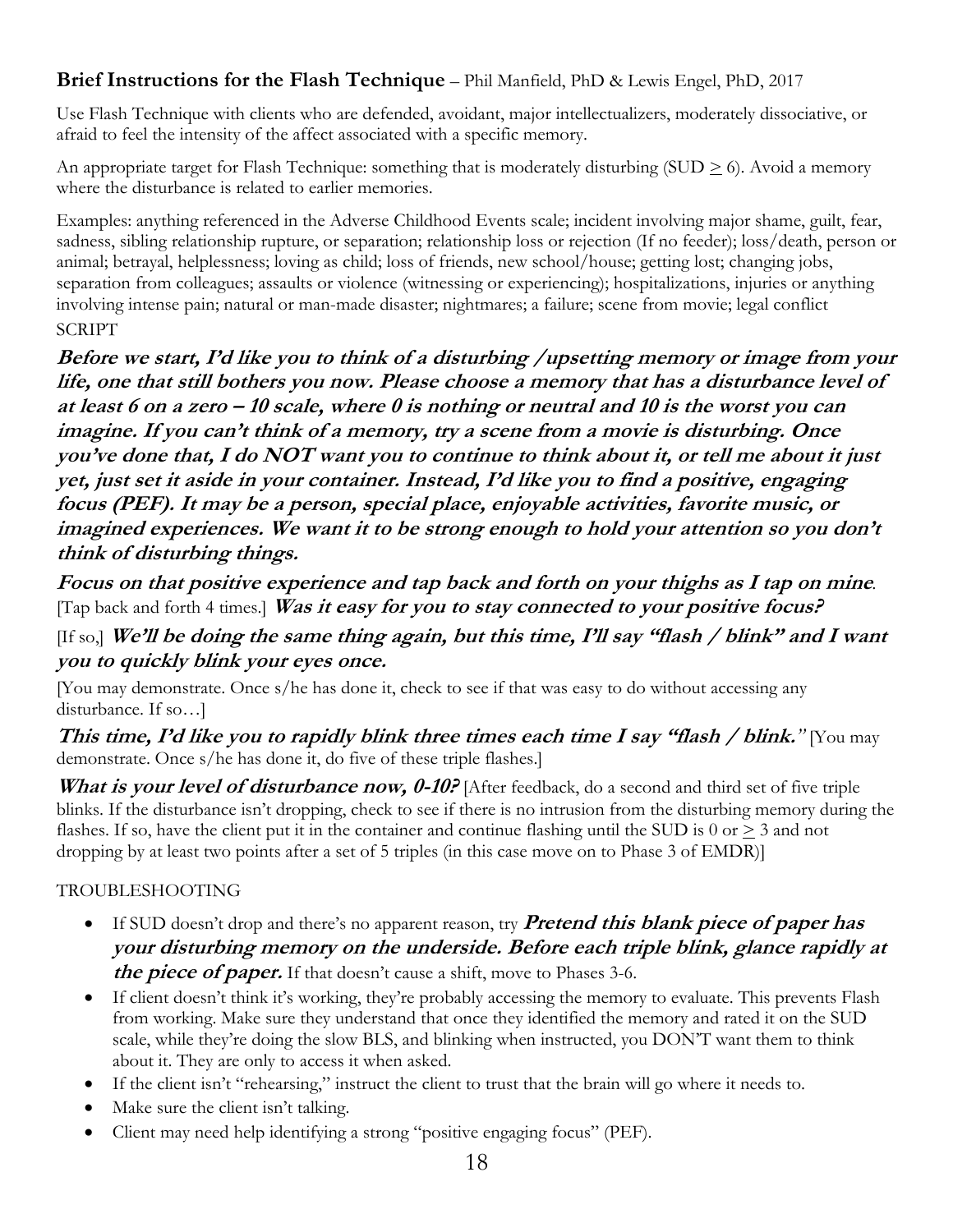# **Practice Session 3**

# **Instructions**

- Client to maintain your confidentiality, give your packet to your partner
	- Be the client! Let your clinician and facilitator do the heavy lifting  $\odot$
- Clinician
	- Orient seating and be ready to begin processing following review
	- Review Target Plan with client. Discuss any needed adjustments or modifications
	- Agree on the target for processing
	- Ego State Script is available if you need it.
	- There is a script to guide you, but feel free to adapt it to your style
		- Remember, you can modify type and speed of BLS and length of set to make the processing "easier" for your client
			- Different pry)
		- You may or may not You may or may not have a complete session  $\frac{0}{7}$  clear) but regardless of where you are, be sure to close the session down with a debrief, between session instructions, and state change exercise
		- Make notes
- Rotate roles
- Process / debrief with your facilitator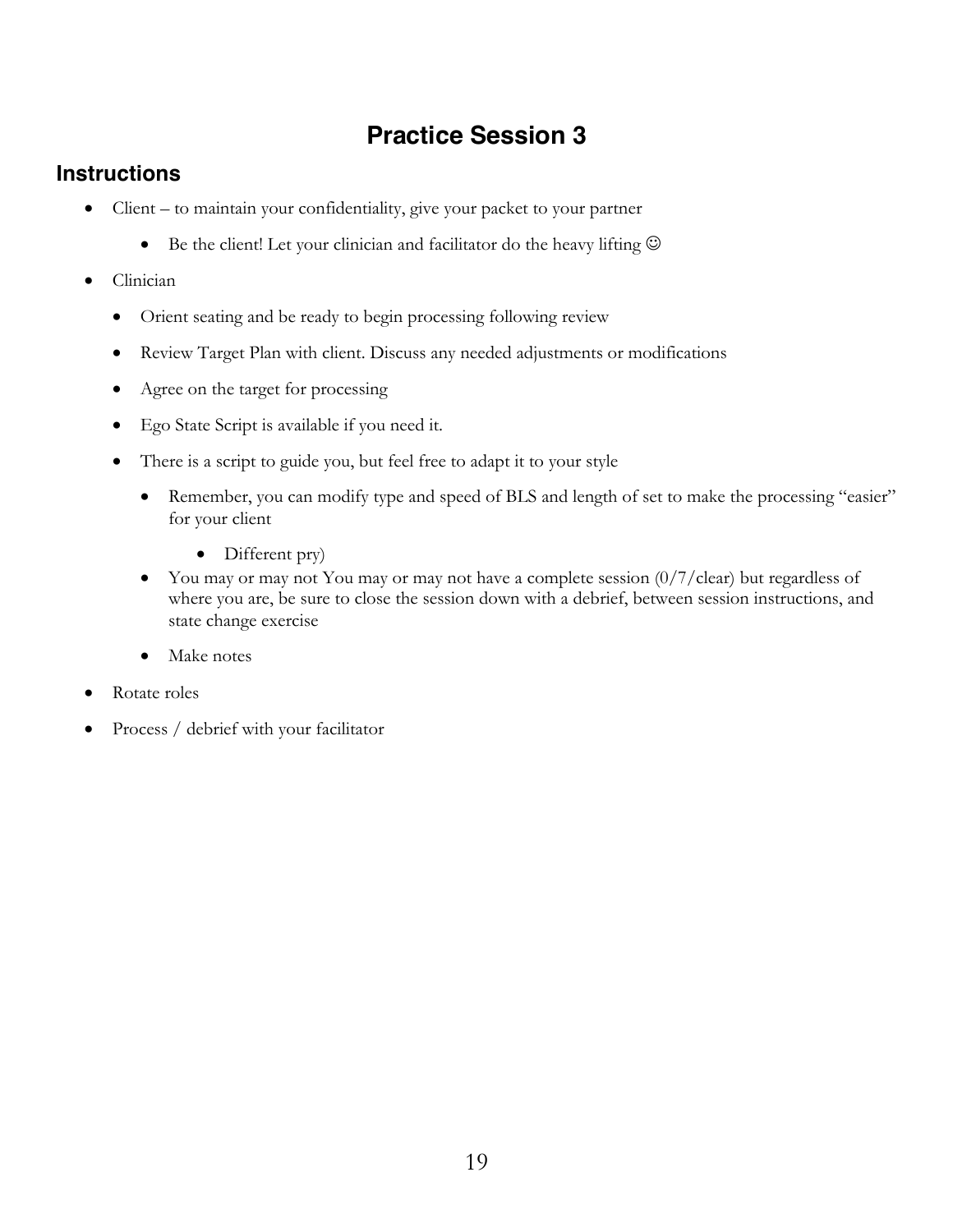# **Processing Instructions for the Clinician**

- Accessing & activating the target (Phase 3: Assessment) should take less than 5 minutes. You and the client have already agreed on the target and the NC/PC. This is to activate it for processing and to make sure that it hasn't changed overnight based on continued processing initiated by Phase 1: History-taking
	- **1.** What's the worst part of the incident / experience? (picture, sound, smell, taste, etc.)

\_\_\_\_\_\_\_\_\_\_\_\_\_\_\_\_\_\_\_\_\_\_\_\_\_\_\_\_\_\_\_\_\_\_\_\_\_\_\_\_\_\_\_\_\_\_\_\_\_\_\_\_\_\_\_\_\_\_\_\_\_\_\_\_\_\_\_\_\_\_\_\_\_\_\_\_\_\_\_\_\_

\_\_\_\_\_\_\_\_\_\_\_\_\_\_\_\_\_\_\_\_\_\_\_\_\_\_\_\_\_\_\_\_\_\_\_\_\_\_\_\_\_\_\_\_\_\_\_\_\_\_\_\_\_\_\_\_\_\_\_\_\_\_\_\_\_\_\_\_\_\_\_\_\_\_\_\_\_\_\_\_\_

\_\_\_\_\_\_\_\_\_\_\_\_\_\_\_\_\_\_\_\_\_\_\_\_\_\_\_\_\_\_\_\_\_\_\_\_\_\_\_\_\_\_\_\_\_\_\_\_\_\_\_\_\_\_\_\_\_\_\_\_\_\_\_\_\_\_\_\_\_\_\_\_\_\_\_\_\_\_\_\_\_

- **2. What words go best with that picture (experience) that express your negative belief about yourself NOW? / What are the negative thoughts you have about yourself as you focus on that experience?**
- **3. When you bring up that picture (experience), what would you like to believe about yourself NOW?**
- **4. When you focus on that picture (experience), how true does** [state the PC] **feel to you NOW on a scale of 1 to 7, where 1 FEELS COMPLETELY false and 7 FEELS TOTALLY TRUE?** \_\_\_\_\_\_\_\_\_\_\_\_\_\_\_\_\_\_\_\_\_\_\_\_\_\_\_\_\_\_\_\_\_\_\_\_\_\_\_\_\_\_\_\_\_\_\_\_\_\_\_\_\_
- **5. When you bring up that picture and those words** [NC] **what emotion(s) do you feel**   $now?$
- **6. On a scale of 0-10 where 0 is no disturbance or neutral ("I can talk about it calmly") and 10 is the highest disturbance you can imagine, how disturbing does**  the incident FEEL to you NOW?
- **7. Bring up that worst part, the negative belief** [NC], **notice where you feel it in your body and follow the BLS.**
- You will spend the majority of your time in Phase 4: Desensitization. You can take plenty of notes
- Once the memory network is activated, begin the bilateral and let it go at processing speed (as fast as the client can tolerate / track) for 30 seconds or so (about 30 back and forth passes) then check in, asking
	- **What do you notice now? / What do you get now? / What comes up now?** 
		- Some clients may need to take a breath as a cue to step out of the processing for perspective
		- Regardless of the client's response...
	- **Go with that.**
		- Continue with that pattern as long as the client reports new information or change. Observe the client's body language, breathing patterns, etc., for cues as to when to end the set
		- Do your best not to talk! Anything you say can take the client out of processing, or away from it
		- If the client is **over**-accessing
			- Do slower, shorter sets and use one of the following
				- **Take a breath…when you think of the incident, 0-10 how disturbing is it now (or what do you notice)?...Go with that.**
		- If the client is **under**-accessing
			- Do longer, faster sets
			- Have the client scan amplify the memory, e.g., with more sensory elements
	- When to check in on the target?
		- If not much is happening / coming up (a couple of neutrals)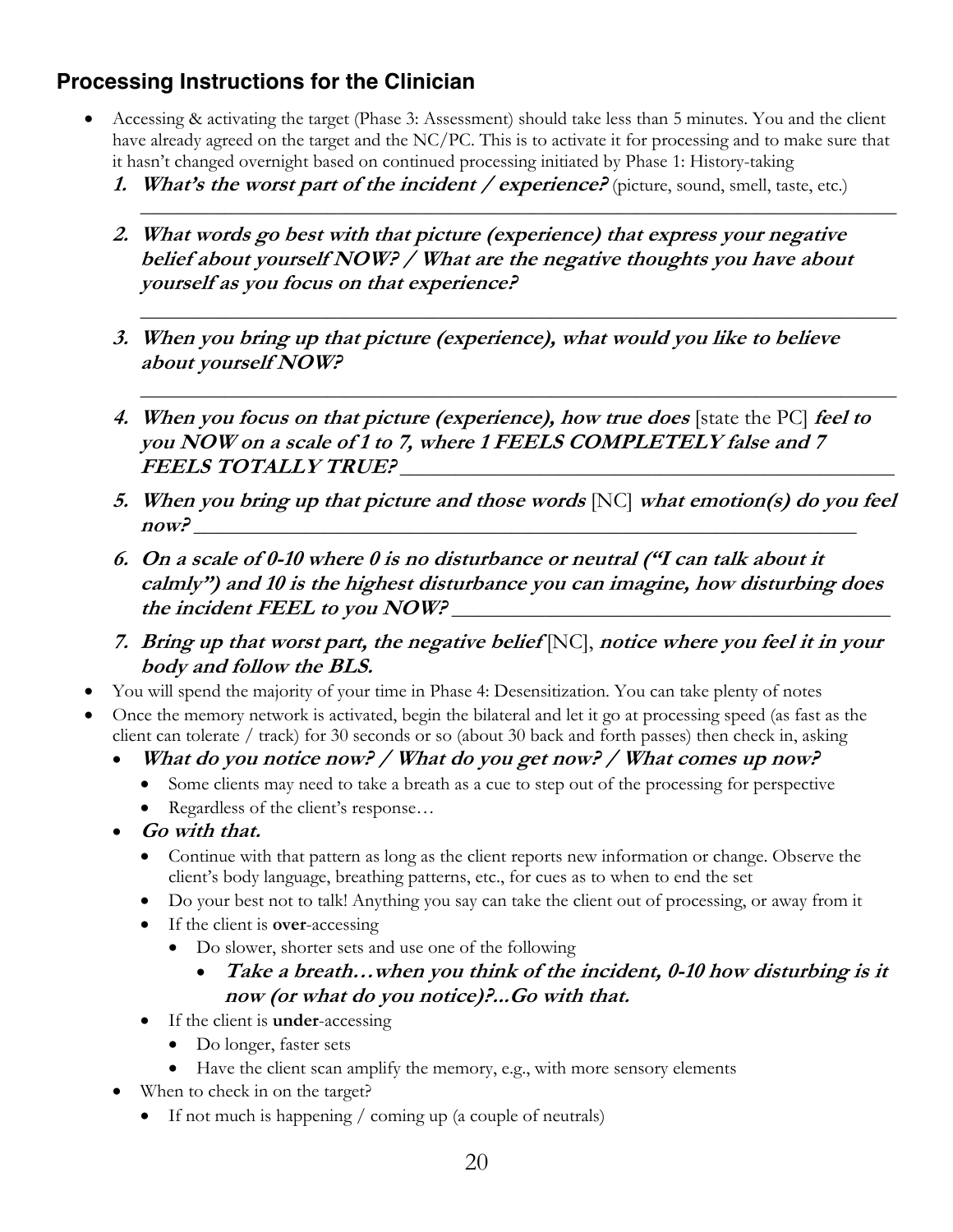- When you check in on the target now, what do you notice?
	- Do this to access how the memory is currently stored following the processing
	- Regardless of the client's response...
- Go with that.
- If nothing new comes up, check the SUD.
	- When you bring up the target, on a scale of  $\theta$  10 (where  $\theta$  is no disturbance or neutral and 10 is the worst you can imagine) how disturbing is it to you  $now?$ 
		- If the SUD is 1-2, ask, What keeps it up at  $\frac{?}{$  / What would it take for it to be 0? / What's the danger of it being 0?
	- $\bullet$  Go with that....

- When the  $SUB = 0$ , move to Phase 5: Installation
	- When we started processing, you wanted to believe [repeat the client's PC], when you think of the target now, does that still fit, or is there something that fits better now?
		- Whatever the client gives you, check the VoC. When you pair that with the target, on a scale of 1 - 7, where 1 is totally false and 7 is completely true, how true does it feel now?...Go with that.
	- Continue processing whatever they report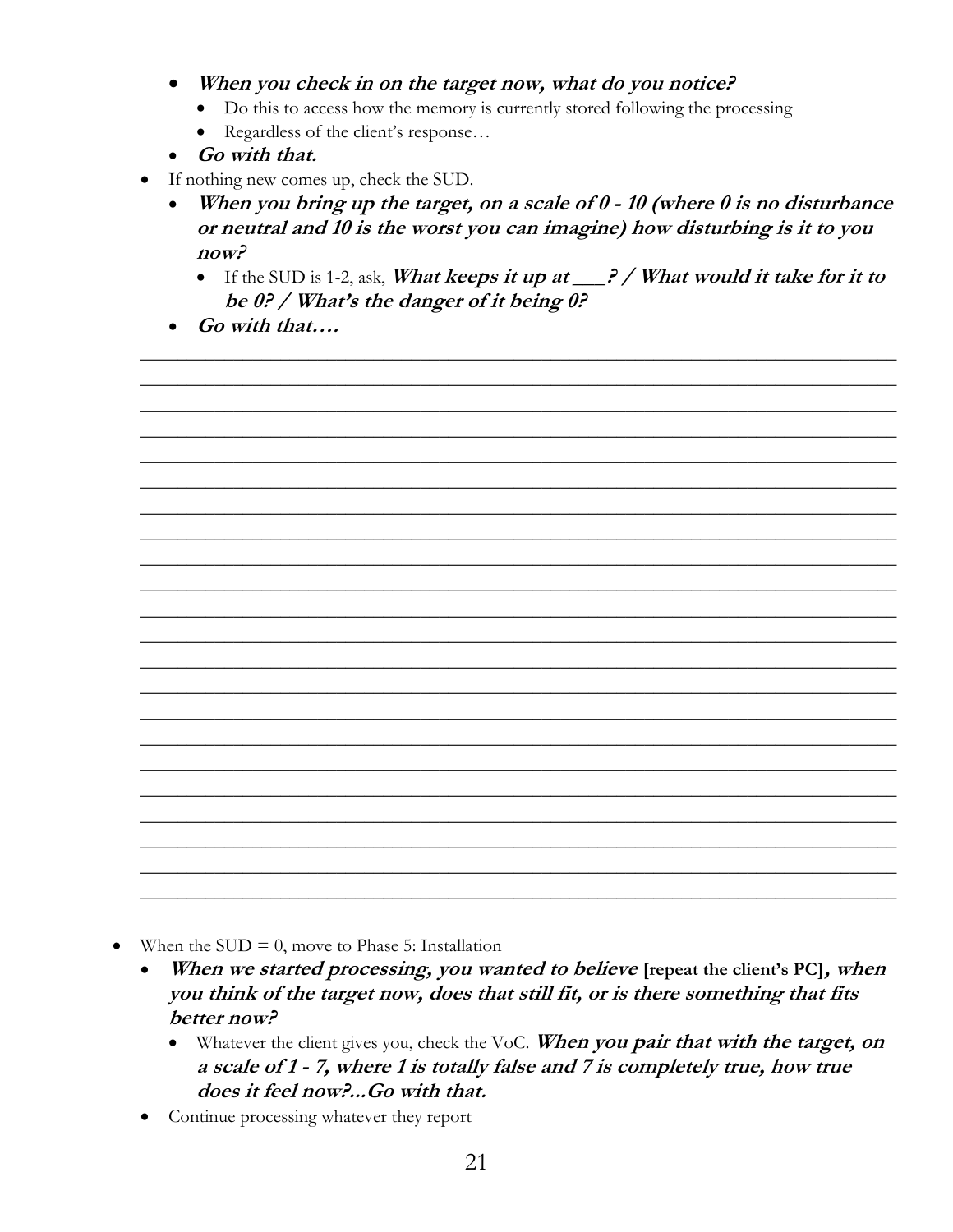- If positive, it builds the adaptive resource networks
- Disturbance may come up at this point. If so, continue to process through it until the VoC  $= 7$ 
	- Any blocking beliefs that surface at this point should be processed
- Once the  $VoC = 7$ , move to Phase 6: Body Scan
	- **Close your eyes, concentrate on the target and the PC. Scan your entire body and tell me if you feel anything.**
		- Whatever the client reports, process it
			- If it's positive, it will strengthen the adaptive network
			- If it's negative, process it until feeling / sensation / disturbance is gone
		- Repeat body scan until neutral or positive sensations are present
- For an INCOMPLETE session  $(0, 5, 7)$ , no clear body scan)...
	- If you are running out of time (5-10 minutes remaining) and material is still emerging, regardless of which phase you are in, close the session
		- Debrief the session
			- **We're about of out of time… When you think about all the work you've done today, what have you learned? / what would you like to take away? / what would you like to hold onto?**
			- If the client is doing well, you might have the client resource the positives with resourcing speed BLS
		- Suggest to the client that s/he can put any unprocessed material away in the container and go to the Happy Place (or other state change exercise)
	- Closure statement: **The processing will continue after the session. You may have thoughts, memories, dreams, insights, body sensations…you're not nuts, it's part of the process. If anything comes up, just jot enough down to help you remember then put it in your container and we'll talk about it next time.**
- Complete session...
	- If there is adequate time remaining, process the next target, if not
	- Debrief and close

#### **Summary**

| Target:               | Touchstone                             | Past |      | Present Trigger | Future Template |
|-----------------------|----------------------------------------|------|------|-----------------|-----------------|
|                       | State Change / Stabilization Exercise: |      |      |                 |                 |
|                       | Container Happy Place Breathing        |      |      | Other           |                 |
| Client Stabilization: |                                        |      |      |                 |                 |
|                       | Excellent                              |      | Fair | Good            | Poor            |
| Notes:                |                                        |      |      |                 |                 |
|                       |                                        |      |      |                 |                 |
|                       |                                        |      |      |                 |                 |
|                       |                                        |      |      |                 |                 |

Issues / associations from processing to reevaluate later: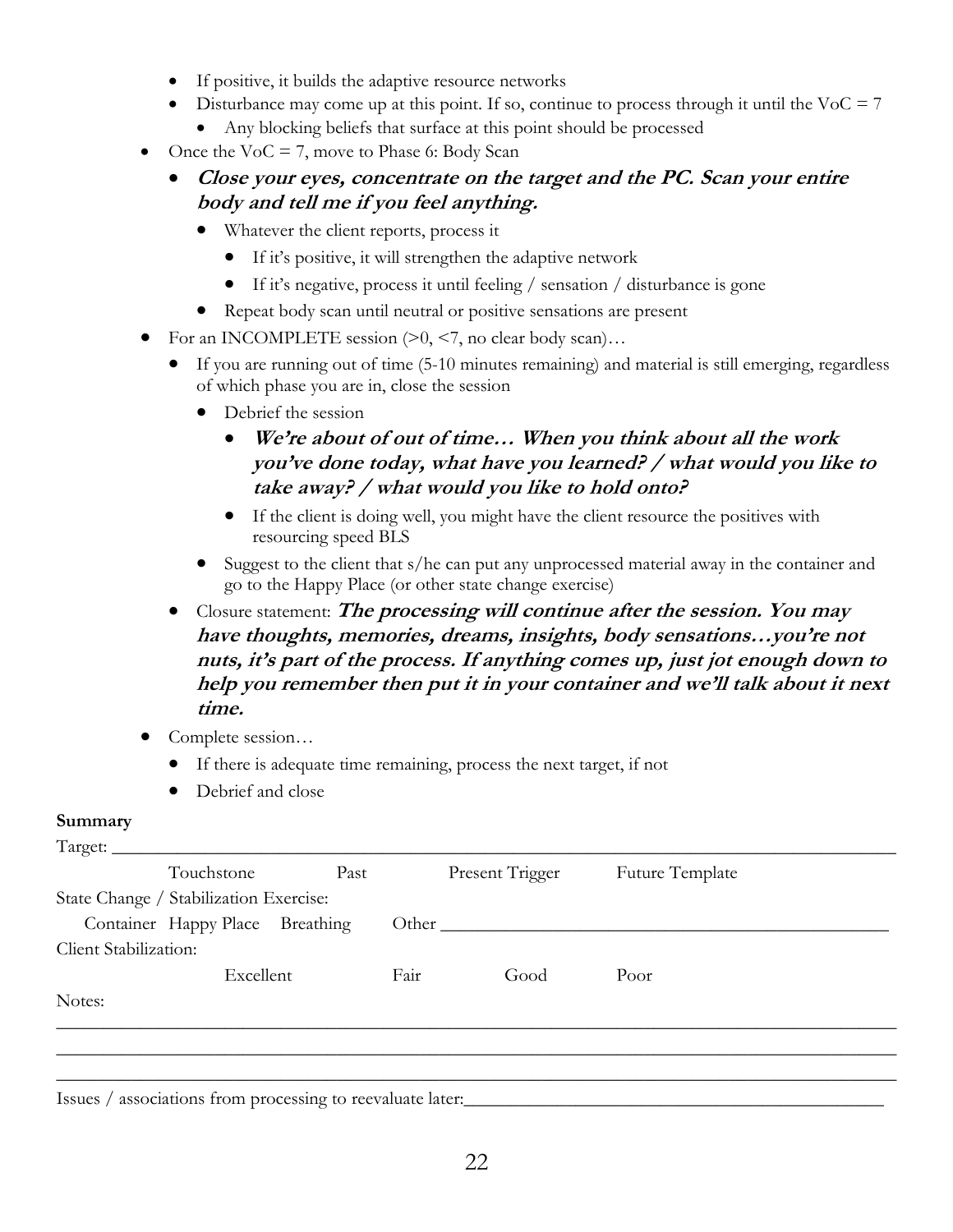# **Ego State Integration Script**

- May integrate child ego states
	- Identify youngest "stuck" age
	- Have the client's *adult, competent, caring, loving self* to invite the child part to meet in a comfortable, neutral *gathering place,* e.g., a park, fairy castle, playground
	- Resourcing speed (slow) BLS is optional for the remainder of the process e.g., bilaterally recorded music
	- From this point on, the **adult client** should interact with the **child part**
		- **Have your adult, competent, caring, loving self ask the child if s/he would be willing to look at pictures (or a movie) that will prove you are him/her all grown up?**
			- These pictures can be portraits, candids, school photos, it doesn't matter. Much like the time lapse aging videos on the web. This should be done rather quickly to minimize potential of activation
			- Begin the pictures from one year older than the child's identified age, proceeding annually until 20, then by decades until the present
		- **Now ask the child if s/he believes you are him/her all grown up**
			- $\bullet$  If no, direct client to ask what the child needs and address it e.g., to ask questions, see the pictures again
			- If yes, proceed
		- Ask the child if s/he would be willing to come sit by you or sit in your lap?
			- If no, address concerns
			- If yes, proceed
		- Have the adult client provide loving touch and words of affirmation
			- **I want you to hug that child and hold her/him, telling her/him all the things s/he needed to hear** – e.g., how safe, smart, sweet, kind, loving, precious, good, beautiful/ handsome, s/he didn't deserve the yucky things that happened or were said
			- *Tell the child,* **"You've held onto all that icky, yucky stuff for so long. You don't have to do that anymore. You can come stay with me now and give it to me. I'll take care of it."**
		- The child needs a new job now that s/he no longer has to hold onto all the trauma.
			- *Tell the child, "***You are very important to me and have done everything you knew to do to help for so long. Now that I'm going to take that responsibility on, what do you say we come up with a job for you to do that's more age appropriate? How do you feel about being in charge of playing and reminding me how important it is to play? Would you be willing to do that?"**
		- Now the adult self is in a position to process what the child couldn't/didn't want to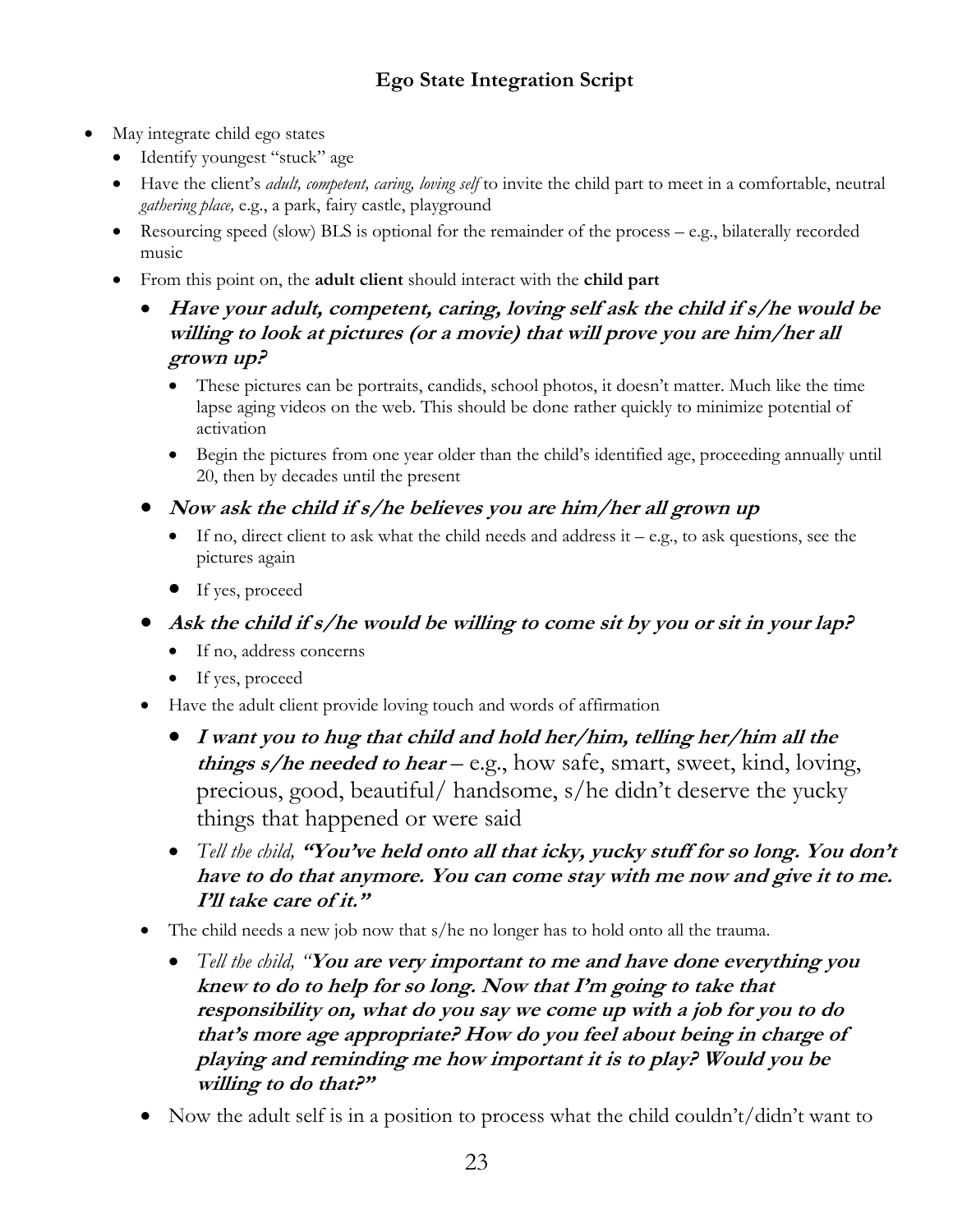# **Practice Session 4**

# **Instructions**

- Client to maintain your confidentiality, give your packet to your partner
	- Be the client! Let your clinician and facilitator continue to do the heavy lifting  $\odot$
- Clinician
	- Orient seating and be ready to begin processing following review
	- Reevaluate the work from yesterday, noting any changes or new material /awarenesses. Discuss any needed adjustments or modifications needed with BLS
	- Where you left off yesterday will determine where you start today
		- Finish processing the target if it was incomplete
		- Go to the next appropriate target on the target plan
	- There is a script to guide you
		- Remember, you can modify type and speed of BLS and length of set to make the processing "easier" for your client
		- You may or may not have a complete session  $\frac{0}{7}$  clear) but regardless of where you are, be sure to close the session down with a debrief, between session instructions, and state change exercise
	- Remember the three prongs
	- Make notes
- Rotate roles
- Process / debrief with your facilitator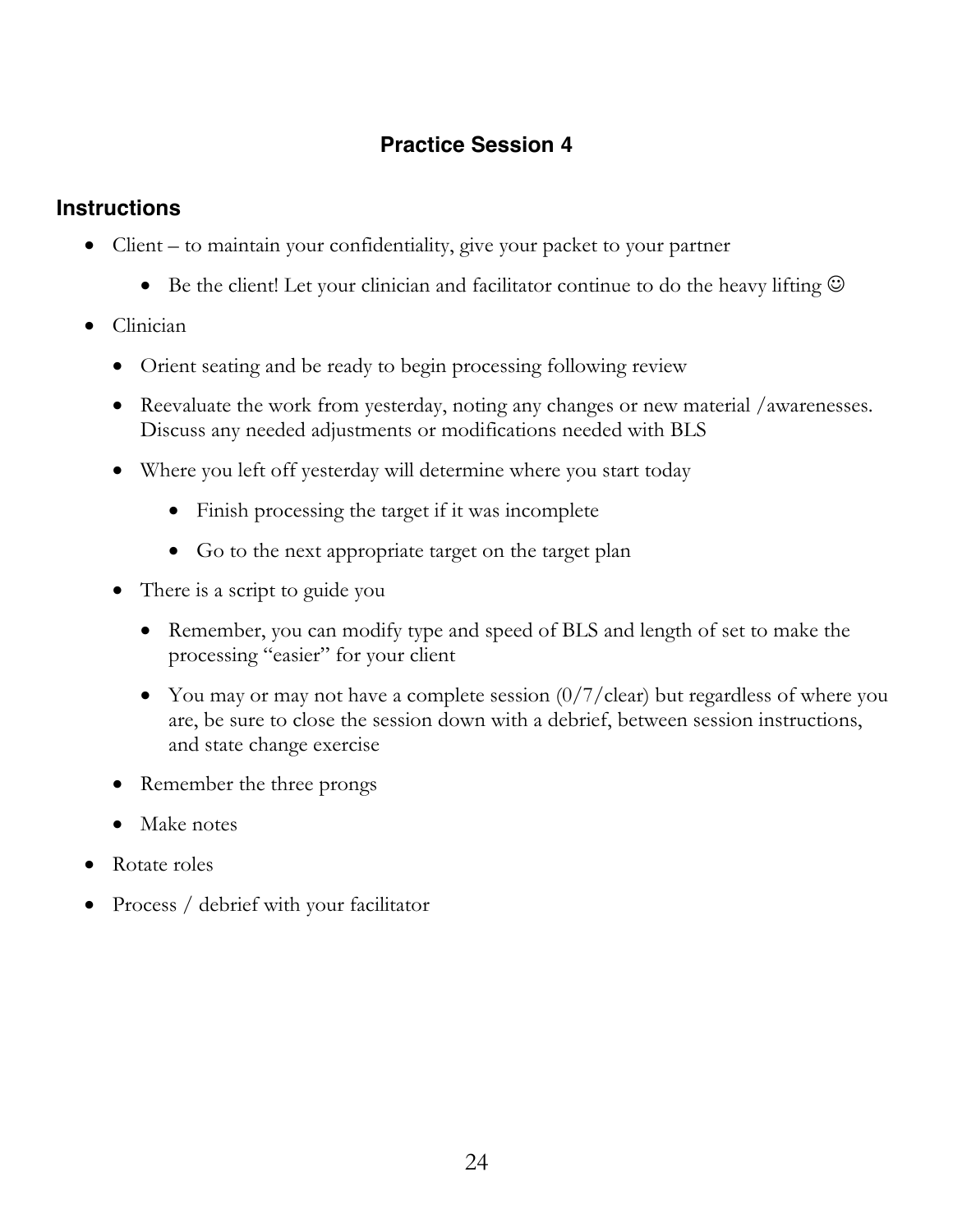| <b>Reevaluation Worksheet</b>                        |  |
|------------------------------------------------------|--|
| What have you noticed since last                     |  |
| time?                                                |  |
|                                                      |  |
|                                                      |  |
|                                                      |  |
| Any new insights or awarenesses?                     |  |
|                                                      |  |
|                                                      |  |
| Any dreams?                                          |  |
|                                                      |  |
|                                                      |  |
|                                                      |  |
| Changes in behavior or responses?                    |  |
|                                                      |  |
|                                                      |  |
|                                                      |  |
| Changes in your symptoms?                            |  |
|                                                      |  |
|                                                      |  |
|                                                      |  |
| As you focus on the target from                      |  |
| last time, what do you notice now?                   |  |
|                                                      |  |
|                                                      |  |
| What's different or changed now?                     |  |
|                                                      |  |
|                                                      |  |
|                                                      |  |
| Any new connections or                               |  |
| associations?                                        |  |
|                                                      |  |
|                                                      |  |
|                                                      |  |
| Any new memories?                                    |  |
|                                                      |  |
| $0 - 10$ , how disturbing is it (the<br>target) now? |  |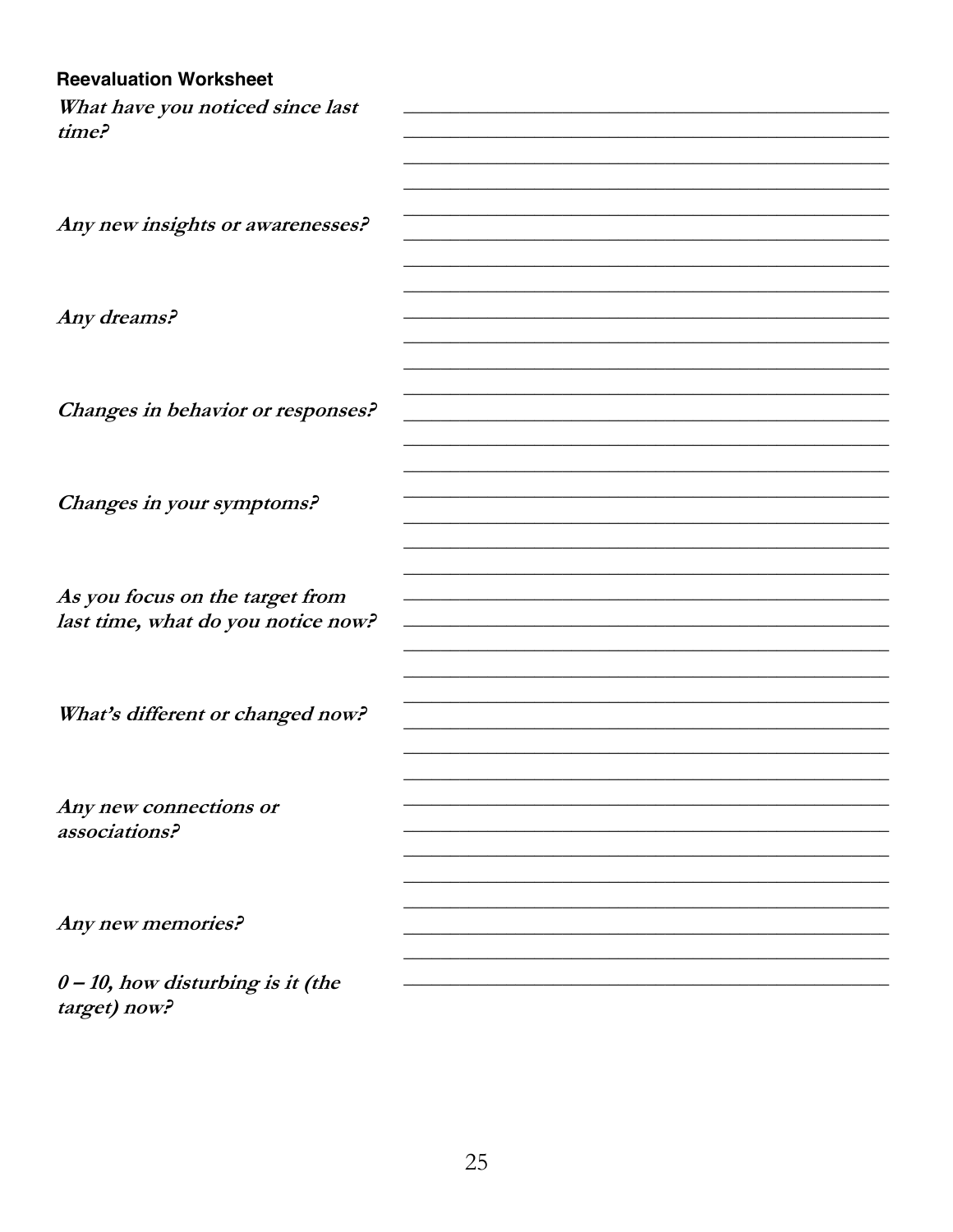# **Processing Instructions for the Clinician following Reevaluation**

- During Phase 8: Reevaluation, if the client reports positives, consider briefly resourcing the client's experience (slow, short BLS)
- If the previous session was complete  $(0, 7, clear)$ 
	- It's still important to check the SUD
		- The client has had time to gain new perspective and may realize that while it felt like a 0, 7, clear before, that there's still some disturbance remaining
		- If it's still 0, 7, clear, process the next target on the list
- If last processing was **incomplete**  $(>0, <7, \text{not clear})$ 
	- Access and activate it as it is currently stored (processing will have changed that). You don't need to identify the NC/PC again
		- Memory *Bring up that memory we worked on. What's the worst part of it as* **you think about it now? What's the picture you see in your mind's eye?**
		- Emotions **What emotions are you feeling now?**
		- SUD **0 – 10, how disturbing is it now?**
		- Body **Notice where you feel it in your body**
		- **I'd like you to bring up that picture (sound, etc.), notice where you feel the upset in your body and the BLS…**

\_\_\_\_\_\_\_\_\_\_\_\_\_\_\_\_\_\_\_\_\_\_\_\_\_\_\_\_\_\_\_\_\_\_\_\_\_\_\_\_\_\_\_\_\_\_\_\_\_\_\_\_\_\_\_\_\_\_\_\_\_\_\_\_\_\_\_\_\_\_\_\_\_\_\_\_\_\_ \_\_\_\_\_\_\_\_\_\_\_\_\_\_\_\_\_\_\_\_\_\_\_\_\_\_\_\_\_\_\_\_\_\_\_\_\_\_\_\_\_\_\_\_\_\_\_\_\_\_\_\_\_\_\_\_\_\_\_\_\_\_\_\_\_\_\_\_\_\_\_\_\_\_\_\_\_\_ \_\_\_\_\_\_\_\_\_\_\_\_\_\_\_\_\_\_\_\_\_\_\_\_\_\_\_\_\_\_\_\_\_\_\_\_\_\_\_\_\_\_\_\_\_\_\_\_\_\_\_\_\_\_\_\_\_\_\_\_\_\_\_\_\_\_\_\_\_\_\_\_\_\_\_\_\_\_ \_\_\_\_\_\_\_\_\_\_\_\_\_\_\_\_\_\_\_\_\_\_\_\_\_\_\_\_\_\_\_\_\_\_\_\_\_\_\_\_\_\_\_\_\_\_\_\_\_\_\_\_\_\_\_\_\_\_\_\_\_\_\_\_\_\_\_\_\_\_\_\_\_\_\_\_\_\_ \_\_\_\_\_\_\_\_\_\_\_\_\_\_\_\_\_\_\_\_\_\_\_\_\_\_\_\_\_\_\_\_\_\_\_\_\_\_\_\_\_\_\_\_\_\_\_\_\_\_\_\_\_\_\_\_\_\_\_\_\_\_\_\_\_\_\_\_\_\_\_\_\_\_\_\_\_\_ \_\_\_\_\_\_\_\_\_\_\_\_\_\_\_\_\_\_\_\_\_\_\_\_\_\_\_\_\_\_\_\_\_\_\_\_\_\_\_\_\_\_\_\_\_\_\_\_\_\_\_\_\_\_\_\_\_\_\_\_\_\_\_\_\_\_\_\_\_\_\_\_\_\_\_\_\_\_ \_\_\_\_\_\_\_\_\_\_\_\_\_\_\_\_\_\_\_\_\_\_\_\_\_\_\_\_\_\_\_\_\_\_\_\_\_\_\_\_\_\_\_\_\_\_\_\_\_\_\_\_\_\_\_\_\_\_\_\_\_\_\_\_\_\_\_\_\_\_\_\_\_\_\_\_\_\_ \_\_\_\_\_\_\_\_\_\_\_\_\_\_\_\_\_\_\_\_\_\_\_\_\_\_\_\_\_\_\_\_\_\_\_\_\_\_\_\_\_\_\_\_\_\_\_\_\_\_\_\_\_\_\_\_\_\_\_\_\_\_\_\_\_\_\_\_\_\_\_\_\_\_\_\_\_\_ \_\_\_\_\_\_\_\_\_\_\_\_\_\_\_\_\_\_\_\_\_\_\_\_\_\_\_\_\_\_\_\_\_\_\_\_\_\_\_\_\_\_\_\_\_\_\_\_\_\_\_\_\_\_\_\_\_\_\_\_\_\_\_\_\_\_\_\_\_\_\_\_\_\_\_\_\_\_ \_\_\_\_\_\_\_\_\_\_\_\_\_\_\_\_\_\_\_\_\_\_\_\_\_\_\_\_\_\_\_\_\_\_\_\_\_\_\_\_\_\_\_\_\_\_\_\_\_\_\_\_\_\_\_\_\_\_\_\_\_\_\_\_\_\_\_\_\_\_\_\_\_\_\_\_\_\_ \_\_\_\_\_\_\_\_\_\_\_\_\_\_\_\_\_\_\_\_\_\_\_\_\_\_\_\_\_\_\_\_\_\_\_\_\_\_\_\_\_\_\_\_\_\_\_\_\_\_\_\_\_\_\_\_\_\_\_\_\_\_\_\_\_\_\_\_\_\_\_\_\_\_\_\_\_\_ \_\_\_\_\_\_\_\_\_\_\_\_\_\_\_\_\_\_\_\_\_\_\_\_\_\_\_\_\_\_\_\_\_\_\_\_\_\_\_\_\_\_\_\_\_\_\_\_\_\_\_\_\_\_\_\_\_\_\_\_\_\_\_\_\_\_\_\_\_\_\_\_\_\_\_\_\_\_ \_\_\_\_\_\_\_\_\_\_\_\_\_\_\_\_\_\_\_\_\_\_\_\_\_\_\_\_\_\_\_\_\_\_\_\_\_\_\_\_\_\_\_\_\_\_\_\_\_\_\_\_\_\_\_\_\_\_\_\_\_\_\_\_\_\_\_\_\_\_\_\_\_\_\_\_\_\_ \_\_\_\_\_\_\_\_\_\_\_\_\_\_\_\_\_\_\_\_\_\_\_\_\_\_\_\_\_\_\_\_\_\_\_\_\_\_\_\_\_\_\_\_\_\_\_\_\_\_\_\_\_\_\_\_\_\_\_\_\_\_\_\_\_\_\_\_\_\_\_\_\_\_\_\_\_\_ \_\_\_\_\_\_\_\_\_\_\_\_\_\_\_\_\_\_\_\_\_\_\_\_\_\_\_\_\_\_\_\_\_\_\_\_\_\_\_\_\_\_\_\_\_\_\_\_\_\_\_\_\_\_\_\_\_\_\_\_\_\_\_\_\_\_\_\_\_\_\_\_\_\_\_\_\_\_

• Process through Phases  $4 - 6$  (like yesterday)

- If you choose to do a future template, without processing all of the past targets and present triggers, it may not be as "solid" as you would prefer
- Make sure to close the session (Phase 7: Closure) to ensure the client's stability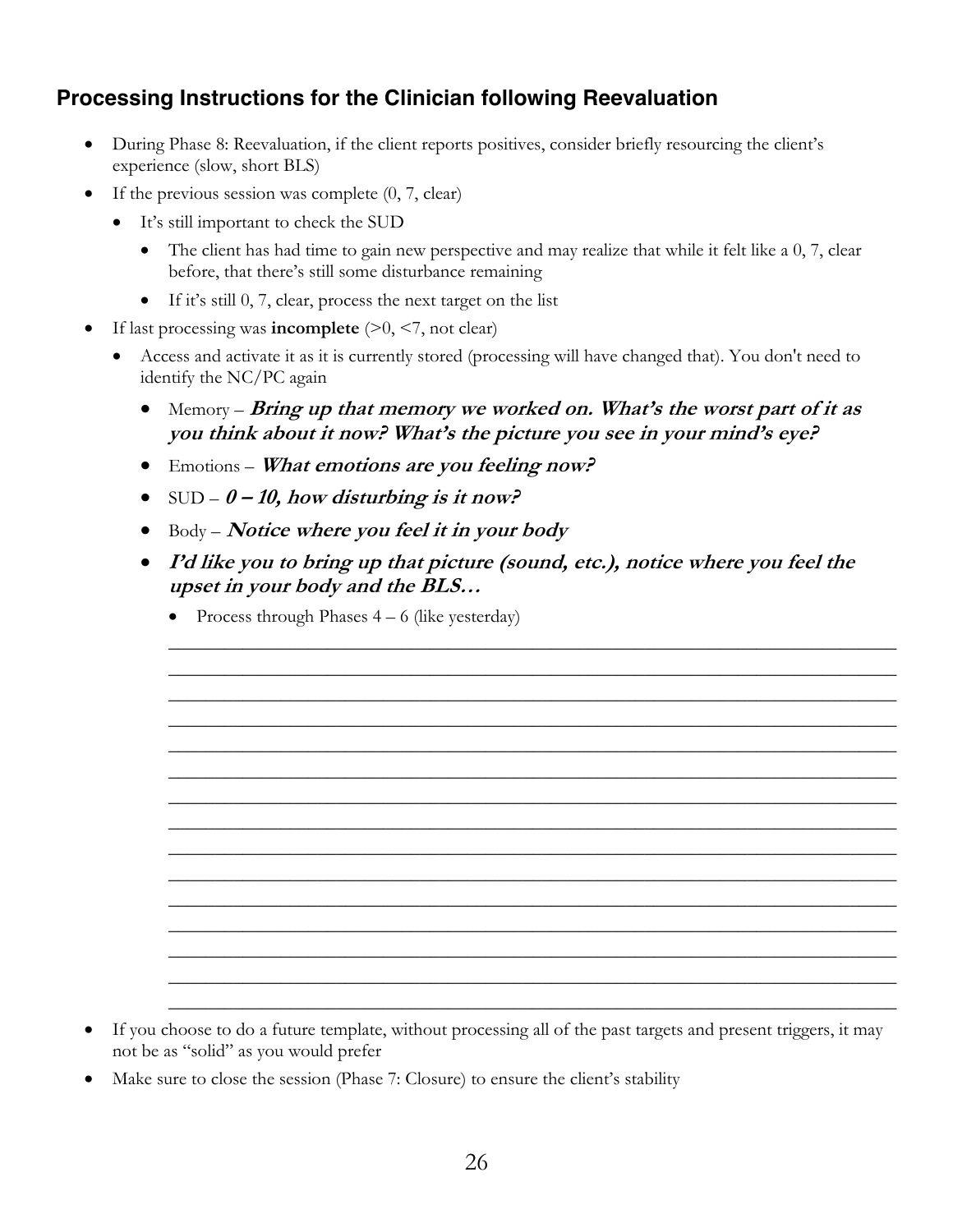# **Processing Instructions for the Clinician including Phase 3 Access & Activate**

- Accessing & activating the target (Phase 3: Assessment) should take less than 5 minutes. You and the client have already agreed on the target and the NC/PC. This is to activate it for processing and to make sure that it hasn't changed overnight based on continued processing initiated by Phase 1: History-taking
	- **1.** What's the worst part of the incident / experience? (picture, sound, smell, taste, etc.)

\_\_\_\_\_\_\_\_\_\_\_\_\_\_\_\_\_\_\_\_\_\_\_\_\_\_\_\_\_\_\_\_\_\_\_\_\_\_\_\_\_\_\_\_\_\_\_\_\_\_\_\_\_\_\_\_\_\_\_\_\_\_\_\_\_\_\_\_\_\_\_\_\_\_\_\_\_\_\_\_\_

\_\_\_\_\_\_\_\_\_\_\_\_\_\_\_\_\_\_\_\_\_\_\_\_\_\_\_\_\_\_\_\_\_\_\_\_\_\_\_\_\_\_\_\_\_\_\_\_\_\_\_\_\_\_\_\_\_\_\_\_\_\_\_\_\_\_\_\_\_\_\_\_\_\_\_\_\_\_\_\_\_

\_\_\_\_\_\_\_\_\_\_\_\_\_\_\_\_\_\_\_\_\_\_\_\_\_\_\_\_\_\_\_\_\_\_\_\_\_\_\_\_\_\_\_\_\_\_\_\_\_\_\_\_\_\_\_\_\_\_\_\_\_\_\_\_\_\_\_\_\_\_\_\_\_\_\_\_\_\_\_\_\_

- **2. What words go best with that picture (experience) that express your negative belief about yourself NOW? / What are the negative thoughts you have about yourself as you focus on that experience?**
- **3. When you bring up that picture (experience), what would you like to believe about yourself NOW?**
- **4. When you focus on that picture (experience), how true does** [state the PC] **feel to you NOW on a scale of 1 to 7, where 1 FEELS COMPLETELY false and 7 FEELS TOTALLY TRUE?** \_\_\_\_\_\_\_\_\_\_\_\_\_\_\_\_\_\_\_\_\_\_\_\_\_\_\_\_\_\_\_\_\_\_\_\_\_\_\_\_\_\_\_\_\_\_\_\_\_\_\_\_\_
- **5. When you bring up that picture and those words** [NC] **what emotion(s) do you feel now?** \_\_\_\_\_\_\_\_\_\_\_\_\_\_\_\_\_\_\_\_\_\_\_\_\_\_\_\_\_\_\_\_\_\_\_\_\_\_\_\_\_\_\_\_\_\_\_\_\_\_\_\_\_\_\_\_\_\_\_\_\_\_\_\_\_\_\_\_\_\_\_
- **6. On a scale of 0-10 where 0 is no disturbance or neutral ("I can talk about it calmly") and 10 is the highest disturbance you can imagine, how disturbing does**  the incident FEEL to you NOW?
- **7. Bring up that worst part, the negative belief** [NC], **notice where you feel it in your body and follow the BLS.**
- You will spend the majority of your time in Phase 4: Desensitization. You can take plenty of notes
- Once the memory network is activated, begin the bilateral and let it go at processing speed (as fast as the client can tolerate / track) for 30 seconds or so (about 30 back and forth passes) then check in, asking
	- **What do you notice now? / What do you get now? / What comes up now?** 
		- Some clients may need to take a breath as a cue to step out of the processing for perspective
		- Regardless of the client's response...
	- **Go with that.**
		- Continue with that pattern as long as the client reports new information or change. Observe the client's body language, breathing patterns, etc., for cues as to when to end the set
		- Do your best not to talk! Anything you say can take the client out of processing, or away from it
		- If the client is **over**-accessing
			- Do slower, shorter sets and use one of the following
				- **Take a breath…when you think of the incident, 0-10 how disturbing is it now (or what do you notice)?...Go with that.**
		- If the client is **under**-accessing
			- Do longer, faster sets
			- Have the client scan amplify the memory, e.g., with more sensory elements
	- When to check in on the target?
		- If not much is happening / coming up (a couple of neutrals)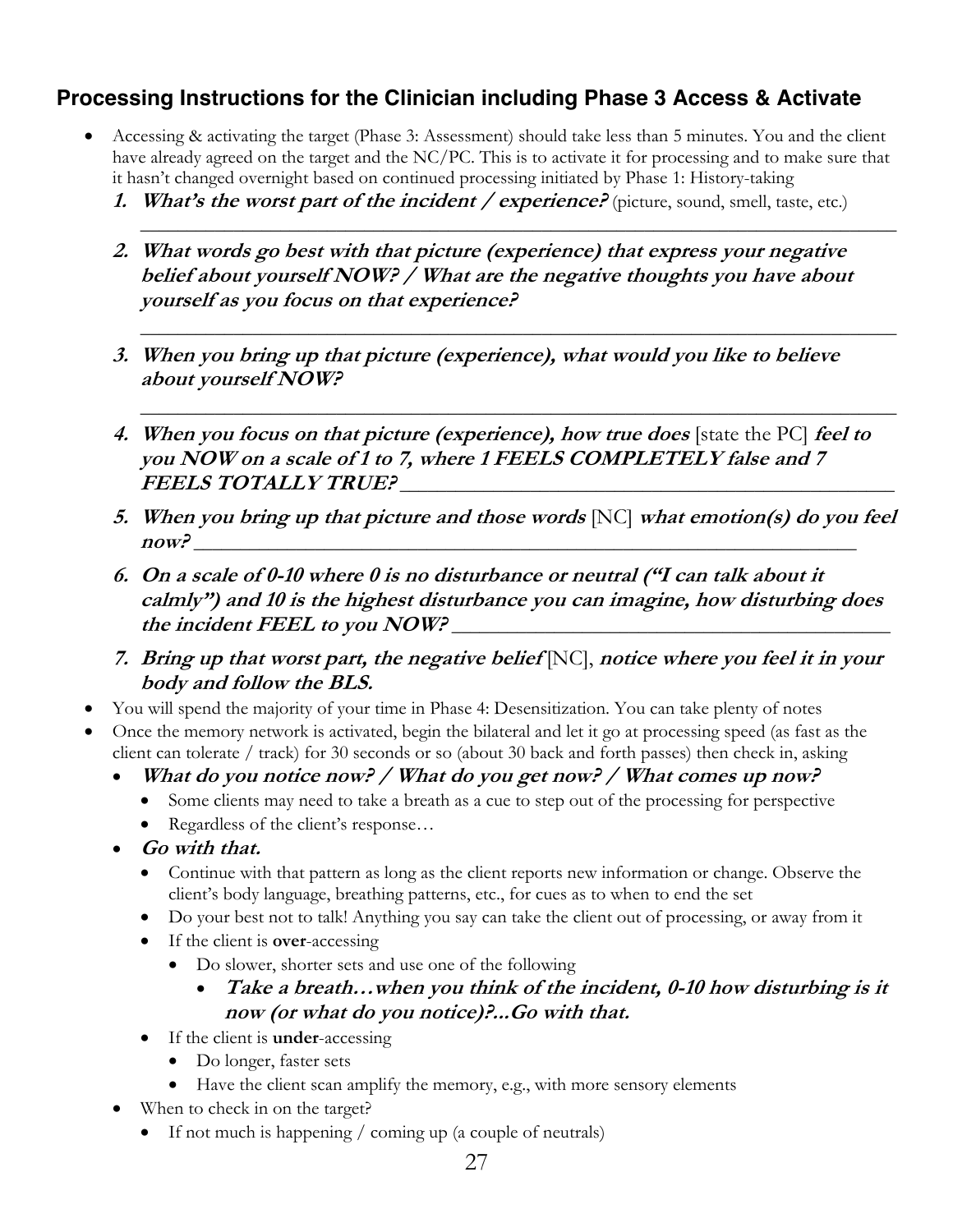- When you check in on the target now, what do you notice?
	- Do this to access how the memory is currently stored following the processing
	- Regardless of the client's response...
- Go with that.
- If nothing new comes up, check the SUD.
	- When you bring up the target, on a scale of  $0 10$  (where  $0$  is no disturbance or neutral and 10 is the worst you can imagine) how disturbing is it to you  $now?$ 
		- If the SUD is 1-2, ask, What keeps it up at  $\frac{?}{$  / What would it take for it to be 0? / What's the danger of it being 0?
	- Go with that....



- When the SUD  $= 0$ , move to Phase 5: Installation  $\bullet$ 
	- When we started processing, you wanted to believe [repeat the client's PC], when you think of the target now, does that still fit, or is there something that fits better now?
		- Whatever the client gives you, check the VoC. When you pair that with the target, on a scale of 1 - 7, where 1 is totally false and 7 is completely true, how true does it feel now?...Go with that.
	- Continue processing whatever they report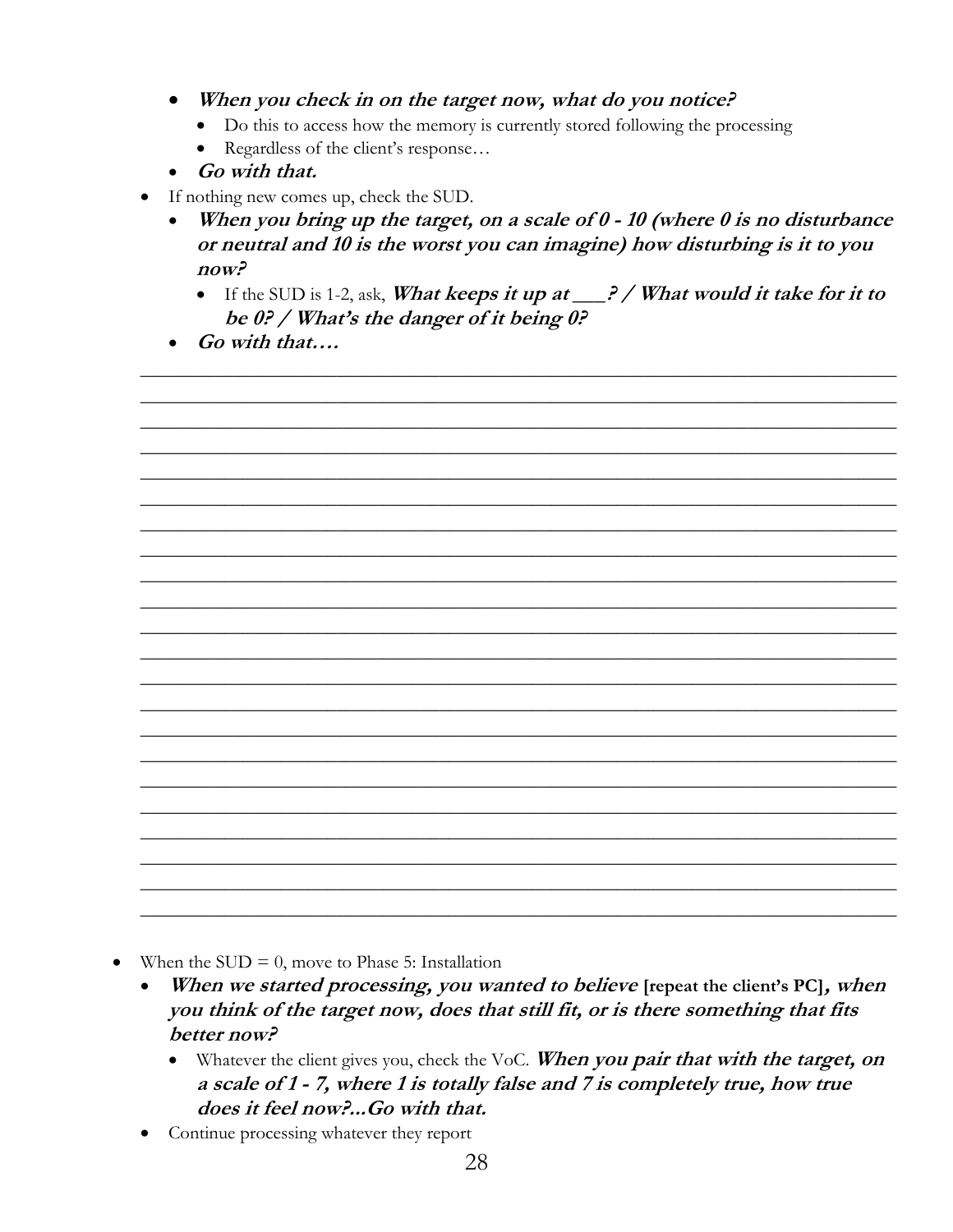- If positive, it builds the adaptive resource networks
- Disturbance may come up at this point. If so, continue to process through it until the VoC  $= 7$ 
	- Any blocking beliefs that surface at this point should be processed
- Once the  $VoC = 7$ , move to Phase 6: Body Scan
	- **Close your eyes, concentrate on the target and the PC. Scan your entire body and tell me if you feel anything.**
		- Whatever the client reports, process it
			- If it's positive, it will strengthen the adaptive network
			- If it's negative, process it until feeling / sensation / disturbance is gone
		- Repeat body scan until neutral or positive sensations are present
- For an INCOMPLETE session  $(>0, <7,$  no clear body scan)...
	- If you are running out of time (5-10 minutes remaining) and material is still emerging, regardless of which phase you are in, close the session
		- Debrief the session
			- **We're about of out of time… When you think about all the work you've done today, what have you learned? / what would you like to take away? / what would you like to hold onto?**
			- If the client is doing well, you might have the client resource the positives with resourcing speed BLS
		- Suggest to the client that s/he can put any unprocessed material away in the container and go to the Happy Place (or other state change exercise)
	- Closure statement: **The processing will continue after the session. You may have thoughts, memories, dreams, insights, body sensations…you're not nuts, it's part of the process. If anything comes up, just jot enough down to help you remember then put it in your container and we'll talk about it next time.**
- Complete session...
	- If there is adequate time remaining, process the next target, if not
	- Debrief and close

#### **Summary**

| Target: $\overline{\phantom{a}}$ | Touchstone                                                 | Past |      | Present Trigger | Future Template |  |
|----------------------------------|------------------------------------------------------------|------|------|-----------------|-----------------|--|
|                                  | State Change / Stabilization Exercise:                     |      |      |                 |                 |  |
|                                  | Container Happy Place Breathing                            |      |      | Other           |                 |  |
| Client Stabilization:            |                                                            |      |      |                 |                 |  |
|                                  | Excellent                                                  |      | Fair | Good            | Poor            |  |
| Notes:                           |                                                            |      |      |                 |                 |  |
|                                  |                                                            |      |      |                 |                 |  |
|                                  |                                                            |      |      |                 |                 |  |
|                                  | Issues / associations from processing to reevaluate later. |      |      |                 |                 |  |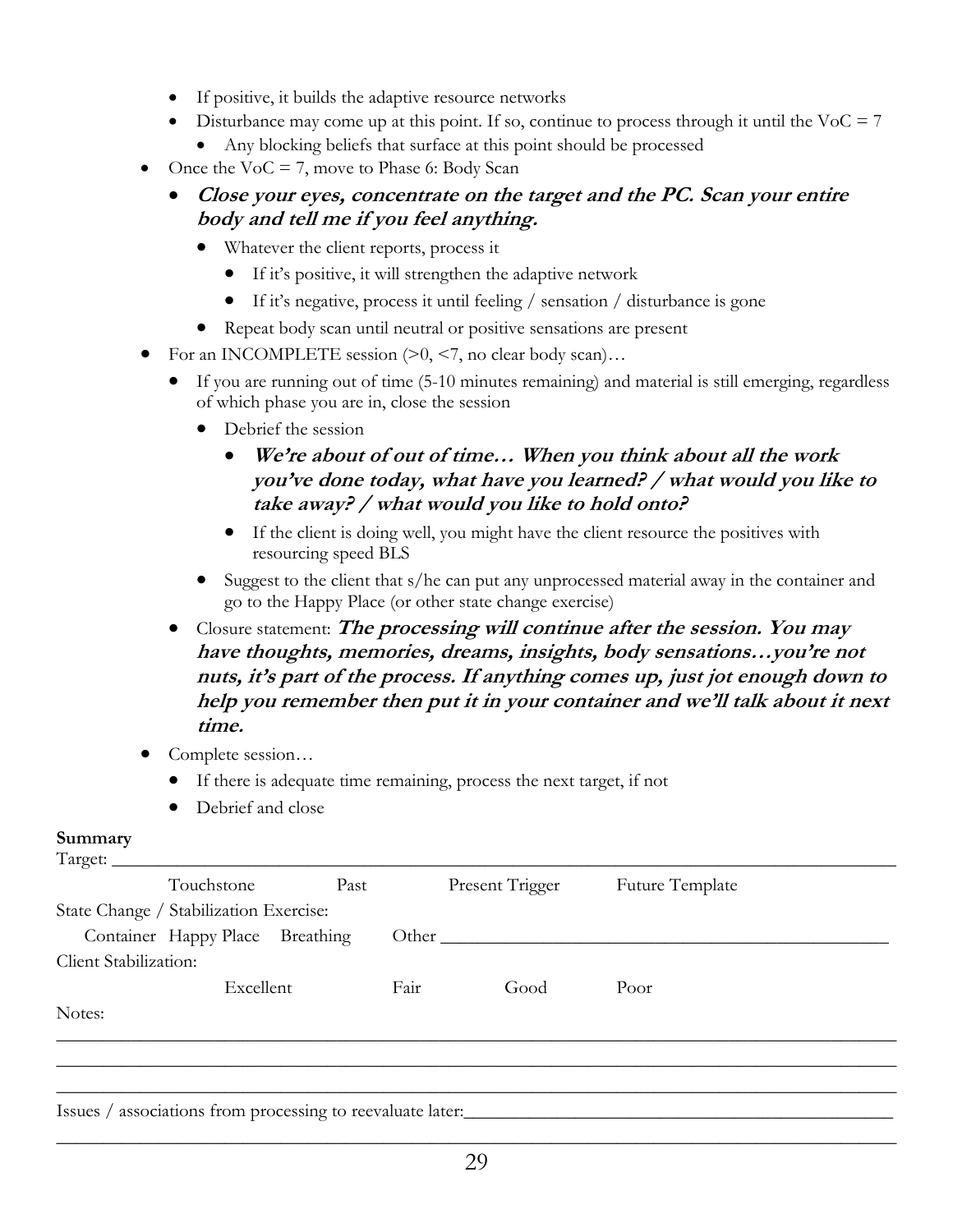# **Practice Session 5**

# **Instructions**

- Client to maintain your confidentiality, give your packet to your partner
	- Be the client! Let your clinician and facilitator continue to do the heavy lifting  $\odot$
- Clinician
	- Orient seating and be ready to begin processing following review
	- Reevaluate the work from yesterday, noting any changes or new material /awarenesses Discuss any needed adjustments or modifications needed with BLS
	- Where you left off yesterday will determine where you start today
		- Finish processing the target if it was incomplete
		- Go to the next appropriate target on the target plan
	- There is a script to guide you
		- Remember, you can modify type and speed of BLS and length of set to make the processing "easier" for your client
		- You may or may not have a complete session  $(0/7/clear)$  but regardless of where you are, be sure to close the session down with a debrief, between session instructions, and state change exercise
	- Remember the three prongs
	- Make notes
- Rotate roles
- Process / debrief with your facilitator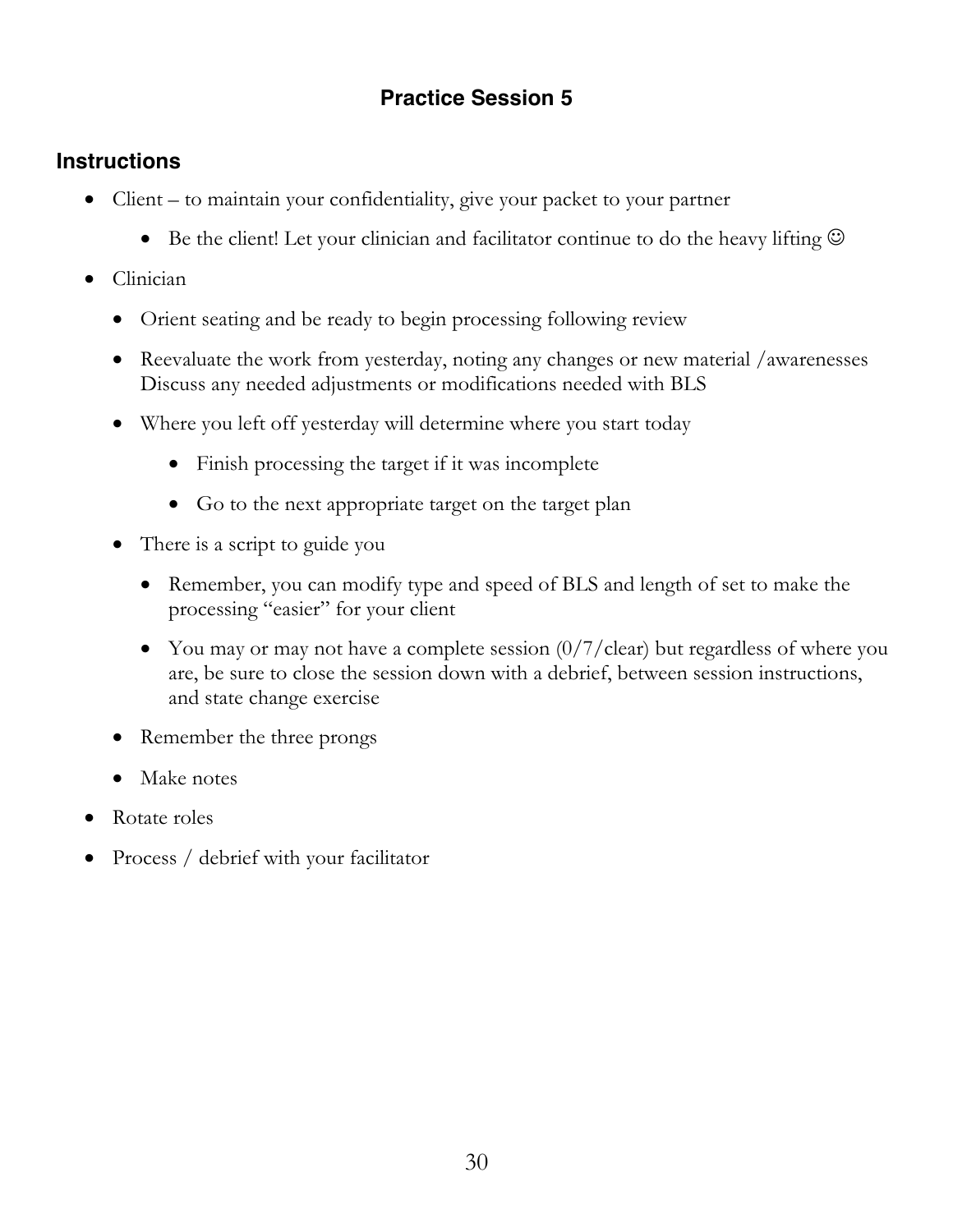#### **Reevaluation Worksheet**

| What have you noticed since last        |  |
|-----------------------------------------|--|
| time?                                   |  |
|                                         |  |
|                                         |  |
|                                         |  |
| Any new insights or awarenesses?        |  |
|                                         |  |
|                                         |  |
| Any dreams?                             |  |
|                                         |  |
|                                         |  |
|                                         |  |
| Changes in behavior or responses?       |  |
|                                         |  |
|                                         |  |
|                                         |  |
| Changes in your symptoms?               |  |
|                                         |  |
|                                         |  |
| As you focus on the target from         |  |
| last time, what do you notice now?      |  |
|                                         |  |
|                                         |  |
|                                         |  |
| What's different or changed now?        |  |
|                                         |  |
|                                         |  |
|                                         |  |
| Any new connections or<br>associations? |  |
|                                         |  |
|                                         |  |
|                                         |  |
| Any new memories?                       |  |
|                                         |  |
| $0 - 10$ , how disturbing is it (the    |  |
| target) now?                            |  |

31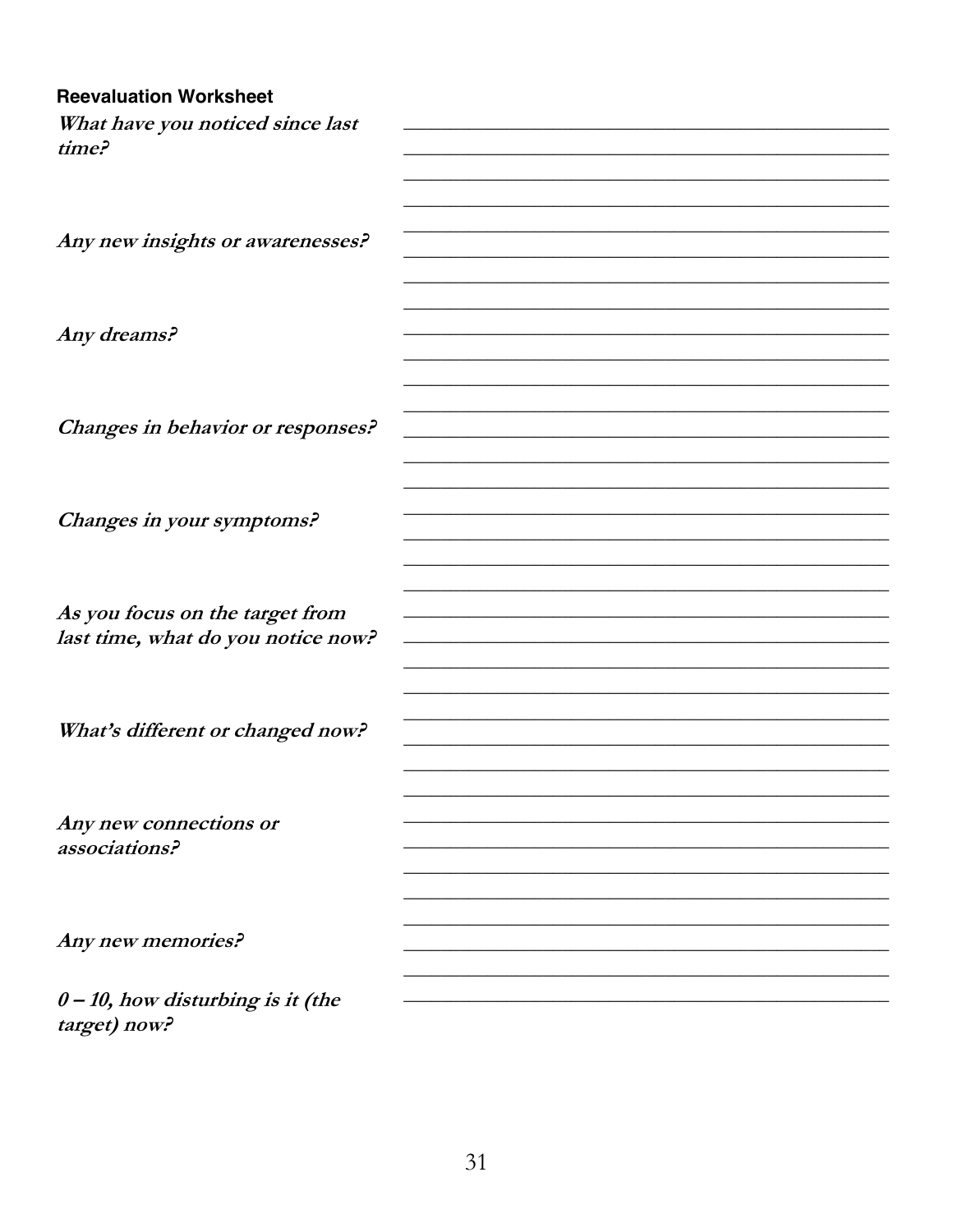# **Processing Instructions for the Clinician following Reevaluation**

- During Phase 8: Reevaluation, if the client reports positives, consider briefly resourcing the client's experience (slow, short BLS)
- If the previous session was complete  $(0, 7, clear)$ 
	- It's still important to check the SUD
		- The client has had time to gain new perspective and may realize that while it felt like a 0, 7, clear before, that there's still some disturbance remaining
		- If it's still 0, 7, clear, process the next target on the list
- If last processing was **incomplete**  $(>0, <7, \text{not clear})$ 
	- Access and activate it as it is currently stored (processing will have changed that). You don't need to identify the NC/PC again
		- Memory *Bring up that memory we worked on. What's the worst part of it as* **you think about it now? What's the picture you see in your mind's eye?**
		- Emotions **What emotions are you feeling now?**
		- SUD **0 – 10, how disturbing is it now?**
		- Body **Notice where you feel it in your body**
		- **I'd like you to bring up that picture (sound, etc.), notice where you feel the upset in your body and the BLS…**

\_\_\_\_\_\_\_\_\_\_\_\_\_\_\_\_\_\_\_\_\_\_\_\_\_\_\_\_\_\_\_\_\_\_\_\_\_\_\_\_\_\_\_\_\_\_\_\_\_\_\_\_\_\_\_\_\_\_\_\_\_\_\_\_\_\_\_\_\_\_\_\_\_\_\_\_\_\_ \_\_\_\_\_\_\_\_\_\_\_\_\_\_\_\_\_\_\_\_\_\_\_\_\_\_\_\_\_\_\_\_\_\_\_\_\_\_\_\_\_\_\_\_\_\_\_\_\_\_\_\_\_\_\_\_\_\_\_\_\_\_\_\_\_\_\_\_\_\_\_\_\_\_\_\_\_\_ \_\_\_\_\_\_\_\_\_\_\_\_\_\_\_\_\_\_\_\_\_\_\_\_\_\_\_\_\_\_\_\_\_\_\_\_\_\_\_\_\_\_\_\_\_\_\_\_\_\_\_\_\_\_\_\_\_\_\_\_\_\_\_\_\_\_\_\_\_\_\_\_\_\_\_\_\_\_ \_\_\_\_\_\_\_\_\_\_\_\_\_\_\_\_\_\_\_\_\_\_\_\_\_\_\_\_\_\_\_\_\_\_\_\_\_\_\_\_\_\_\_\_\_\_\_\_\_\_\_\_\_\_\_\_\_\_\_\_\_\_\_\_\_\_\_\_\_\_\_\_\_\_\_\_\_\_ \_\_\_\_\_\_\_\_\_\_\_\_\_\_\_\_\_\_\_\_\_\_\_\_\_\_\_\_\_\_\_\_\_\_\_\_\_\_\_\_\_\_\_\_\_\_\_\_\_\_\_\_\_\_\_\_\_\_\_\_\_\_\_\_\_\_\_\_\_\_\_\_\_\_\_\_\_\_ \_\_\_\_\_\_\_\_\_\_\_\_\_\_\_\_\_\_\_\_\_\_\_\_\_\_\_\_\_\_\_\_\_\_\_\_\_\_\_\_\_\_\_\_\_\_\_\_\_\_\_\_\_\_\_\_\_\_\_\_\_\_\_\_\_\_\_\_\_\_\_\_\_\_\_\_\_\_ \_\_\_\_\_\_\_\_\_\_\_\_\_\_\_\_\_\_\_\_\_\_\_\_\_\_\_\_\_\_\_\_\_\_\_\_\_\_\_\_\_\_\_\_\_\_\_\_\_\_\_\_\_\_\_\_\_\_\_\_\_\_\_\_\_\_\_\_\_\_\_\_\_\_\_\_\_\_ \_\_\_\_\_\_\_\_\_\_\_\_\_\_\_\_\_\_\_\_\_\_\_\_\_\_\_\_\_\_\_\_\_\_\_\_\_\_\_\_\_\_\_\_\_\_\_\_\_\_\_\_\_\_\_\_\_\_\_\_\_\_\_\_\_\_\_\_\_\_\_\_\_\_\_\_\_\_ \_\_\_\_\_\_\_\_\_\_\_\_\_\_\_\_\_\_\_\_\_\_\_\_\_\_\_\_\_\_\_\_\_\_\_\_\_\_\_\_\_\_\_\_\_\_\_\_\_\_\_\_\_\_\_\_\_\_\_\_\_\_\_\_\_\_\_\_\_\_\_\_\_\_\_\_\_\_ \_\_\_\_\_\_\_\_\_\_\_\_\_\_\_\_\_\_\_\_\_\_\_\_\_\_\_\_\_\_\_\_\_\_\_\_\_\_\_\_\_\_\_\_\_\_\_\_\_\_\_\_\_\_\_\_\_\_\_\_\_\_\_\_\_\_\_\_\_\_\_\_\_\_\_\_\_\_ \_\_\_\_\_\_\_\_\_\_\_\_\_\_\_\_\_\_\_\_\_\_\_\_\_\_\_\_\_\_\_\_\_\_\_\_\_\_\_\_\_\_\_\_\_\_\_\_\_\_\_\_\_\_\_\_\_\_\_\_\_\_\_\_\_\_\_\_\_\_\_\_\_\_\_\_\_\_ \_\_\_\_\_\_\_\_\_\_\_\_\_\_\_\_\_\_\_\_\_\_\_\_\_\_\_\_\_\_\_\_\_\_\_\_\_\_\_\_\_\_\_\_\_\_\_\_\_\_\_\_\_\_\_\_\_\_\_\_\_\_\_\_\_\_\_\_\_\_\_\_\_\_\_\_\_\_ \_\_\_\_\_\_\_\_\_\_\_\_\_\_\_\_\_\_\_\_\_\_\_\_\_\_\_\_\_\_\_\_\_\_\_\_\_\_\_\_\_\_\_\_\_\_\_\_\_\_\_\_\_\_\_\_\_\_\_\_\_\_\_\_\_\_\_\_\_\_\_\_\_\_\_\_\_\_ \_\_\_\_\_\_\_\_\_\_\_\_\_\_\_\_\_\_\_\_\_\_\_\_\_\_\_\_\_\_\_\_\_\_\_\_\_\_\_\_\_\_\_\_\_\_\_\_\_\_\_\_\_\_\_\_\_\_\_\_\_\_\_\_\_\_\_\_\_\_\_\_\_\_\_\_\_\_ \_\_\_\_\_\_\_\_\_\_\_\_\_\_\_\_\_\_\_\_\_\_\_\_\_\_\_\_\_\_\_\_\_\_\_\_\_\_\_\_\_\_\_\_\_\_\_\_\_\_\_\_\_\_\_\_\_\_\_\_\_\_\_\_\_\_\_\_\_\_\_\_\_\_\_\_\_\_

• Process through Phases  $4 - 6$  (like yesterday)

- If you choose to do a future template, without processing all of the past targets and present triggers, it may not be as "solid" as you would prefer
- Make sure to close the session (Phase 7: Closure) to ensure the client's stability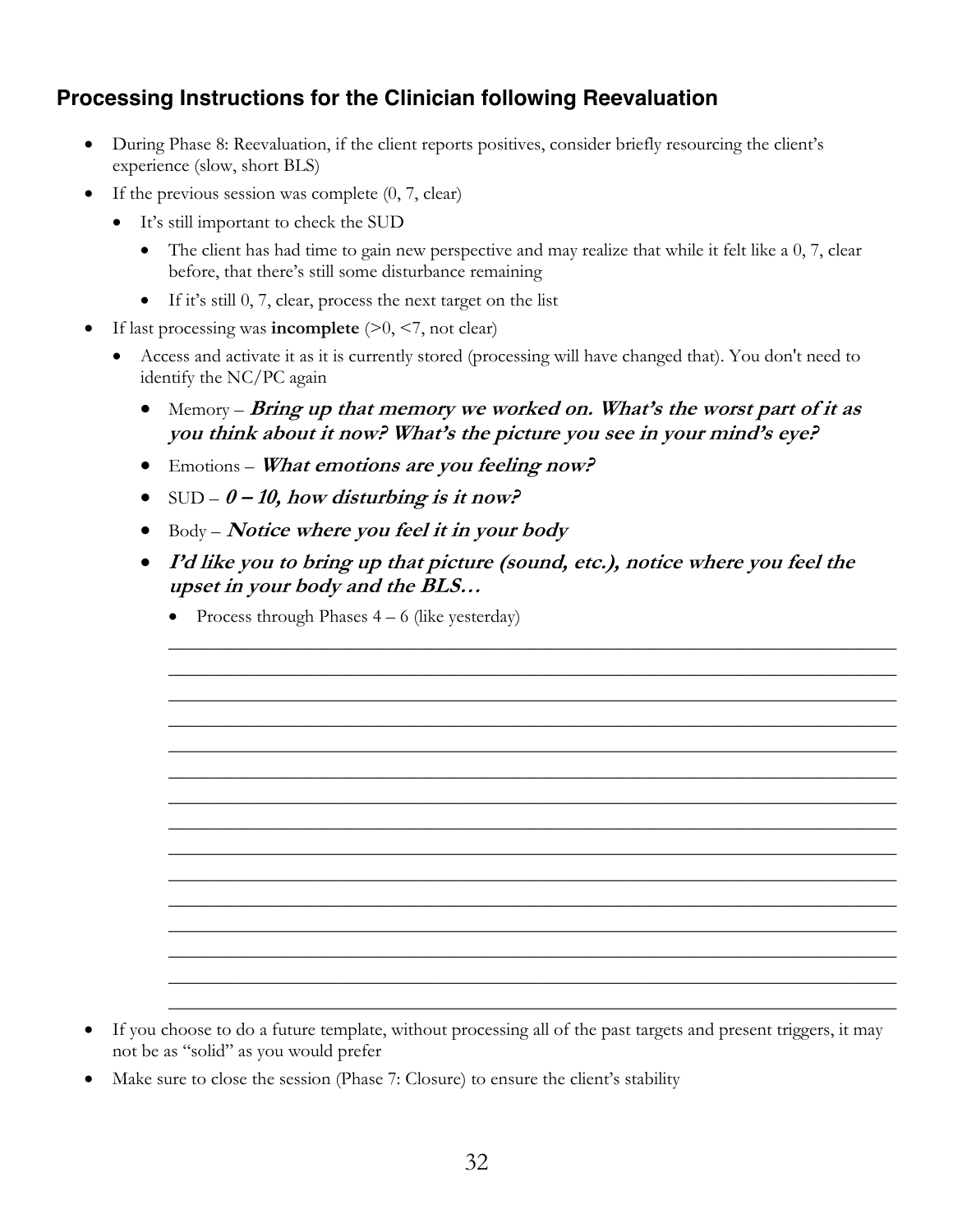# **Processing Instructions for the Clinician including Phase 3 Access & Activate**

- Accessing & activating the target (Phase 3: Assessment) should take less than 5 minutes. You and the client have already agreed on the target and the NC/PC. This is to activate it for processing and to make sure that it hasn't changed overnight based on continued processing initiated by Phase 1: History-taking
	- **1.** What's the worst part of the incident / experience? (picture, sound, smell, taste, etc.)

\_\_\_\_\_\_\_\_\_\_\_\_\_\_\_\_\_\_\_\_\_\_\_\_\_\_\_\_\_\_\_\_\_\_\_\_\_\_\_\_\_\_\_\_\_\_\_\_\_\_\_\_\_\_\_\_\_\_\_\_\_\_\_\_\_\_\_\_\_\_\_\_\_\_\_\_\_\_\_\_\_

\_\_\_\_\_\_\_\_\_\_\_\_\_\_\_\_\_\_\_\_\_\_\_\_\_\_\_\_\_\_\_\_\_\_\_\_\_\_\_\_\_\_\_\_\_\_\_\_\_\_\_\_\_\_\_\_\_\_\_\_\_\_\_\_\_\_\_\_\_\_\_\_\_\_\_\_\_\_\_\_\_

\_\_\_\_\_\_\_\_\_\_\_\_\_\_\_\_\_\_\_\_\_\_\_\_\_\_\_\_\_\_\_\_\_\_\_\_\_\_\_\_\_\_\_\_\_\_\_\_\_\_\_\_\_\_\_\_\_\_\_\_\_\_\_\_\_\_\_\_\_\_\_\_\_\_\_\_\_\_\_\_\_

- **2. What words go best with that picture (experience) that express your negative belief about yourself NOW? / What are the negative thoughts you have about yourself as you focus on that experience?**
- **3. When you bring up that picture (experience), what would you like to believe about yourself NOW?**
- **4. When you focus on that picture (experience), how true does** [state the PC] **feel to you NOW on a scale of 1 to 7, where 1 FEELS COMPLETELY false and 7 FEELS TOTALLY TRUE?** \_\_\_\_\_\_\_\_\_\_\_\_\_\_\_\_\_\_\_\_\_\_\_\_\_\_\_\_\_\_\_\_\_\_\_\_\_\_\_\_\_\_\_\_\_\_\_\_\_\_\_\_\_
- **5. When you bring up that picture and those words** [NC] **what emotion(s) do you feel now?** \_\_\_\_\_\_\_\_\_\_\_\_\_\_\_\_\_\_\_\_\_\_\_\_\_\_\_\_\_\_\_\_\_\_\_\_\_\_\_\_\_\_\_\_\_\_\_\_\_\_\_\_\_\_\_\_\_\_\_\_\_\_\_\_\_\_\_\_\_\_\_
- **6. On a scale of 0-10 where 0 is no disturbance or neutral ("I can talk about it calmly") and 10 is the highest disturbance you can imagine, how disturbing does**  the incident FEEL to you NOW?
- **7. Bring up that worst part, the negative belief** [NC], **notice where you feel it in your body and follow the BLS.**
- You will spend the majority of your time in Phase 4: Desensitization. You can take plenty of notes
- Once the memory network is activated, begin the bilateral and let it go at processing speed (as fast as the client can tolerate / track) for 30 seconds or so (about 30 back and forth passes) then check in, asking
	- **What do you notice now? / What do you get now? / What comes up now?** 
		- Some clients may need to take a breath as a cue to step out of the processing for perspective
		- Regardless of the client's response...
	- **Go with that.**
		- Continue with that pattern as long as the client reports new information or change. Observe the client's body language, breathing patterns, etc., for cues as to when to end the set
		- Do your best not to talk! Anything you say can take the client out of processing, or away from it
		- If the client is **over**-accessing
			- Do slower, shorter sets and use one of the following
				- **Take a breath…when you think of the incident, 0-10 how disturbing is it now (or what do you notice)?...Go with that.**
		- If the client is **under**-accessing
			- Do longer, faster sets
			- Have the client scan amplify the memory, e.g., with more sensory elements
	- When to check in on the target?
		- If not much is happening / coming up (a couple of neutrals)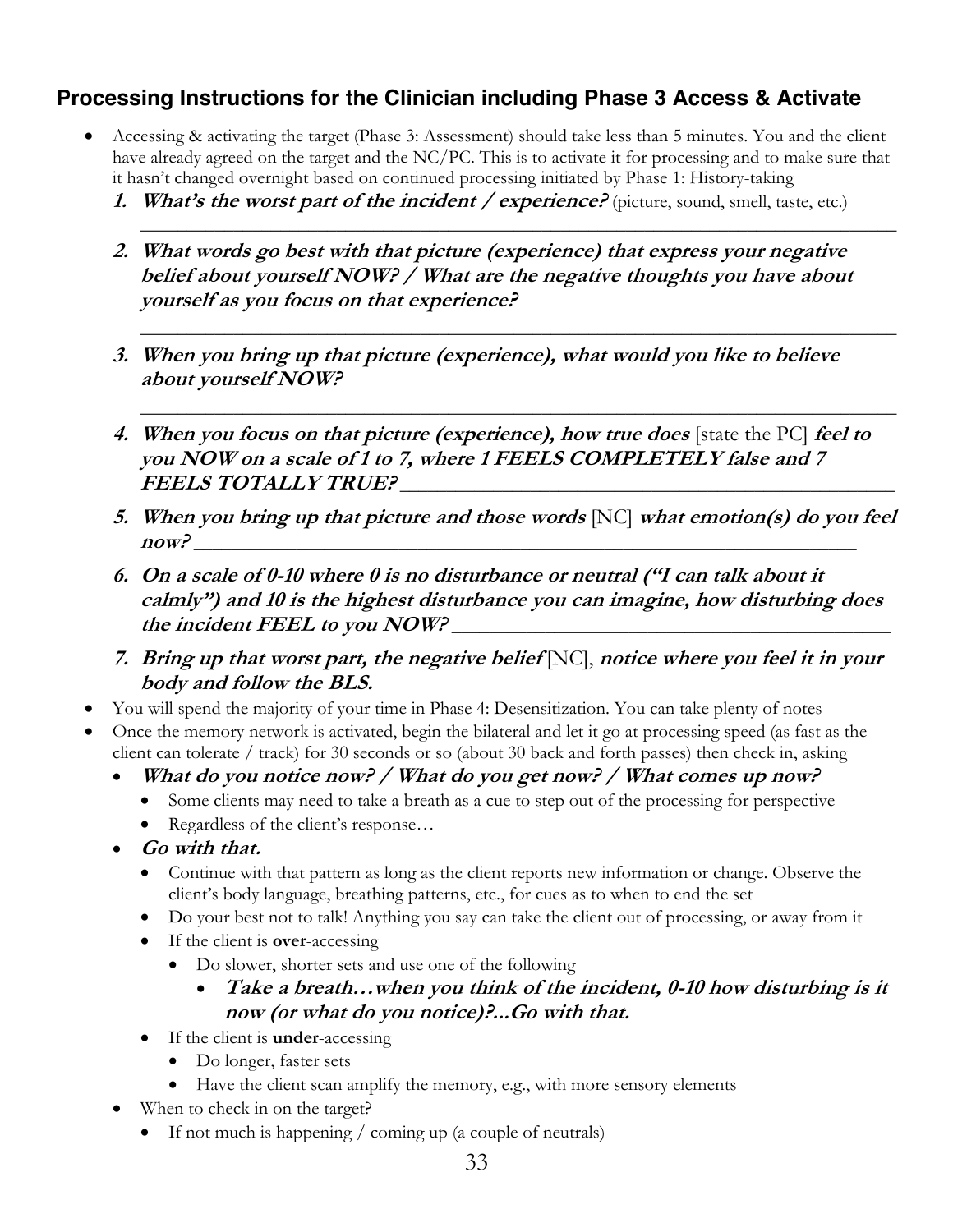- When you check in on the target now, what do you notice?
	- Do this to access how the memory is currently stored following the processing
	- Regardless of the client's response...
- Go with that.
- If nothing new comes up, check the SUD.
	- When you bring up the target, on a scale of  $0 10$  (where  $0$  is no disturbance or neutral and 10 is the worst you can imagine) how disturbing is it to you  $now?$ 
		- If the SUD is 1-2, ask, What keeps it up at  $\frac{?}{$  / What would it take for it to be 0? / What's the danger of it being 0?
	- Go with that....



- When the SUD  $= 0$ , move to Phase 5: Installation  $\bullet$ 
	- When we started processing, you wanted to believe [repeat the client's PC], when you think of the target now, does that still fit, or is there something that fits better now?
		- Whatever the client gives you, check the VoC. When you pair that with the target, on a scale of 1 - 7, where 1 is totally false and 7 is completely true, how true does it feel now?...Go with that.
	- Continue processing whatever they report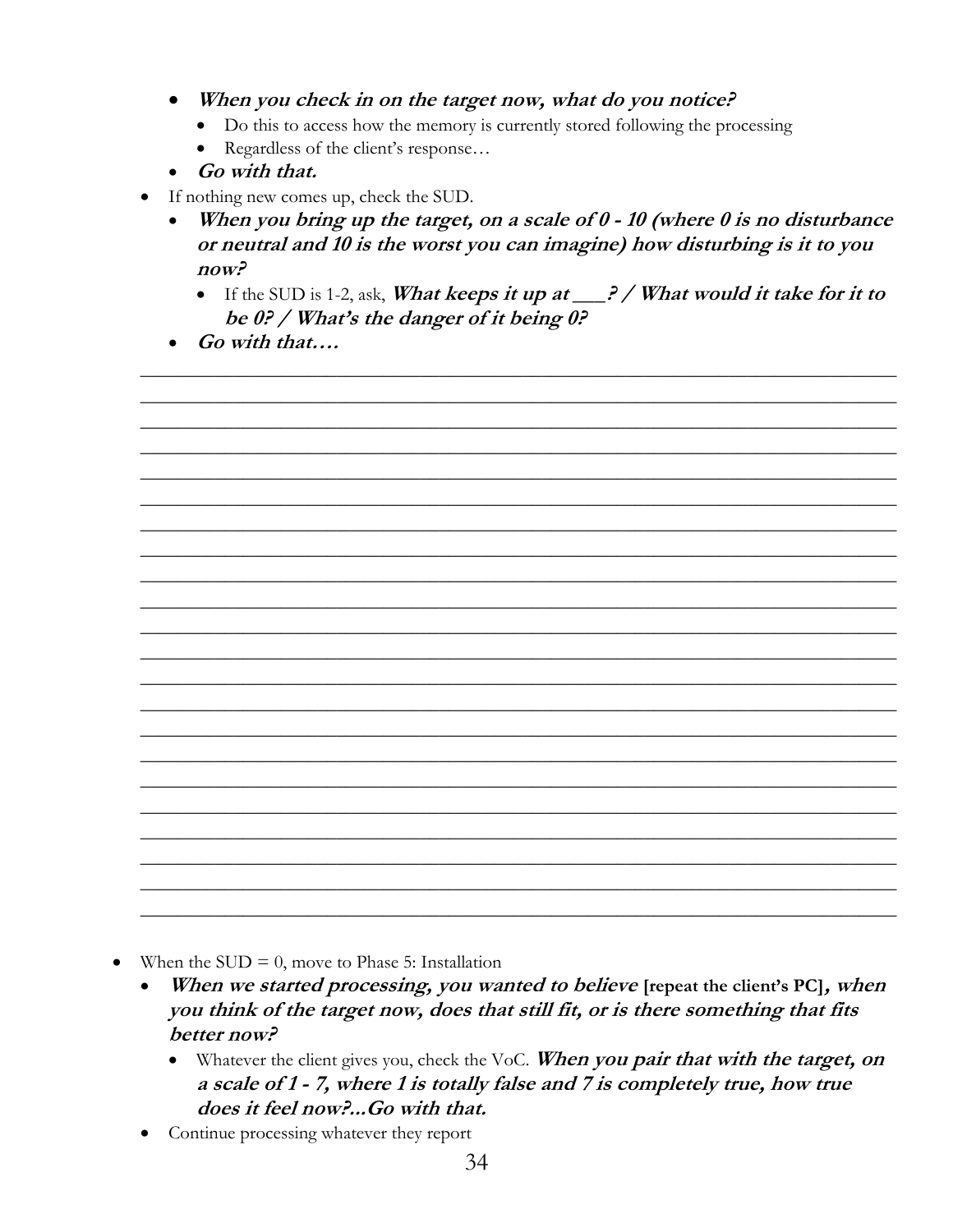- If positive, it builds the adaptive resource networks
- Disturbance may come up at this point. If so, continue to process through it until the VoC  $= 7$ 
	- Any blocking beliefs that surface at this point should be processed
- Once the  $VoC = 7$ , move to Phase 6: Body Scan
	- **Close your eyes, concentrate on the target and the PC. Scan your entire body and tell me if you feel anything.**
		- Whatever the client reports, process it
			- If it's positive, it will strengthen the adaptive network
			- If it's negative, process it until feeling / sensation / disturbance is gone
		- Repeat body scan until neutral or positive sensations are present
- For an INCOMPLETE session  $(>0, <7,$  no clear body scan)...
	- If you are running out of time (5-10 minutes remaining) and material is still emerging, regardless of which phase you are in, close the session
		- Debrief the session
			- **We're about of out of time… When you think about all the work you've done today, what have you learned? / what would you like to take away? / what would you like to hold onto?**
			- If the client is doing well, you might have the client resource the positives with resourcing speed BLS
		- Suggest to the client that s/he can put any unprocessed material away in the container and go to the Happy Place (or other state change exercise)
	- Closure statement: **The processing will continue after the session. You may have thoughts, memories, dreams, insights, body sensations…you're not nuts, it's part of the process. If anything comes up, just jot enough down to help you remember then put it in your container and we'll talk about it next time.**
- Complete session...
	- If there is adequate time remaining, process the next target, if not
	- Debrief and close

# **Summary**<br>Terret:

| Target:               | Touchstone                             | Past |      | Present Trigger | Future Template |  |
|-----------------------|----------------------------------------|------|------|-----------------|-----------------|--|
|                       | State Change / Stabilization Exercise: |      |      |                 |                 |  |
|                       | Container Happy Place Breathing        |      |      | Other $\_\_$    |                 |  |
| Client Stabilization: |                                        |      |      |                 |                 |  |
|                       | Excellent                              |      | Fair | Good            | Poor            |  |
| Notes:                |                                        |      |      |                 |                 |  |
|                       |                                        |      |      |                 |                 |  |
|                       |                                        |      |      |                 |                 |  |
|                       |                                        |      |      |                 |                 |  |

Issues / associations from processing to reevaluate later:

• Regardless of whether you are  $0/7$ /clear, make sure to close the session (Phase 7: Closure) to ensure the client's stability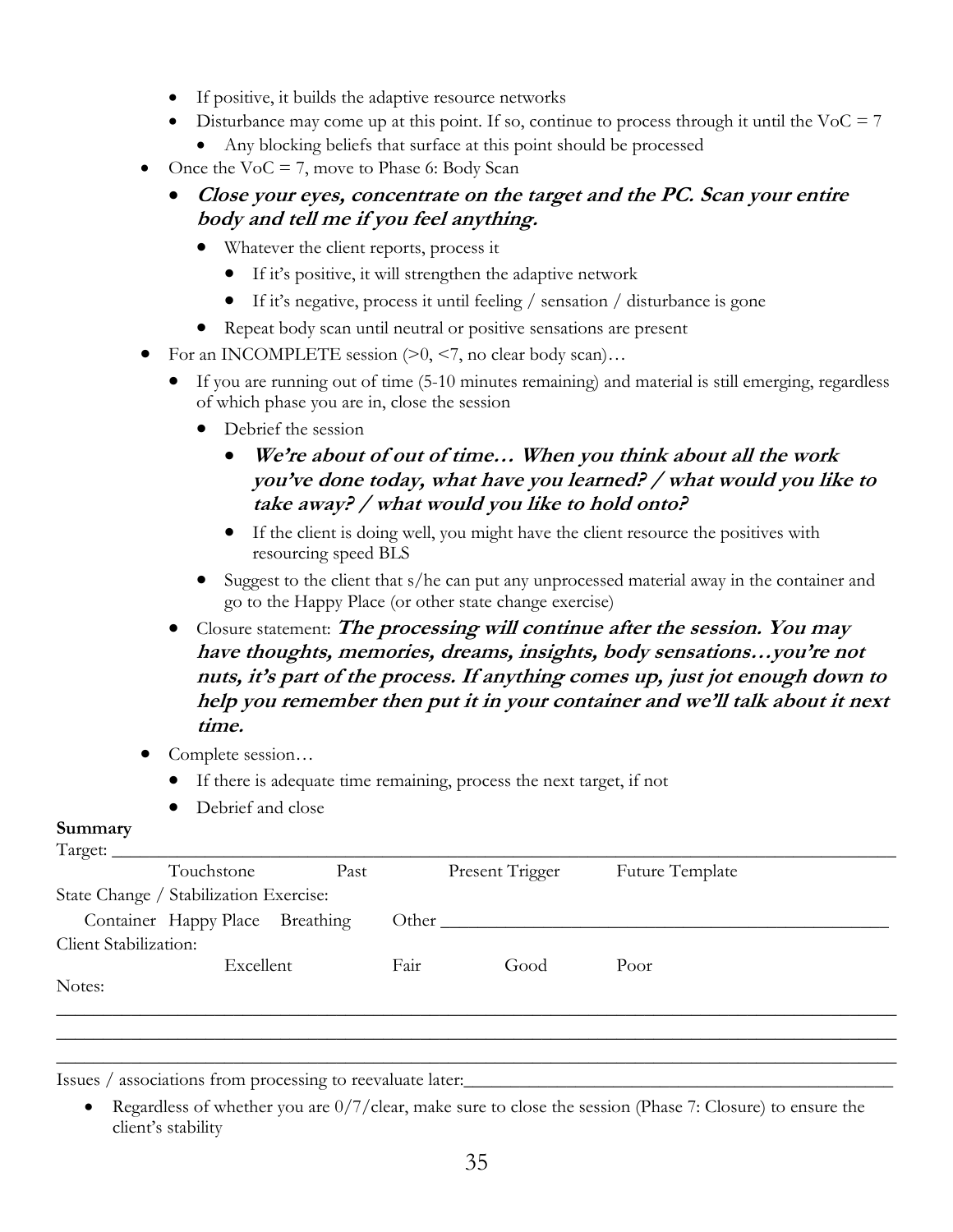# **Practice Session 6**

# **Instructions**

- Client to maintain your confidentiality, give your packet to your partner
	- Be the client! Let your clinician and facilitator continue to do the heavy lifting  $\odot$
- Clinician
	- Orient seating and be ready to begin processing following review
	- Reevaluate the work from yesterday, noting any changes or new material /awarenesses. Discuss any needed adjustments or modifications needed with BLS
	- Where you left off yesterday will determine where you start today
		- Finish processing the target if it was incomplete

Go to the next appropriate target on the target plan

and / or

- Do future template(s)
- There is a script to guide you
	- Remember, you can modify type and speed of BLS and length of set to make the processing "easier" for your client
	- You may or may not have a complete session  $\frac{0}{7}$  clear) but regardless of where you are, be sure to close the session down with a debrief, between session instructions, and state change exercise
- Remember the three prongs
	- You may choose to do a future template for the experience, whether all targets in the target plan have been processed or not
- Make notes
- Rotate roles
- Process / debrief with your facilitator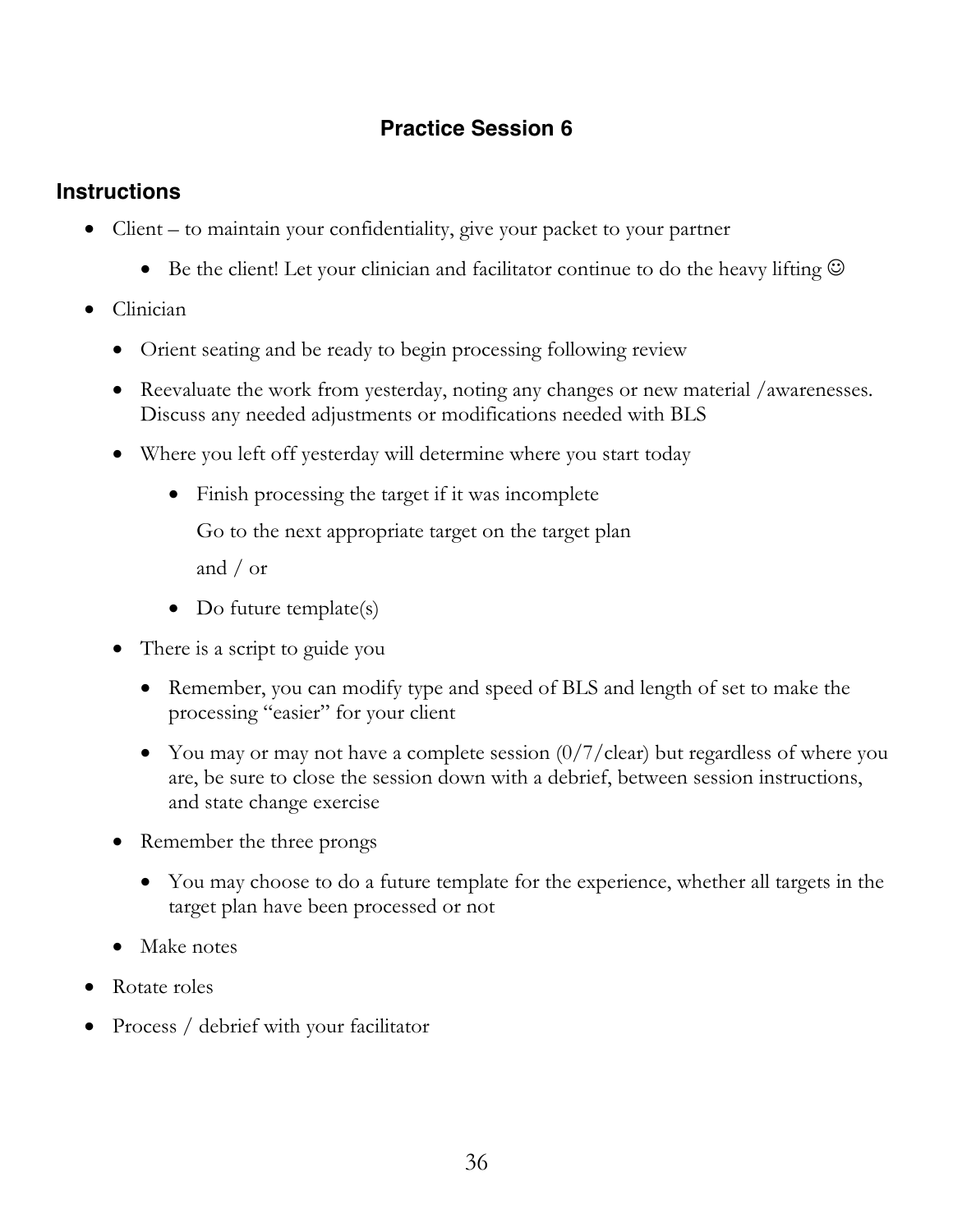#### **Reevaluation Worksheet**

| What have you noticed since last        |  |
|-----------------------------------------|--|
| time?                                   |  |
|                                         |  |
|                                         |  |
|                                         |  |
| Any new insights or awarenesses?        |  |
|                                         |  |
|                                         |  |
| Any dreams?                             |  |
|                                         |  |
|                                         |  |
|                                         |  |
| Changes in behavior or responses?       |  |
|                                         |  |
|                                         |  |
|                                         |  |
| Changes in your symptoms?               |  |
|                                         |  |
|                                         |  |
| As you focus on the target from         |  |
| last time, what do you notice now?      |  |
|                                         |  |
|                                         |  |
|                                         |  |
| What's different or changed now?        |  |
|                                         |  |
|                                         |  |
|                                         |  |
| Any new connections or<br>associations? |  |
|                                         |  |
|                                         |  |
|                                         |  |
| Any new memories?                       |  |
|                                         |  |
| $0 - 10$ , how disturbing is it (the    |  |
| target) now?                            |  |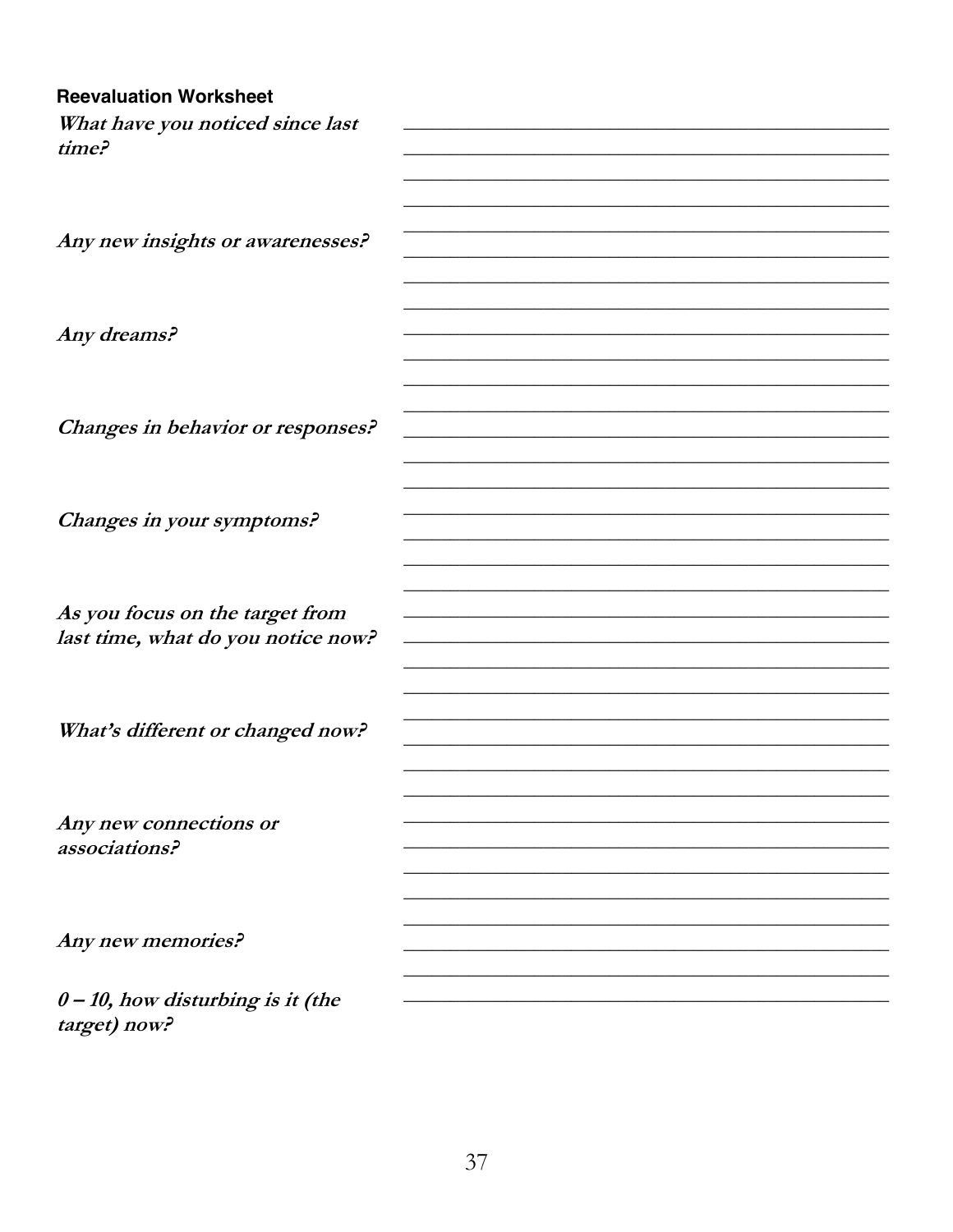# **Processing Instructions for the Clinician following Reevaluation**

- During Phase 8: Reevaluation, if the client reports positives, consider briefly resourcing the client's experience (slow, short BLS)
- If the previous session was complete  $(0, 7, clear)$ 
	- It's still important to check the SUD
		- The client has had time to gain new perspective and may realize that while it felt like a 0, 7, clear before, that there's still some disturbance remaining
		- If it's still 0, 7, clear, process the next target on the list
- If last processing was **incomplete**  $(>0, <7, \text{not clear})$ 
	- Access and activate it as it is currently stored (processing will have changed that). You don't need to identify the NC/PC again
		- Memory **Bring up that memory we worked on. What's the worst part of it as you think about it now? What's the picture you see in your mind's eye?**
		- Emotions **– What emotions are you feeling now?**
		- SUD **0 – 10, how disturbing is it now?**
		- Body **Notice where you feel it in your body**
		- **I'd like you to bring up that picture (sound, etc.), notice where you feel the upset in your body and the BLS…**

\_\_\_\_\_\_\_\_\_\_\_\_\_\_\_\_\_\_\_\_\_\_\_\_\_\_\_\_\_\_\_\_\_\_\_\_\_\_\_\_\_\_\_\_\_\_\_\_\_\_\_\_\_\_\_\_\_\_\_\_\_\_\_\_\_\_\_\_\_\_\_\_\_\_\_\_\_\_ \_\_\_\_\_\_\_\_\_\_\_\_\_\_\_\_\_\_\_\_\_\_\_\_\_\_\_\_\_\_\_\_\_\_\_\_\_\_\_\_\_\_\_\_\_\_\_\_\_\_\_\_\_\_\_\_\_\_\_\_\_\_\_\_\_\_\_\_\_\_\_\_\_\_\_\_\_\_ \_\_\_\_\_\_\_\_\_\_\_\_\_\_\_\_\_\_\_\_\_\_\_\_\_\_\_\_\_\_\_\_\_\_\_\_\_\_\_\_\_\_\_\_\_\_\_\_\_\_\_\_\_\_\_\_\_\_\_\_\_\_\_\_\_\_\_\_\_\_\_\_\_\_\_\_\_\_ \_\_\_\_\_\_\_\_\_\_\_\_\_\_\_\_\_\_\_\_\_\_\_\_\_\_\_\_\_\_\_\_\_\_\_\_\_\_\_\_\_\_\_\_\_\_\_\_\_\_\_\_\_\_\_\_\_\_\_\_\_\_\_\_\_\_\_\_\_\_\_\_\_\_\_\_\_\_ \_\_\_\_\_\_\_\_\_\_\_\_\_\_\_\_\_\_\_\_\_\_\_\_\_\_\_\_\_\_\_\_\_\_\_\_\_\_\_\_\_\_\_\_\_\_\_\_\_\_\_\_\_\_\_\_\_\_\_\_\_\_\_\_\_\_\_\_\_\_\_\_\_\_\_\_\_\_ \_\_\_\_\_\_\_\_\_\_\_\_\_\_\_\_\_\_\_\_\_\_\_\_\_\_\_\_\_\_\_\_\_\_\_\_\_\_\_\_\_\_\_\_\_\_\_\_\_\_\_\_\_\_\_\_\_\_\_\_\_\_\_\_\_\_\_\_\_\_\_\_\_\_\_\_\_\_ \_\_\_\_\_\_\_\_\_\_\_\_\_\_\_\_\_\_\_\_\_\_\_\_\_\_\_\_\_\_\_\_\_\_\_\_\_\_\_\_\_\_\_\_\_\_\_\_\_\_\_\_\_\_\_\_\_\_\_\_\_\_\_\_\_\_\_\_\_\_\_\_\_\_\_\_\_\_ \_\_\_\_\_\_\_\_\_\_\_\_\_\_\_\_\_\_\_\_\_\_\_\_\_\_\_\_\_\_\_\_\_\_\_\_\_\_\_\_\_\_\_\_\_\_\_\_\_\_\_\_\_\_\_\_\_\_\_\_\_\_\_\_\_\_\_\_\_\_\_\_\_\_\_\_\_\_ \_\_\_\_\_\_\_\_\_\_\_\_\_\_\_\_\_\_\_\_\_\_\_\_\_\_\_\_\_\_\_\_\_\_\_\_\_\_\_\_\_\_\_\_\_\_\_\_\_\_\_\_\_\_\_\_\_\_\_\_\_\_\_\_\_\_\_\_\_\_\_\_\_\_\_\_\_\_ \_\_\_\_\_\_\_\_\_\_\_\_\_\_\_\_\_\_\_\_\_\_\_\_\_\_\_\_\_\_\_\_\_\_\_\_\_\_\_\_\_\_\_\_\_\_\_\_\_\_\_\_\_\_\_\_\_\_\_\_\_\_\_\_\_\_\_\_\_\_\_\_\_\_\_\_\_\_ \_\_\_\_\_\_\_\_\_\_\_\_\_\_\_\_\_\_\_\_\_\_\_\_\_\_\_\_\_\_\_\_\_\_\_\_\_\_\_\_\_\_\_\_\_\_\_\_\_\_\_\_\_\_\_\_\_\_\_\_\_\_\_\_\_\_\_\_\_\_\_\_\_\_\_\_\_\_ \_\_\_\_\_\_\_\_\_\_\_\_\_\_\_\_\_\_\_\_\_\_\_\_\_\_\_\_\_\_\_\_\_\_\_\_\_\_\_\_\_\_\_\_\_\_\_\_\_\_\_\_\_\_\_\_\_\_\_\_\_\_\_\_\_\_\_\_\_\_\_\_\_\_\_\_\_\_ \_\_\_\_\_\_\_\_\_\_\_\_\_\_\_\_\_\_\_\_\_\_\_\_\_\_\_\_\_\_\_\_\_\_\_\_\_\_\_\_\_\_\_\_\_\_\_\_\_\_\_\_\_\_\_\_\_\_\_\_\_\_\_\_\_\_\_\_\_\_\_\_\_\_\_\_\_\_ \_\_\_\_\_\_\_\_\_\_\_\_\_\_\_\_\_\_\_\_\_\_\_\_\_\_\_\_\_\_\_\_\_\_\_\_\_\_\_\_\_\_\_\_\_\_\_\_\_\_\_\_\_\_\_\_\_\_\_\_\_\_\_\_\_\_\_\_\_\_\_\_\_\_\_\_\_\_ \_\_\_\_\_\_\_\_\_\_\_\_\_\_\_\_\_\_\_\_\_\_\_\_\_\_\_\_\_\_\_\_\_\_\_\_\_\_\_\_\_\_\_\_\_\_\_\_\_\_\_\_\_\_\_\_\_\_\_\_\_\_\_\_\_\_\_\_\_\_\_\_\_\_\_\_\_\_ \_\_\_\_\_\_\_\_\_\_\_\_\_\_\_\_\_\_\_\_\_\_\_\_\_\_\_\_\_\_\_\_\_\_\_\_\_\_\_\_\_\_\_\_\_\_\_\_\_\_\_\_\_\_\_\_\_\_\_\_\_\_\_\_\_\_\_\_\_\_\_\_\_\_\_\_\_\_

• Process through Phases  $4 - 6$  (like yesterday)

- If you choose to do a future template, without processing all of the past targets and present triggers, it may not be as "solid" as you would prefer
- Make sure to close the session (Phase 7: Closure) to ensure the client's stability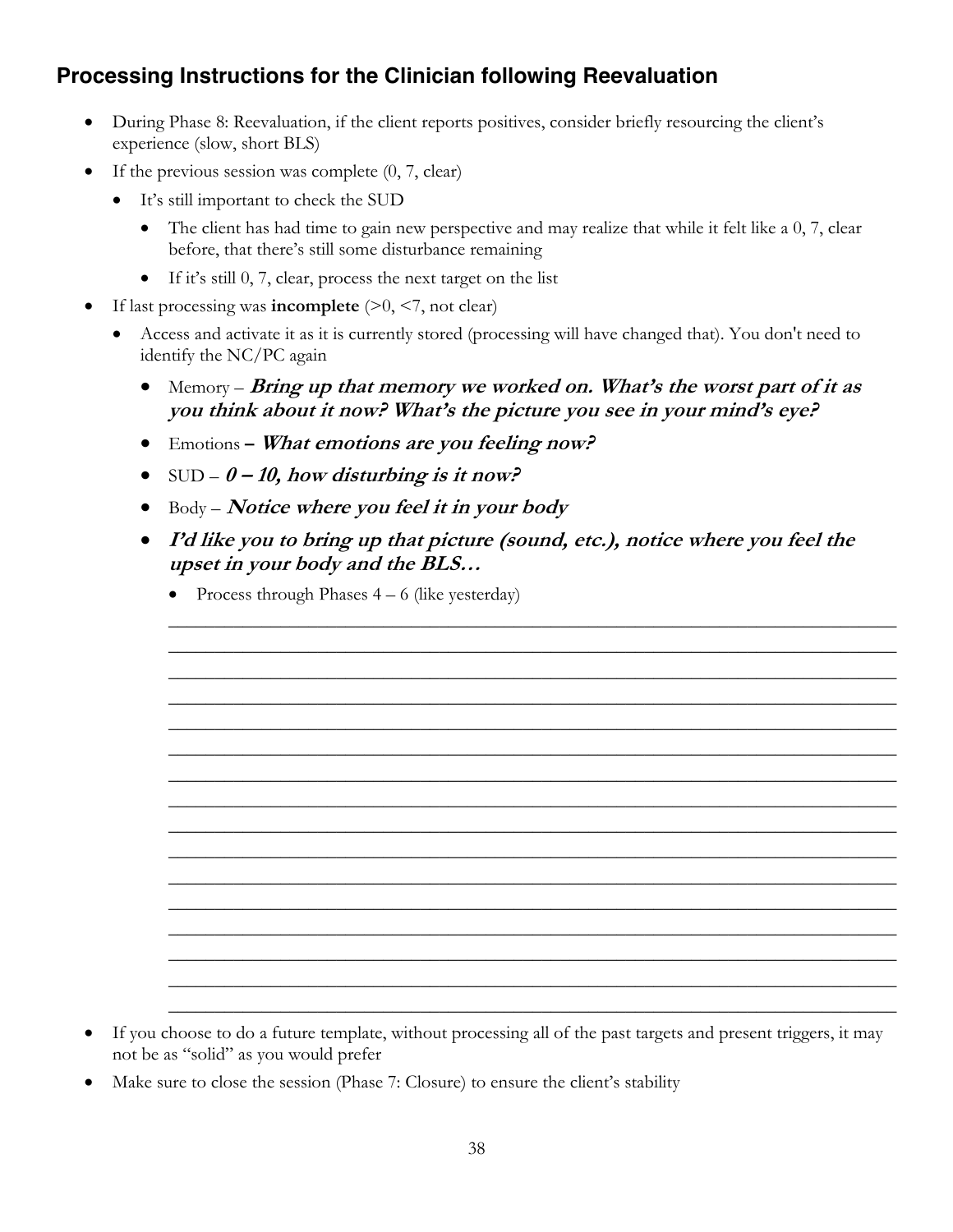# **Future Template**

- **Let's make sure you are set up for success. We want to minimize the possibility of future experiences throwing you off balance.** [explore how client would like to be acting or handling things in the future] **I'd like you to run a movie, seeing yourself** [doing / handling things] **and notice what comes up.**
	- If positive add sets of BLS (processing speed)
		- Continue sets as long as the positive continues to strengthen
		- Adding BLS will strengthen the positive
			- Any available hidden "dust bunnies," will surface for processing
	- If neutral explore for clarification
		- Once clarified, run a movie of the positive
	- If negative have client focus on body sensations
		- Add sets of BLS (processing speed)
		- If disturbance resolves, run a movie of the positive
			- If it doesn't, target it for processing
- Install the PC to VoC of 7

#### • **Pair your positive belief with the situation, 1-7 how true does it feel?**

- Use processing speed BLS until  $VoC = 7$
- It is possible for a blocking belief to emerge at this point
	- It will require identification and processing
- Have the client imagine "hiccups"
	- Process as above





REMEMBER! Future templates are designed to stir up any remaining dust bunnies, so use processing sets of BLS, UNLESS it's being used to build state change resources